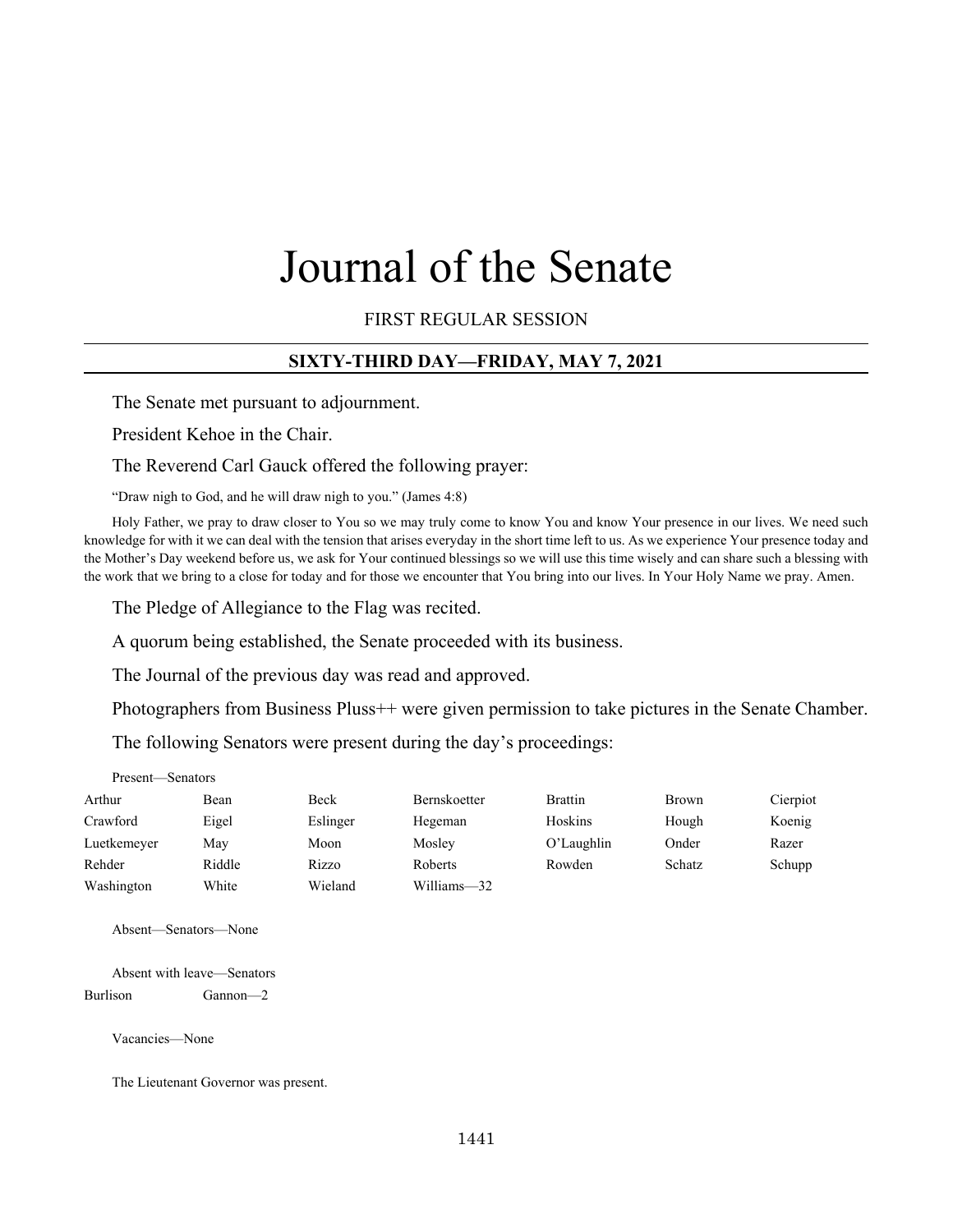#### **RESOLUTIONS**

Senator May offered Senate Resolution No. 379, regarding the death of Tommy Louis Trent, Sr., St. Louis, which was adopted.

Senator Rowden offered Senate Resolution No. 380, regarding Prairie Home First Baptist Church, which was adopted.

Senator May offered Senate Resolution No. 381, regarding Lauren Sheets, Clayton, which was adopted.

Senator May offered Senate Resolution No. 382, regarding Avery Kleinhenz, Clayton, which was adopted.

Senator May offered Senate Resolution No. 383, regarding Liana Jones, St. Louis, which was adopted.

Senator May offered Senate Resolution No. 384, regarding Rianna DeHart, St. Louis, which was adopted.

#### **MESSAGES FROM THE HOUSE**

Mr. President: I am instructed by the House of Representatives to inform the Senate that the House has taken up and passed **HCS** for **SB 72**, entitled:

An Act to amend chapters 9 and 10, RSMo, by adding thereto two new sections relating to state designations.

With House Amendment No. 1 to House Amendment No. 1, House Amendment No. 1, as amended, House Amendment No. 2, House Amendment No. 1 to House Amendment No. 3, House Amendment No. 2 to House Amendment No. 3, House Amendment No. 3, as amended, House Amendment Nos. 4, 5, 6, 7, House Amendment No. 1 to House Amendment No. 8, House Amendment No. 8, as amended, House Amendment No. 1 to House Amendment No. 9, House Amendment No. 2 to House Amendment No. 9, House Amendment No. 3 to House Amendment No. 9, House Amendment No. 9, as amended, House Amendment No. 10, House Amendment No. 1 to House Amendment No. 11, House Amendment No. 2 to House Amendment No. 11, House Amendment No. 11, as amended, House Amentment No. 1 to House Amendment No. 12, House Amendment No. 2 to House Amendment No. 12, House Amendment No. 12, as amended, House Amendment No. 1 to House Amendment No. 14, House Amendment No. 14, as amended, and House Amendment No. 17.

> HOUSE AMENDMENT NO. 1 TO HOUSE AMENDMENT NO. 1

Amend House Amendment No. 1 to House Committee Substitute for Senate Bill No. 72, Page 1, Lines 6-7, by deleting said lines and inserting in lieu thereof the following:

#### "**remember health care workers who made many sacrifices throughout the COVID-19 pandemic.**

Section B. Because immediate action is necessary to honor the sacrifices of health care professionals during the COVID-19 pandemic, the enactment of section 1 of section A of this act is deemed necessary for the immediate preservation of the public health, welfare, peace, and safety, and the enactment of section 1 of section A of this act is hereby declared to be an emergency act within the meaning of the constitution, and the enactment of section 1 of this act shall be in full force and effect upon its passage and approval.";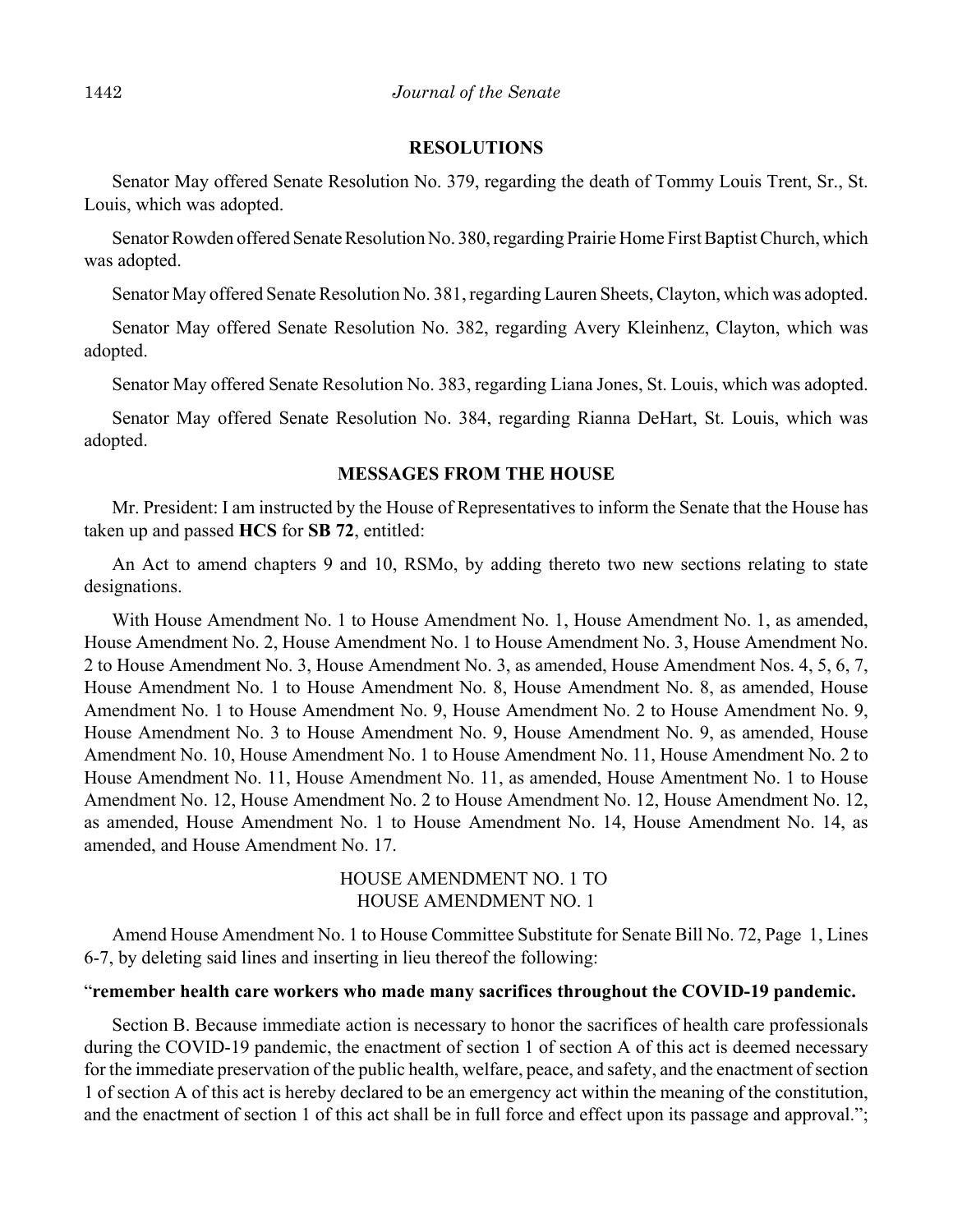and"; and

Further amend said bill by amending the title, enacting clause, and intersectional references accordingly.

## HOUSE AMENDMENT NO. 1

Amend House Committee Substitute for Senate Bill No. 72, Page 1, Section 10.240, Line 2, by inserting after all of said section and line the following:

"**Section 1. July 25, 2021, is hereby designated as "Christmas in July". The citizens of this state are encouraged to decorate and celebrate their Christmas traditions at this time to honor and remember health care workers who made many sacrifices throughout the COVID-19 pandemic.**"; and

Further amend said bill by amending the title, enacting clause, and intersectional references accordingly.

# HOUSE AMENDMENT NO. 2

Amend House Committee Substitute for Senate Bill No. 72, Page 1, Section A, Line 2, by inserting after all of said line and section the following:

"**9.225. November thirtieth of each year is hereby designated as "Mark Twain Day". The citizens of this state are encouraged to engage in appropriate events and activities to commemorate the life and accomplishments of Mark Twain.**

**9.227. March fifth of each year is hereby designated as "Iron Curtain Speech Day" in Missouri. Citizens of this state are encouraged to celebrate with appropriate events and activities to recognize the anniversary of Winston Churchill's famous speech at Westminster College in Fulton, Missouri, on March 5, 1946.**

**9.291. November thirteenth of each year shall be known and designated as "John Jordan 'Buck' O'Neil Day" in Missouri in honor of John Jordan "Buck" O'Neil, the first African American who coached in Major League Baseball. He also played a major role in establishing the Negro Leagues Baseball Museum in Kansas City, Missouri. The citizens of this state are encouraged to participate in events and activities to celebrate the life of John Jordan "Buck" O'Neil.**"; and

Further amend said bill by amending the title, enacting clause, and intersectional references accordingly.

# HOUSE AMENDMENT NO. 1 TO HOUSE AMENDMENT NO. 3

Amend House Amendment No. 3 to House Committee Substitute for Senate Bill No. 72, Page 1, Line 4, by deleting all of said line and inserting in lieu thereof the following:

'"**9.308. The first full week in February is hereby designated as "School Counseling Week" in the state of Missouri. Citizens of this state are encouraged to participate in appropriate events and activities that recognize the important work of school counselors in helping Missouri's students succeed in school and beyond.**

**9.309. The month of April is hereby designated as "Limb Loss Awareness Month" in**"; and

Further amend said bill by amending the title, enacting clause, and intersectional references accordingly.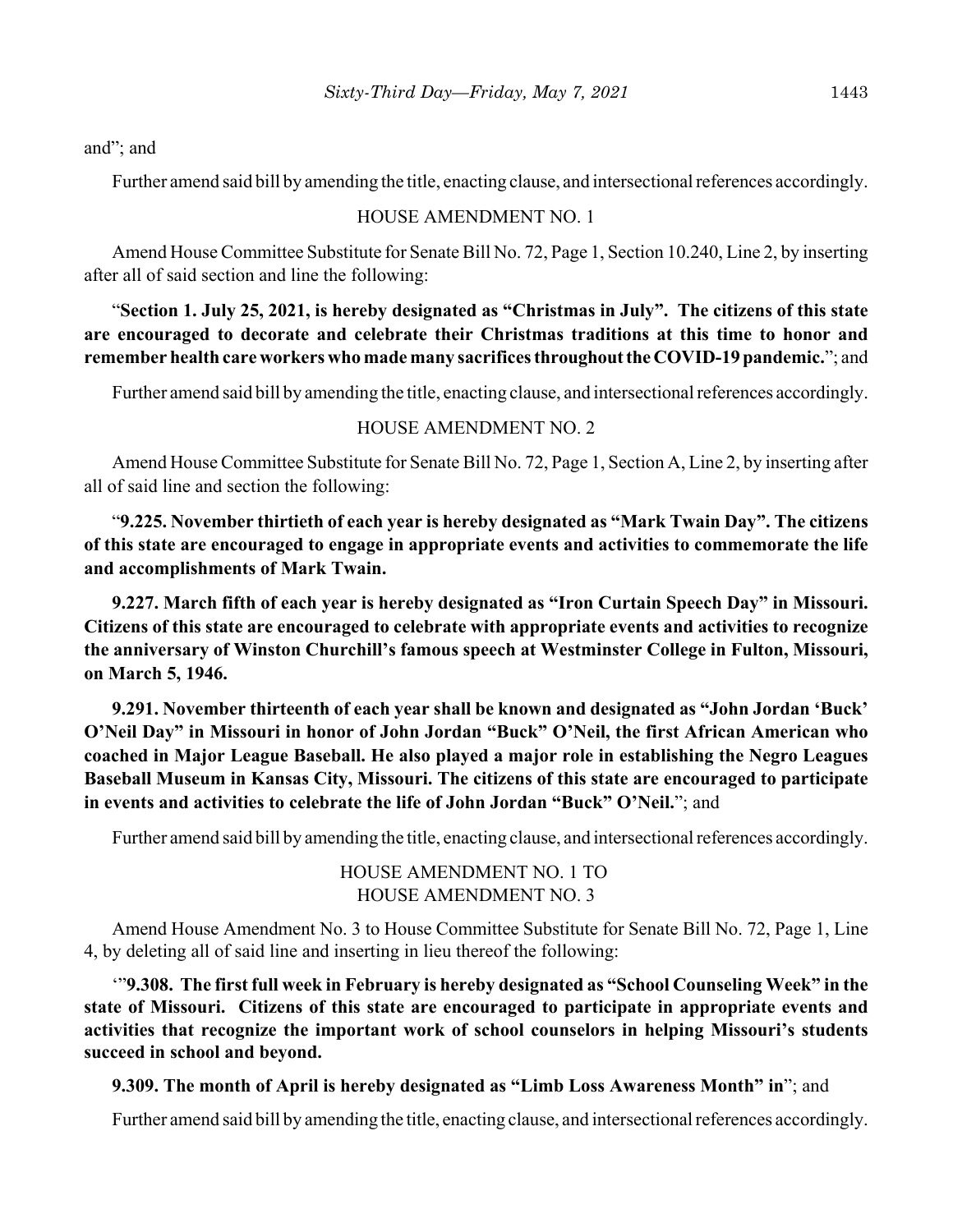# HOUSE AMENDMENT NO. 2 TO HOUSE AMENDMENT NO. 3

Amend House Amendment No. 3 to House Committee Substitute for Senate Bill No. 72, Page 1, Line 6, by deleting all of said line and inserting in lieu thereof the following:

"**spread awareness about limb loss and limb difference.**

**9.323. March twenty-sixth of each year is hereby designated and shall be known as "Pioneering Black Women's Day" in honor of Gwen B. Giles, who was the first Black woman to serve in the Missouri Senate. Citizens of this state are encouraged to recognize this day with appropriate events and activities to honor Senator Giles and other Black women in history who were pioneers and created opportunities for future Black women in this state and country.**"; and"; and

Further amend said bill by amending the title, enacting clause, and intersectional references accordingly.

# HOUSE AMENDMENT NO. 3

Amend House Committee Substitute for Senate Bill No. 72, Page 1, Section 9.301, Line 4, by inserting after all of said section and line the following:

# "**9.309. The month of April is hereby designated as "Limb Loss Awareness Month" in Missouri. Citizens of this state are encouraged to engage in appropriate events and activities to spread awareness about limb loss and limb difference.**"; and

Further amend said bill by amending the title, enacting clause, and intersectional references accordingly.

# HOUSE AMENDMENT NO. 4

Amend House Committee Substitute for Senate Bill No. 72, Page 1, Section 9.301, Line 1, by inserting after the first quotation mark on said line the word "**Missouri**"; and

Further amend said bill, page, and section, Line 3, by inserting after the first occurence of the word "**the**" the word "**Missouri**"; and

Further amend said bill by amending the title, enacting clause, and intersectional references accordingly.

# HOUSE AMENDMENT NO. 5

Amend House Committee Substitute for Senate Bill No. 72, Page 1, Section 10.240, Line 2, by inserting after all of said section and line the following:

"**Section 1. The sixteenth of April each year is hereby designated as "Missouri Donate Life Day" in the state of Missouri. The citizens of this state are encouraged to observe the day with appropriate activities and events to increase public awareness of the need for organ donation and organ donors.**"; and

Further amend said bill by amending the title, enacting clause, and intersectional references accordingly.

## HOUSE AMENDMENT NO. 6

Amend House Committee Substitute for Senate Bill No. 72, Page 1, Section 9.301, Line 4, by inserting after all of said section and line the following:

"**9.339. September 22, 2021, is hereby designated as "Hazel Erby Day" in Missouri. Citizens of**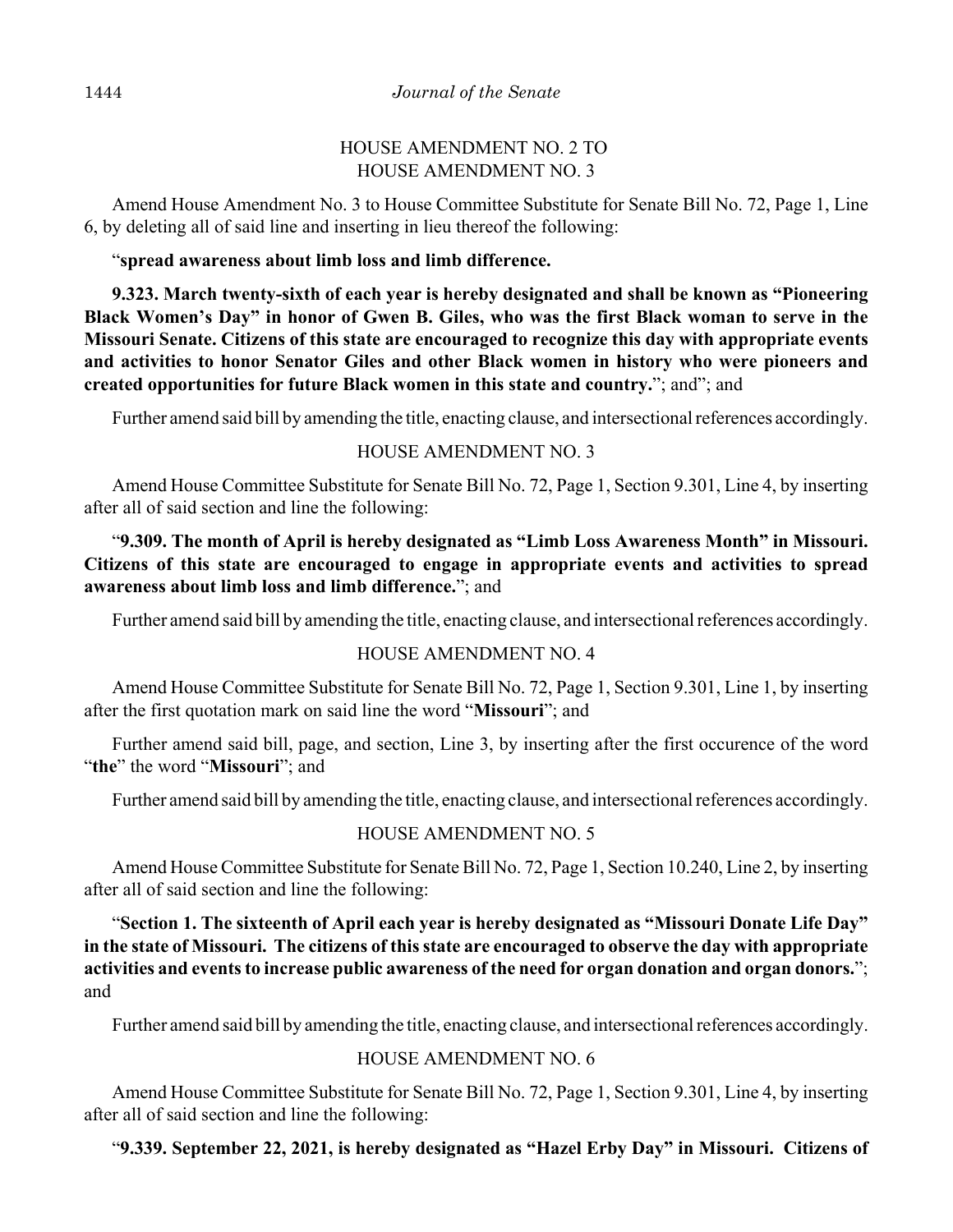**this state are encouraged to participate in appropriate events and activities to recognize Hazel Erby's lifelong dedication to public service and community improvement.**"; and

Further amend said bill by amending the title, enacting clause, and intersectional references accordingly.

#### HOUSE AMENDMENT NO. 7

Amend House Committee Substitute for Senate Bill No. 72, Page 1, Section 10.240, Line 2, by inserting after all of said section and line the following:

"**143.1032. 1. In each taxable year beginning on or after January 1, 2022, each individual or corporation entitled to a tax refund in an amount sufficient to make a designation under this section may designate that one dollar or any amount in excess of one dollar on a single return, and two dollars or any amount in excess of two dollars on a combined return, of the refund due be credited to the Missouri Medal of Honor Recipients fund. The contribution designation authorized by this section shall be clearly and unambiguously printed on the first page of each income tax return form provided by this state. If any individual or corporation that is not entitled to a tax refund in an amount sufficient to make a designation under this section wishes to make a contribution to the Missouri Medal of Honor Recipients fund, such individual or corporation may, by separate check, draft, or other negotiable instrument, send in with the payment of taxes, or may send in separately, that amount, clearly designated for the Missouri Medal of Honor Recipients fund, the individual or corporation wishes to contribute. The department of revenue shall deposit such amount to the Missouri Medal of Honor Recipients fund as provided in subsection 2 of this section.**

**2. The director of revenue shall deposit at least monthly all contributions designated by individuals under this section to the state treasurer for deposit to the Missouri Medal of Honor Recipients fund. The fund shall be administered by the director of revenue.**

**3. The director of revenue shall deposit at least monthly all contributions designated by the corporations under this section, less an amount sufficient to cover the cost of collection, handling, and administration by the department of revenue during fiscal year 2021, to the Missouri Medal of Honor Recipients fund.**

**4. A contribution designated under this section shall only be deposited in the Missouri Medal of Honor Recipients fund after all other claims against the refund from which such contribution is to be made have been satisfied.**

**5. Moneys deposited in the Missouri Medal of Honor Recipients fund shall be used by the department of transportation to pay for the costs of a Missouri Medal of Honor memorial bridge or Missouri Medal of Honor signs.**

## **6. The state treasurer shall invest moneys in the fund in the same manner as other funds are invested. Any interest and moneys earned on such investments shall be credited to the fund.**

227.299. 1. Except as provided in subsection 7 of this section, an organization or person that seeks a bridge or highway designation on the state highway system to honor an event, place, organization, or person who has been deceased for more than two years shall petition the department of transportation by submitting the following:

(1) An application in a form prescribed by the director, describing the bridge or segment of highway for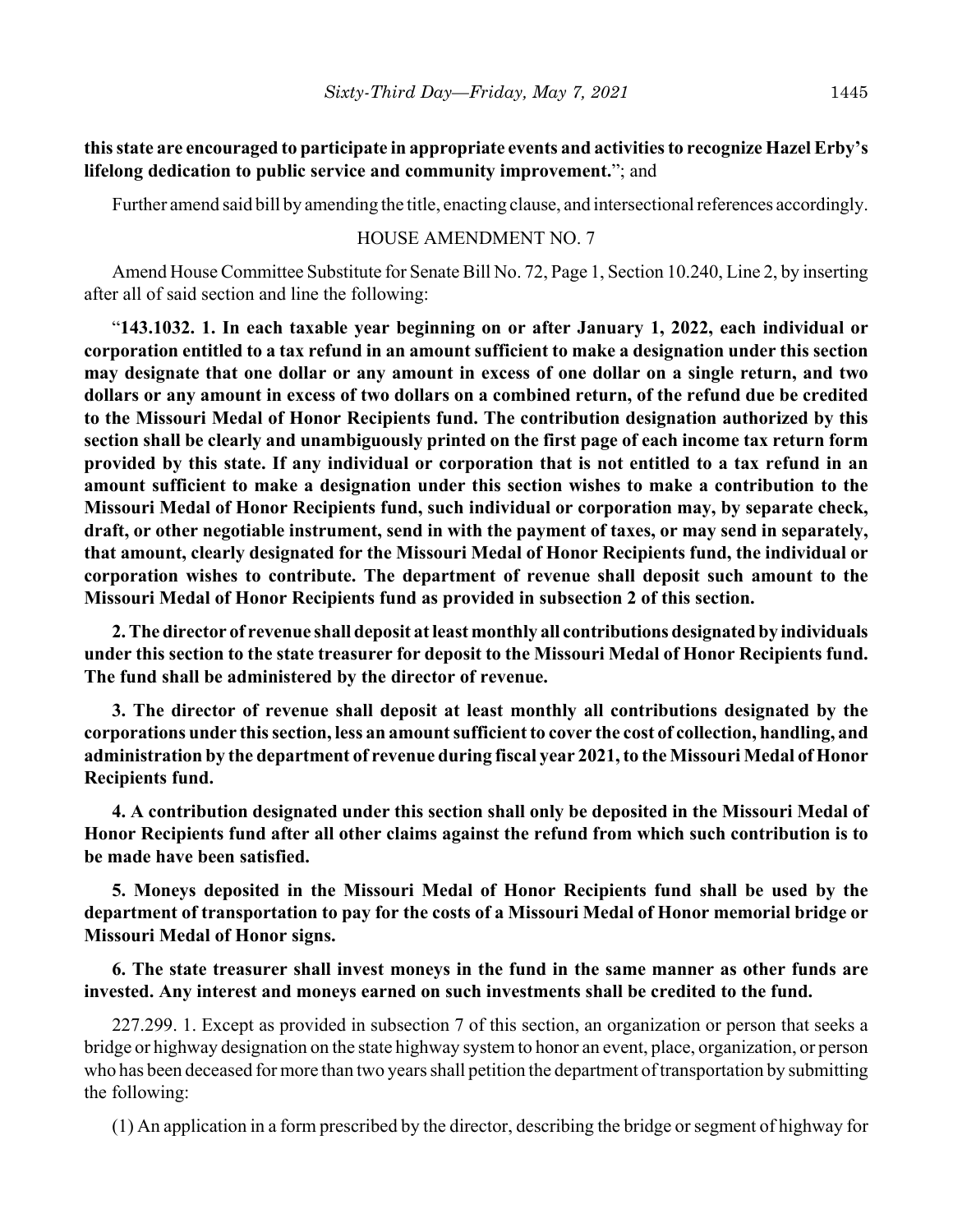which designation is sought and the proposed name of the bridge or relevant portion of highway. The application shall include the name of at least one current member of the general assembly who will sponsor the bridge or highway designation. The application may contain written testimony for support of the bridge or highway designation;

(2) A list of at least one hundred signatures of individuals who support the naming of the bridge or highway; and

(3) A fee to be determined by the commission to cover the costs of constructing and maintaining the proposed signs. The fee shall not exceed the cost of constructing and maintaining each sign.

2. All moneys received by the department of transportation for the construction and maintenance of bridge or highway signs on the state highway system shall be deposited in the state treasury to the credit of the state road fund.

3. The documents and fees required under this section shall be submitted to the department of transportation no later than November first prior to the next regular session of the general assembly to be approved or denied by the joint committee on transportation oversight during such legislative session.

4. The department of transportation shall give notice of any proposed bridge or highway designation on the state highway system in a manner reasonably calculated to advise the public of such proposal. Reasonable notice shall include posting the proposal for the designation on the department's official public website, and making available copies of the sign designation application to any representative of the news media or public upon request and posting the application on a bulletin board or other prominent public place which is easily accessible to the public and clearly designated for that purpose at the principal office.

5. If the memorial highway designation requested by the organization is not approved by the joint committee on transportation oversight, ninety-seven percent of the application fee shall be refunded to the requesting organization.

6. Two highway signs shall be erected for each bridge and highway designation on the state highway system processed under this section. When a named section of a highway crosses two or more county lines, consideration shall be given by the department of transportation to allow additional signage at the county lines or major intersections.

7. **(1)** Highway or bridge designations on the state highway system honoring fallen law enforcement officers, members of the Armed Forces killed in the line of duty, **Missouri recipients of the Medal of Honor,** emergency personnel killed while performing duties relating to their employment, or state employees killed while serving the state shall not be subject to the provisions of this section.

**(2) Notwithstanding any provision of law to the contrary, beginning August 28, 2021, for designations honoring Missouri Medal of Honor recipients, no fees shall be assessed and all costs associated with the construction, maintenance, and installation of signs for such designations shall be funded by the department of transportation.**

8. No bridge or portion of a highway on the state highway system may be named or designated after more than one event, place, organization, or person. Each event, place, organization, or person shall only be eligible for one bridge or highway designation.

9. Any highway signs erected for any bridge or highway designation on the state highway system under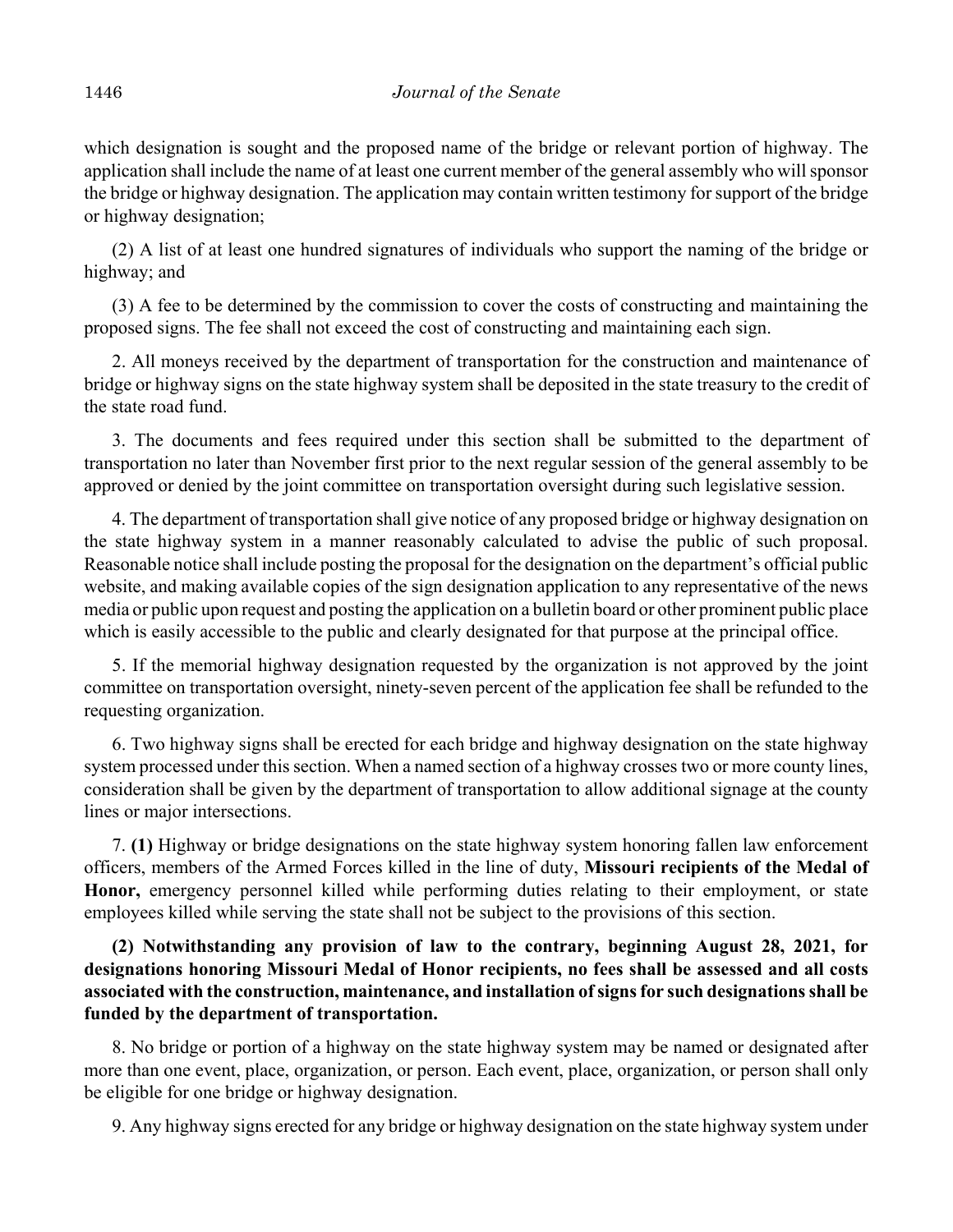the provisions of this section shall be erected and maintained for a twenty-year period. After such period, the signs shall be subject to removal by the department of transportation and the bridge or highway may be designated to honor events, places, organizations, or persons other than the current designee. An existing highway or bridge designation processed under the provisions of this section may be retained for additional twenty-year increments if, at least one year before the designation's expiration, an application to the department of transportation is made to retain the designation along with the required documents and all applicable fees required under this section.

# 10. **For persons honored with designations on the state highway system under this chapter after August 28, 2021, the department of transportation shall post a link on its website to biographical information of such persons.**

**11.** The provisions of this section shall apply to bridge or highway designations sought after August 28, 2006.

# **227.496. The portion of State Highway T from .05 miles west of Laretto Ridge Drive to Decker Road in the town of Labadie in Franklin County shall be designated as "Medal of Honor PVT George Phillips Memorial Highway". The department of transportation shall erect and maintain appropriate signs designating such highway, with the costs to be paid by the department.**

301.020. 1. Every owner of a motor vehicle or trailer, which shall be operated or driven upon the highways of this state, except as herein otherwise expressly provided, shall annually file, by mail or otherwise, in the office of the director of revenue, an application for registration on a blank to be furnished by the director of revenue for that purpose containing:

(1) A brief description of the motor vehicle or trailer to be registered, including the name of the manufacturer, the vehicle identification number, the amount of motive power of the motor vehicle, stated in figures of horsepower and whether the motor vehicle is to be registered as a motor vehicle primarily for business use as defined in section 301.010;

(2) The name, the applicant's identification number and address of the owner of such motor vehicle or trailer;

(3) The gross weight of the vehicle and the desired load in pounds if the vehicle is a commercial motor vehicle or trailer.

2. If the vehicle is a motor vehicle primarily for business use as defined in section 301.010 and if such vehicle is ten years of age or less and has less than one hundred fifty thousand miles on the odometer, the director of revenue shall retain the odometer information provided in the vehicle inspection report, and provide for prompt access to such information, together with the vehicle identification number for the motor vehicle to which such information pertains, for a period of ten years after the receipt of such information. This section shall not apply unless:

(1) The application for the vehicle's certificate of ownership was submitted after July 1, 1989; and

(2) The certificate was issued pursuant to a manufacturer's statement of origin.

3. If the vehicle is any motor vehicle other than a motor vehicle primarily for business use, a recreational motor vehicle, motorcycle, motortricycle, autocycle, bus, or any commercial motor vehicle licensed for over twelve thousand pounds and if such motor vehicle is ten years of age or less and has less than one hundred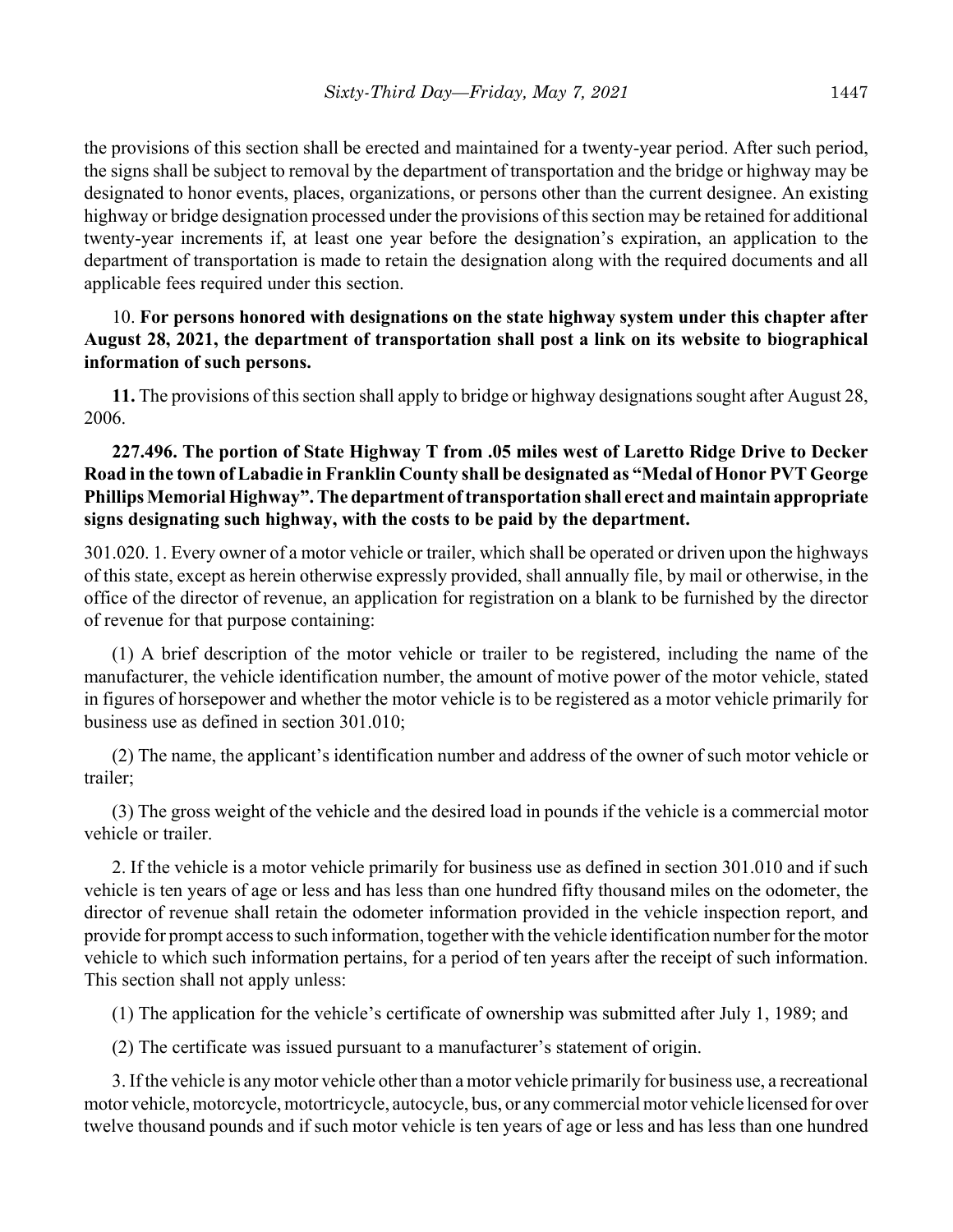fifty thousand miles on the odometer, the director of revenue shall retain the odometer information provided in the vehicle inspection report, and provide for prompt access to such information, together with the vehicle identification number for the motor vehicle to which such information pertains, for a period of ten years after the receipt of such information. This subsection shall not apply unless:

(1) The application for the vehicle's certificate of ownership was submitted after July 1, 1990; and

(2) The certificate was issued pursuant to a manufacturer's statement of origin.

4. If the vehicle qualifies as a reconstructed motor vehicle, motor change vehicle, specially constructed motor vehicle, non-USA-std motor vehicle, as defined in section 301.010, or prior salvage as referenced in section 301.573, the owner or lienholder shall surrender the certificate of ownership. The owner shall make an application for a new certificate of ownership, pay the required title fee, and obtain the vehicle examination certificate required pursuant to subsection 9 of section 301.190. If an insurance company pays a claim on a salvage vehicle as defined in section 301.010 and the owner retains the vehicle, as prior salvage, the vehicle shall only be required to meet the examination requirements under subsection 10 of section 301.190. Notarized bills of sale along with a copy of the front and back of the certificate of ownership for all major component parts installed on the vehicle and invoices for all essential parts which are not defined as major component parts shall accompany the application for a new certificate of ownership. If the vehicle is a specially constructed motor vehicle, as defined in section 301.010, two pictures of the vehicle shall be submitted with the application. If the vehicle is a kit vehicle, the applicant shall submit the invoice and the manufacturer's statement of origin on the kit. If the vehicle requires the issuance of a special number by the director of revenue or a replacement vehicle identification number, the applicant shall submit the required application and application fee. All applications required under this subsection shall be submitted with any applicable taxes which may be due on the purchase of the vehicle or parts. The director of revenue shall appropriately designate "Reconstructed Motor Vehicle", "Motor Change Vehicle", "Non-USA-Std Motor Vehicle", or "Specially Constructed Motor Vehicle" on the current and all subsequent issues of the certificate of ownership of such vehicle.

5. Every insurance company that pays a claim for repair of a motor vehicle which as the result of such repairs becomes a reconstructed motor vehicle as defined in section 301.010 or that pays a claim on a salvage vehicle as defined in section 301.010 and the owner is retaining the vehicle shall in writing notify the owner of the vehicle, and in a first party claim, the lienholder if a lien is in effect, that he is required to surrender the certificate of ownership, and the documents and fees required pursuant to subsection 4 of this section to obtain a prior salvage motor vehicle certificate of ownership or documents and fees as otherwise required by law to obtain a salvage certificate of ownership, from the director of revenue. The insurance company shall within thirty days of the payment of such claims report to the director of revenue the name and address of such owner, the year, make, model, vehicle identification number, and license plate number of the vehicle, and the date of loss and payment.

6. Anyone who fails to comply with the requirements of this section shall be guilty of a class B misdemeanor.

7. An applicant for registration may make a donation of one dollar to promote a blindness education, screening and treatment program. The director of revenue shall collect the donations and deposit all such donations in the state treasury to the credit of the blindness education, screening and treatment program fund established in section 209.015. Moneys in the blindness education, screening and treatment program fund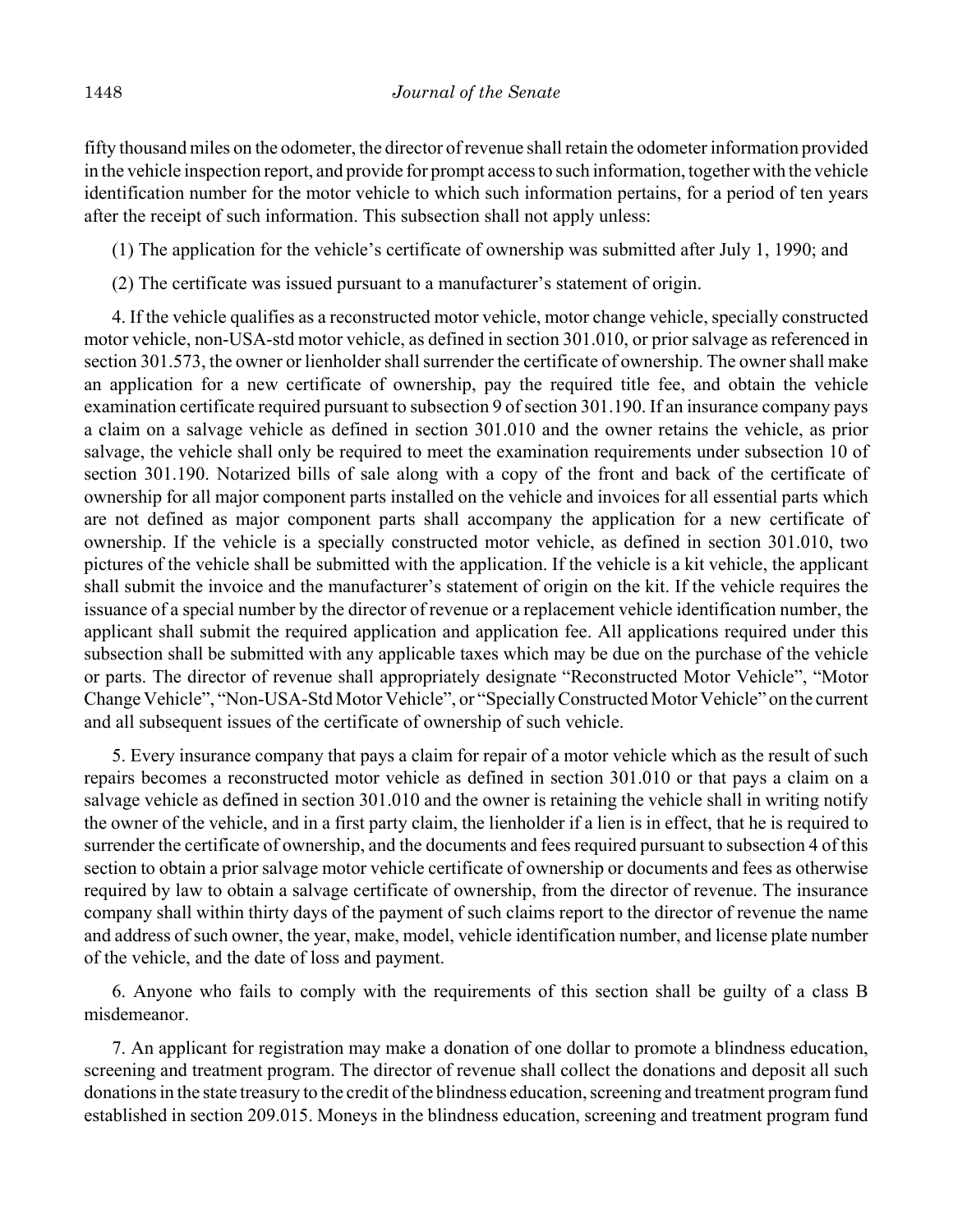shall be used solely for the purposes established in section 209.015; except that the department of revenue shall retain no more than one percent for its administrative costs. The donation prescribed in this subsection is voluntary and may be refused by the applicant for registration at the time of issuance or renewal. The director shall inquire of each applicant at the time the applicant presents the completed application to the director whether the applicant is interested in making the one dollar donation prescribed in this subsection.

8. An applicant for registration may make a donation of one dollar to promote an organ donor program. The director of revenue shall collect the donations and deposit all such donations in the state treasury to the credit of the organ donor program fund as established in sections 194.297 to 194.304. Moneys in the organ donor fund shall be used solely for the purposes established in sections 194.297 to 194.304, except that the department of revenue shall retain no more than one percent for its administrative costs. The donation prescribed in this subsection is voluntary and may be refused by the applicant for registration at the time of issuance or renewal. The director shall inquire of each applicant at the time the applicant presents the completed application to the director whether the applicant is interested in making the one dollar donation prescribed in this subsection.

**9. An applicant for registration may make a donation of one dollar to the Missouri Medal of Honor recipients fund. The director of revenue shall collect the donations and deposit all such donations in the state treasury to the credit of the Missouri Medal of Honor recipients fund as established in Section 1 of this Act. Moneys in the Medal of Honor recipients fund shall be used solely for the purposes established in Section 1 of this Act, except that the department of revenue shall retain no more than one percent for its administrative costs. The donation prescribed in this subsection is voluntary and may be refused by the applicant for registration at the time of issuance or renewal. The director shall inquire of each applicant at the time the applicant presents the completed application to the director whether the applicant is interested in making the one dollar donation prescribed in this subsection.**

302.171. 1. The director shall verify that an applicant for a driver's license is a Missouri resident or national of the United States or a noncitizen with a lawful immigration status, and a Missouri resident before accepting the application. The director shall not issue a driver's license for a period that exceeds the duration of an applicant's lawful immigration status in the United States. The director may establish procedures to verify the Missouri residency or United States naturalization or lawful immigration status and Missouri residency of the applicant and establish the duration of any driver's license issued under this section. An application for a license shall be made upon an approved form furnished by the director. Every application shall state the full name, Social Security number, age, height, weight, color of eyes, sex, residence, mailing address of the applicant, and the classification for which the applicant has been licensed, and, if so, when and by what state, and whether or not such license has ever been suspended, revoked, or disqualified, and, if revoked, suspended or disqualified, the date and reason for such suspension, revocation or disqualification and whether the applicant is making a one dollar donation to promote an organ donation program as prescribed in subsection 2**, to promote a blindness education, screening and treatment program as prescribed in subsection 3, or the Missouri Medal of Honor recipients fund prescribed in subsection 4** of this section. A driver's license, nondriver's license, or instruction permit issued under this chapter shall contain the applicant's legal name as it appears on a birth certificate or as legally changed through marriage or court order. No name change by common usage based on common law shall be permitted. The application shall also contain such information as the director may require to enable the director to determine the applicant's qualification for driving a motor vehicle; and shall state whether or not the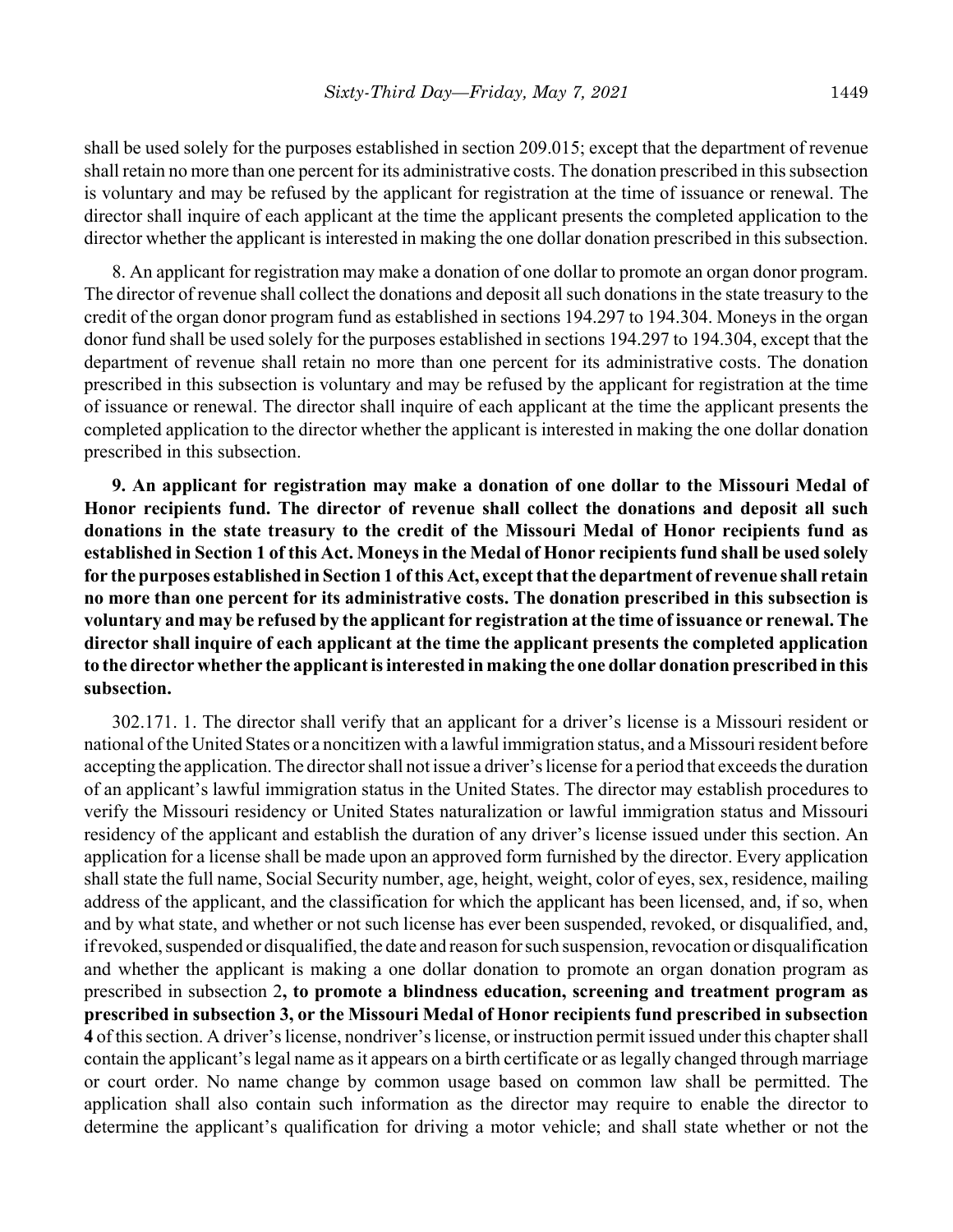applicant has been convicted in this or any other state for violating the laws of this or any other state or any ordinance of any municipality, relating to driving without a license, careless driving, or driving while intoxicated, or failing to stop after an accident and disclosing the applicant's identity, or driving a motor vehicle without the owner's consent. The application shall contain a certification by the applicant as to the truth of the facts stated therein. Every person who applies for a license to operate a motor vehicle who is less than twenty-one years of age shall be provided with educational materials relating to the hazards of driving while intoxicated, including information on penalties imposed by law for violation of the intoxication-related offenses of the state. Beginning January 1, 2001, if the applicant is less than eighteen years of age, the applicant must comply with all requirements for the issuance of an intermediate driver's license pursuant to section 302.178. For persons mobilized and deployed with the United States Armed Forces, an application under this subsection shall be considered satisfactory by the department of revenue if it is signed by a person who holds general power of attorney executed by the person deployed, provided the applicant meets all other requirements set by the director.

2. An applicant for a license may make a donation of one dollar to promote an organ donor program. The director of revenue shall collect the donations and deposit all such donations in the state treasury to the credit of the organ donor program fund established in sections 194.297 to 194.304. Moneys in the organ donor program fund shall be used solely for the purposes established in sections 194.297 to 194.304 except that the department of revenue shall retain no more than one percent for its administrative costs. The donation prescribed in this subsection is voluntary and may be refused by the applicant for the license at the time of issuance or renewal of the license. The director shall make available an informational booklet or other informational sources on the importance of organ and tissue donations to applicants for licensure as designed by the organ donation advisory committee established in sections 194.297 to 194.304. The director shall inquire of each applicant at the time the licensee presents the completed application to the director whether the applicant is interested in making the one dollar donation prescribed in this subsection and whether the applicant is interested in inclusion in the organ donor registry and shall also specifically inform the licensee of the ability to consent to organ donation by placing a donor symbol sticker authorized and issued by the department of health and senior services on the back of his or her driver's license or identification card as prescribed by subdivision (1) of subsection 1 of section 194.225. A symbol may be placed on the front of the license or identification card indicating the applicant's desire to be listed in the registry at the applicant's request at the time of his or her application for a driver's license or identification card, or the applicant may instead request an organ donor sticker from the department of health and senior services by application on the department of health and senior services' website. Upon receipt of an organ donor sticker sent by the department of health and senior services, the applicant shall place the sticker on the back of his or her driver's license or identification card to indicate that he or she has made an anatomical gift. The director shall notify the department of health and senior services of information obtained from applicants who indicate to the director that they are interested in registry participation, and the department of health and senior services shall enter the complete name, address, date of birth, race, gender and a unique personal identifier in the registry established in subsection 1 of section 194.304.

3. An applicant for a license may make a donation of one dollar to promote a blindness education, screening and treatment program. The director of revenue shall collect the donations and deposit all such donations in the state treasury to the credit of the blindness education, screening and treatment program fund established in section 209.015. Moneys in the blindness education, screening and treatment program fund shall be used solely for the purposes established in section 209.015; except that the department of revenue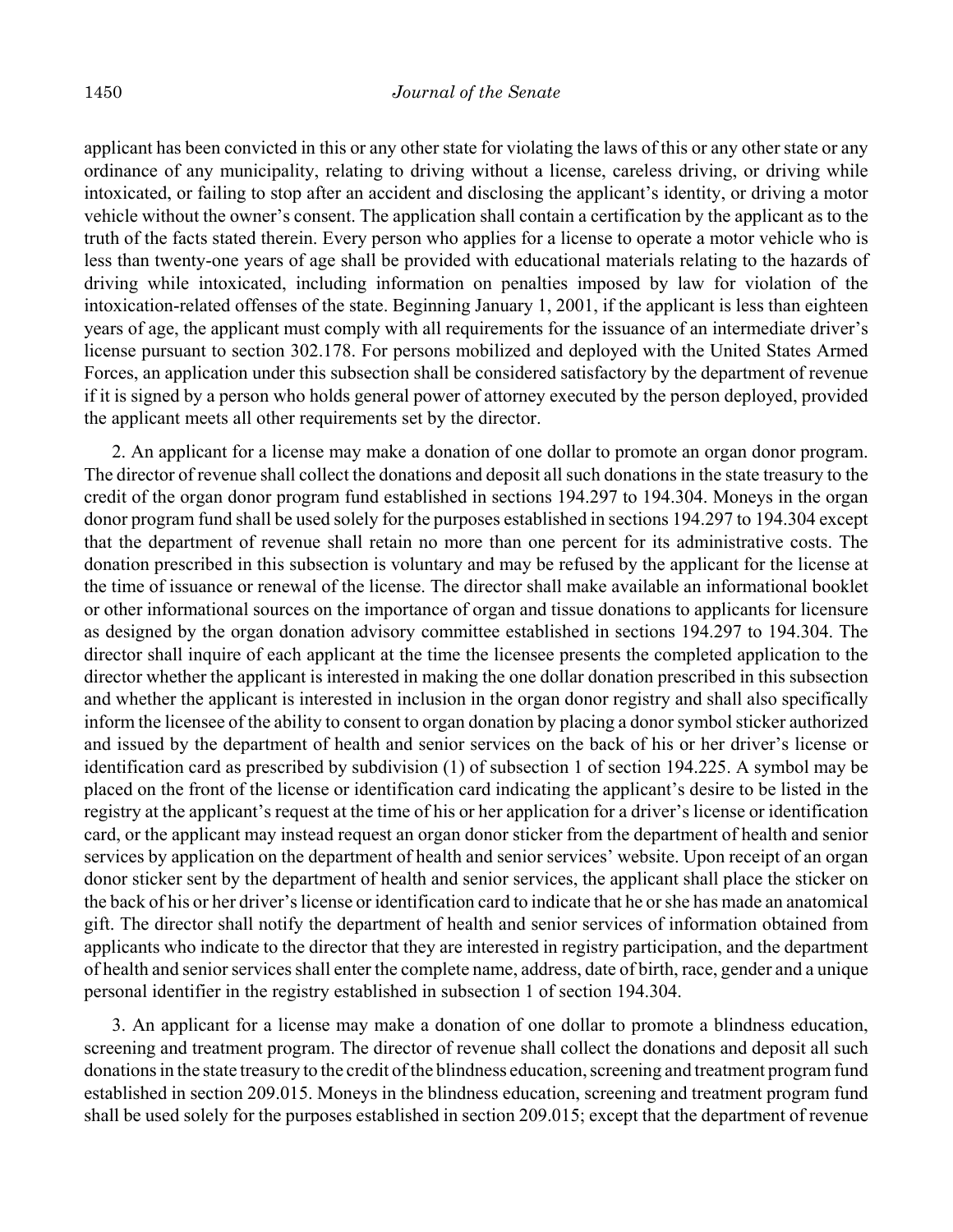shall retain no more than one percent for its administrative costs. The donation prescribed in this subsection is voluntary and may be refused by the applicant for the license at the time of issuance or renewal of the license. The director shall inquire of each applicant at the time the licensee presents the completed application to the director whether the applicant is interested in making the one dollar donation prescribed in this subsection.

4. **An applicant for registration may make a donation of one dollar to the Missouri Medal of Honor recipients fund. The director of revenue shall collect the donations and deposit all such donations in the state treasury to the credit of the Missouri Medal of Honor recipients fund as established in Section 1 of this Act. Moneys in the Medal of Honor recipients fund shall be used solely for the purposes established in Section 1 of this Act, except that the department of revenue shall retain no more than one percent for its administrative costs. The donation prescribed in this subsection is voluntary and may be refused by the applicant for registration at the time of issuance or renewal. The director shall inquire of each applicant at the time the applicant presents the completed application to the director whether the applicant is interested in making the one dollar donation prescribed in this subsection.**

**5.** Beginning July 1, 2005, the director shall deny the driving privilege of any person who commits fraud or deception during the examination process or who makes application for an instruction permit, driver's license, or nondriver's license which contains or is substantiated with false or fraudulent information or documentation, or who knowingly conceals a material fact or otherwise commits a fraud in any such application. The period of denial shall be one year from the effective date of the denial notice sent by the director. The denial shall become effective ten days after the date the denial notice is mailed to the person. The notice shall be mailed to the person at the last known address shown on the person's driving record. The notice shall be deemed received three days after mailing unless returned by the postal authorities. No such individual shall reapply for a driver's examination, instruction permit, driver's license, or nondriver's license until the period of denial is completed. No individual who is denied the driving privilege under this section shall be eligible for a limited driving privilege issued under section 302.309.

**[**5.**] 6.** All appeals of denials under this section shall be made as required by section 302.311.

**[**6.**] 7.** The period of limitation for criminal prosecution under this section shall be extended under subdivision (1) of subsection 3 of section 556.036.

**[**7.**] 8.** The director may promulgate rules and regulations necessary to administer and enforce this section. No rule or portion of a rule promulgated pursuant to the authority of this section shall become effective unless it has been promulgated pursuant to chapter 536.

**[**8.**] 9.** Notwithstanding any provision of this chapter that requires an applicant to provide proof of Missouri residency for renewal of a noncommercial driver's license, noncommercial instruction permit, or nondriver's license, an applicant who is sixty-five years and older and who was previously issued a Missouri noncommercial driver's license, noncommercial instruction permit, or Missouri nondriver's license is exempt from showing proof of Missouri residency.

**[**9.**] 10.** Notwithstanding any provision of this chapter, for the renewal of a noncommercial driver's license, noncommercial instruction permit, or nondriver's license, a photocopy of an applicant's United States birth certificate along with another form of identification approved by the department of revenue, including, but not limited to, United States military identification or United States military discharge papers, shall constitute sufficient proof of Missouri citizenship.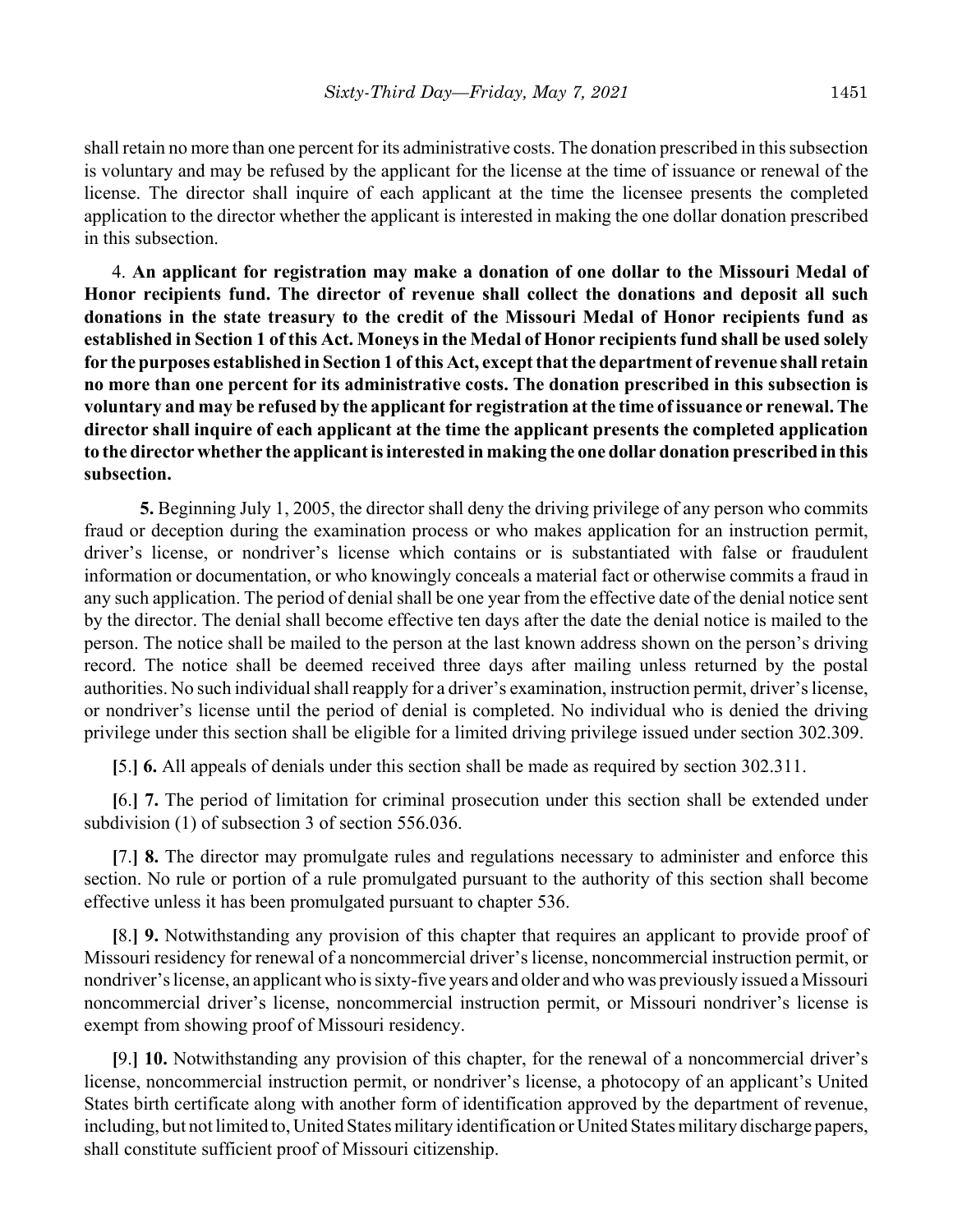**[**10.**] 11.** Notwithstanding any other provision of this chapter, if an applicant does not meet the requirements of subsection 8 of this section and does not have the required documents to prove Missouri residency, United States naturalization, or lawful immigration status, the department may issue a one-year driver's license renewal. This one-time renewal shall only be issued to an applicant who previously has held a Missouri noncommercial driver's license, noncommercial instruction permit, or nondriver's license for a period of fifteen years or more and who does not have the required documents to prove Missouri residency, United States naturalization, or lawful immigration status. After the expiration of the one-year period, no further renewal shall be provided without the applicant producing proof of Missouri residency, United States naturalization, or lawful immigration status.

**Section 1. 1. There is hereby created in the state treasury the "Missouri Medal of Honor Recipients Fund". The fund shall consist of moneys donated pursuant to sections 301.020, 302.171, and 143.1032. All monies shall be received by the department of revenue and either upon request or, at a minimum, on a monthly basis be transferred to the department of transportation. Unexpended balances in the fund at the end of any fiscal year shall not be transferred to the general revenue fund or any other fund, the provisions of section 33.080 to the contrary notwithstanding. Moneys in the fund shall be used to pay any renewal fee for a memorial bridge or memorial highway signs for Missouri Medal of Honor recipients, and for the maintenance and repair of all such signs whether originally paid for by private donations or by the department of transportation.**

**2. The department of revenue shall provide notification by way of memorandum, to the department of transportation informing the department of transportation of the payment transfer to the credit of the State Road fund, with the memorandum indicating the payment amount, payment date, payment account number, and the names or names of the Missouri Medal of Honor recipient or recipients for which the payment is made.**"; and

Further amend said bill by amending the title, enacting clause, and intersectional references accordingly.

HOUSE AMENDMENT NO. 1 TO HOUSE AMENDMENT NO. 8

Amend House Amendment No. 8 to House Committee Substitute for Senate Bill No. 72, Page 1, Lines 1-2, by deleting all of said lines and inserting in lieu thereof the following:

"Amend House Committee Substitute for Senate Bill No. 72, Page 1, Section A, Line 2, by inserting the following after all of said section and line:

**"9.236. The third full week in September of each year shall be known and designated as "Sickle Cell Awareness Week". Sickle cell disease is a genetic disease in which a person's body produces abnormally shaped red blood cells that resemble a crescent and that do not last as long as normal round red blood cells, which leads to anemia. It is recommended to the people of the state that the week be appropriately observed through activities that will increase awareness of sickle cell disease and efforts to improve treatment options for patients.**"; and

Further amend said bill and page, Section 9.301, Line 4, by inserting after all of said section and line the following;"; and

Further amend said bill by amending the title, enacting clause, and intersectional references accordingly.

# HOUSE AMENDMENT NO. 8

Amend House Committee Substitute for Senate Bill No. 72, Page 1, Section 9.301, Line 4, by inserting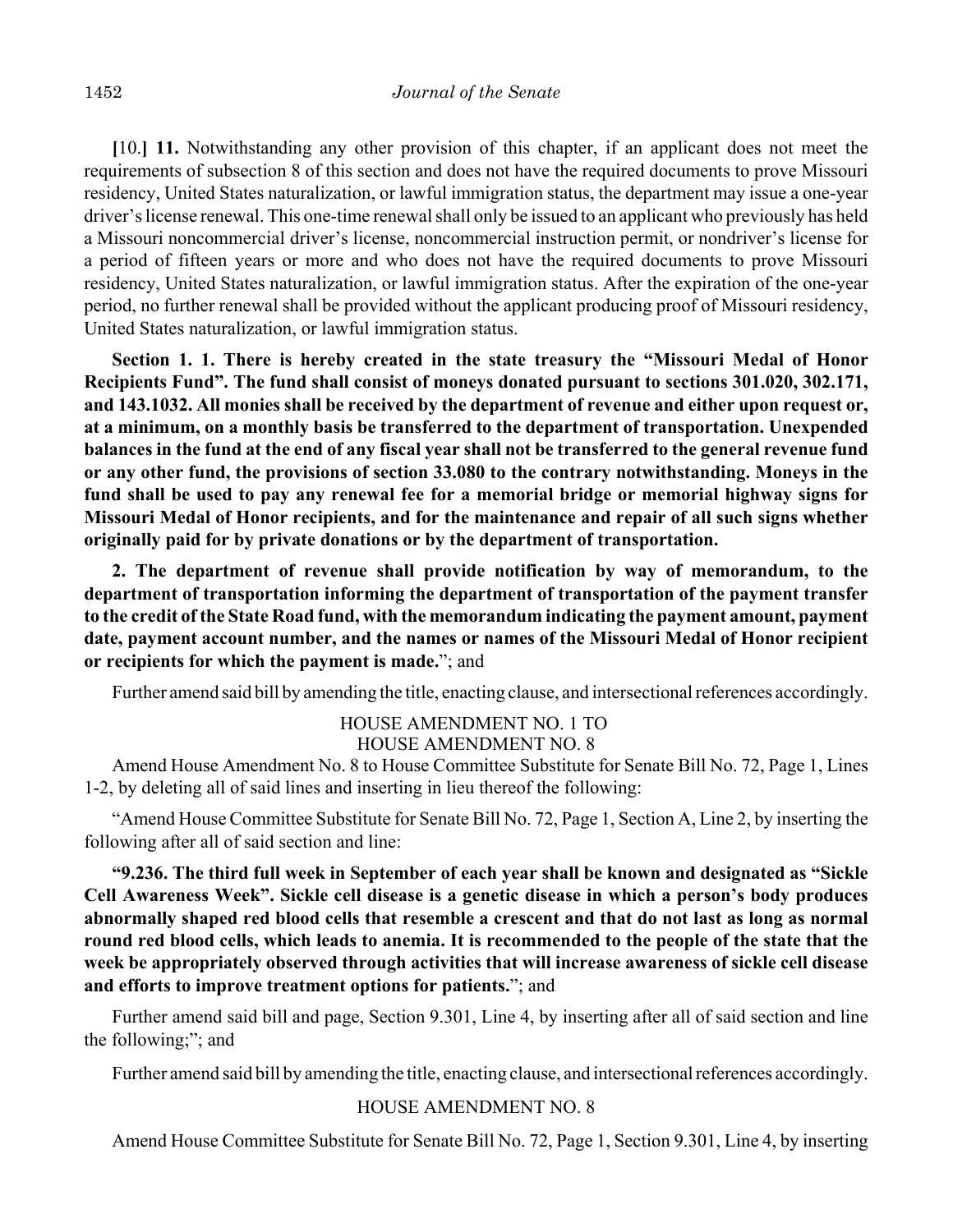after all of said section and line the following:

"**9.317. The third full week of March each year shall be known as "Victims of Coronavirus Memorial Week" in Missouri. The citizens of this state are encouraged to participate in appropriate events and activities to acknowledge our collective losses during the COVID-19 pandemic by honoring the sacrifices of our first responders, those who died, those who lost loved ones, those who lost employment or a business, and all who were negatively impacted during the pandemic.**"; and

Further amend said bill by amending the title, enacting clause, and intersectional references accordingly.

HOUSE AMENDMENT NO. 1 TO HOUSE AMENDMENT NO. 9

Amend House Amendment No. 9 to House Committee Substitute for Senate Bill No. 72, Page 1, Line 6, by deleting all of said line and inserting the following:

"**that celebrate the influence of cowboys on American culture.**

**Section 2. That portion of Interstate 64 between Jefferson Street and 11th Street located in the City of Saint Louis shall be designated as "Bobby Plager Memorial Highway". The department of transportation shall erect and maintain appropriate signs designating such highway, with the costs to be paid by private donations.**"; and"; and

Further amend said bill by amending the title, enacting clause, and intersectional references accordingly.

HOUSE AMENDMENT NO. 2 TO HOUSE AMENDMENT NO. 9

Amend House Amendment No. 9 to House Committee Substitute for Senate Bill No. 72, Page 1, Line 1, by inserting after, "Bill No. 72," the following:

"Page 1, Section 9.301, Line 4, by inserting after all of said line the following:

"**9.328. The month of November is hereby designated as "National American History and Founders Month" in Missouri. Citizens of this state are encouraged to participate in appropriate educational events and activities about the United States Constitution and the founding of our nation.**"; and

Further amend said bill,"; and

Further amend said bill by amending the title, enacting clause, and intersectional references accordingly.

HOUSE AMENDMENT NO. 3 TO HOUSE AMENDMENT NO. 9

Amend House Amendment No. 9 to House Committee Substitute for Senate Bill No. 72, Page 1, Line 6, by deleting said line and inserting in lieu thereof the following:

"**that celebrate the influence of cowboys on American culture.**

**Section 2. (1) The month of May of each year is hereby designated as "Lupus Awareness Month" in Missouri.** 

**(2) The tenth of May of each year is hereby designated as "Lupus Awareness Day" in Missouri.**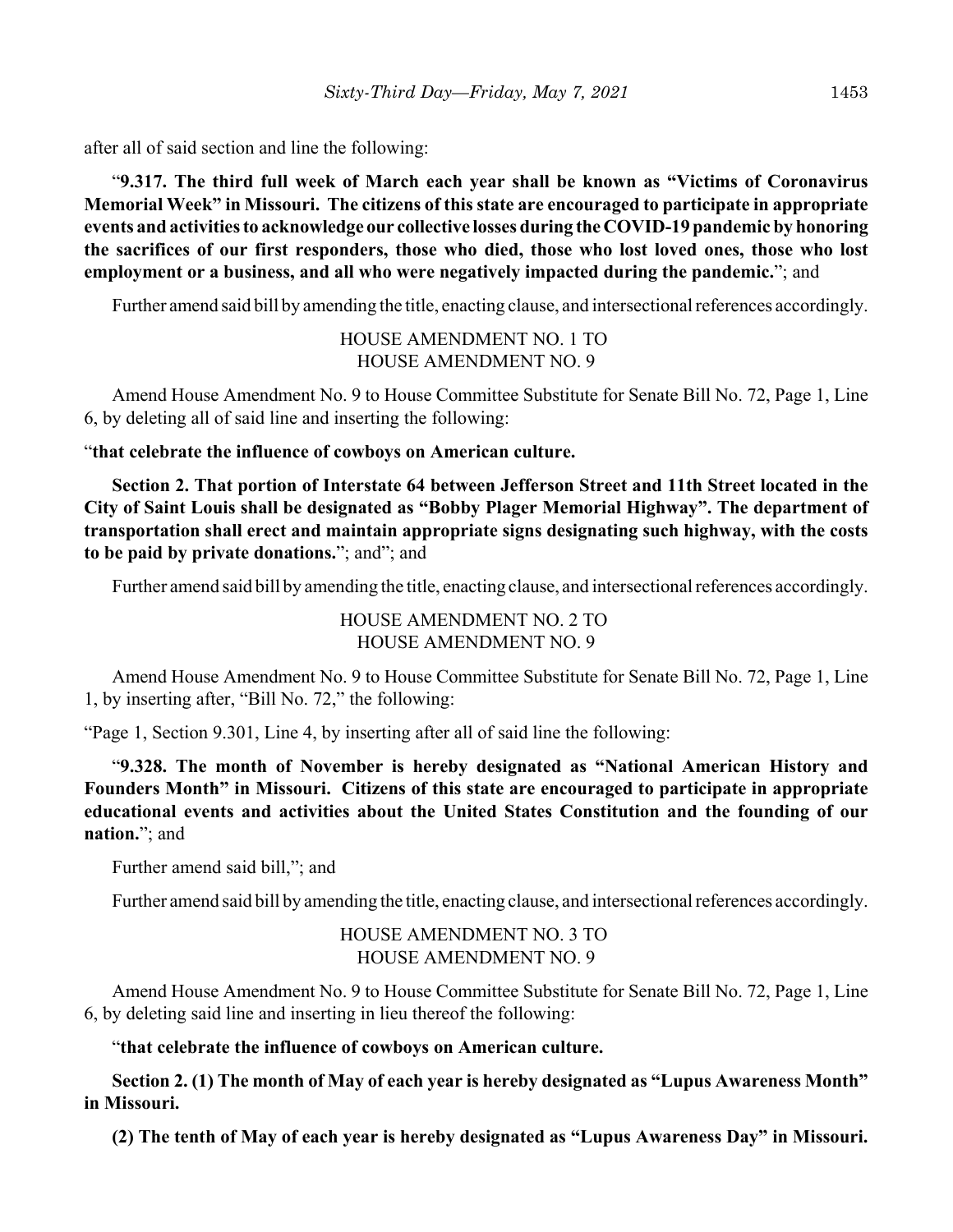**(3) Citizens of the state are encouraged to participate in activities that raise awareness about the diagnosis and treatment of lupus and its impact on lives of individuals living with lupus.**"; and"; and

Further amend said bill by amending the title, enacting clause, and intersectional references accordingly.

# HOUSE AMENDMENT NO. 9

Amend House Committee Substitute for Senate Bill No. 72, Page 1, Section 10.240, Line 2, by inserting after said section and line the following:

"**Section 1. The fourth Saturday in July is hereby designated "National Day of the Cowboy" in Missouri. Citizens of the state are encourage to participate in appropriate events and activities that celebrate the influence of cowboys on American culture.**"; and

Further amend said bill by amending the title, enacting clause, and intersectional references accordingly.

# HOUSE AMENDMENT NO. 10

Amend House Committee Substitute for Senate Bill No. 72, Page 1, Section 10.240, Line 2, by inserting after all of said section and line the following:

"**Section 1. The twelfth of January each year is hereby designate as "George Washington Carver Day" in Missouri. Citizens of the state are encouraged to participate in activities to recognize the life of this esteemed Missourian, without whom many children would not have a chance to grow up.**"; and

Further amend said bill by amending the title, enacting clause, and intersectional references accordingly.

HOUSE AMENDMENT NO. 1 TO HOUSE AMENDMENT NO. 11

Amend House Amendment No. 11 to House Committee Substitute for Senate Bill No. 72, Page 1, Line 9, by inserting after all of said line the following:

"Further amend said bill, Page 1, Section 10.240, Line 2, by inserting after all of said line the following:

"**Section 1. April 11 through April 17 of each year is hereby designated as "Black Maternal Health Week". The citizens of this state are encouraged to engage in appropriate events and activities to commemorate black maternal health.**

**Section 2. The month of April of each year is hereby designated as "Minority Health Month". The citizens of this state are encouraged to engage in appropriate events and activities to commemorate** minority health month."; and"; and

Further amend said bill by amending the title, enacting clause, and intersectional references accordingly.

# HOUSE AMENDMENT NO. 2 TO HOUSE AMENDMENT NO. 11

Amend House Amendment No. 11 to House Committee Substitute for Senate Bill No. 72, Page 1, Line 9 by inserting after said line the following:

"Further amend said bill and page, Section 10.240, Line 2, by inserting after said section and line the following:

**"Section 1. September fifteenth through October fifteenth each year shall be known as "Hispanic**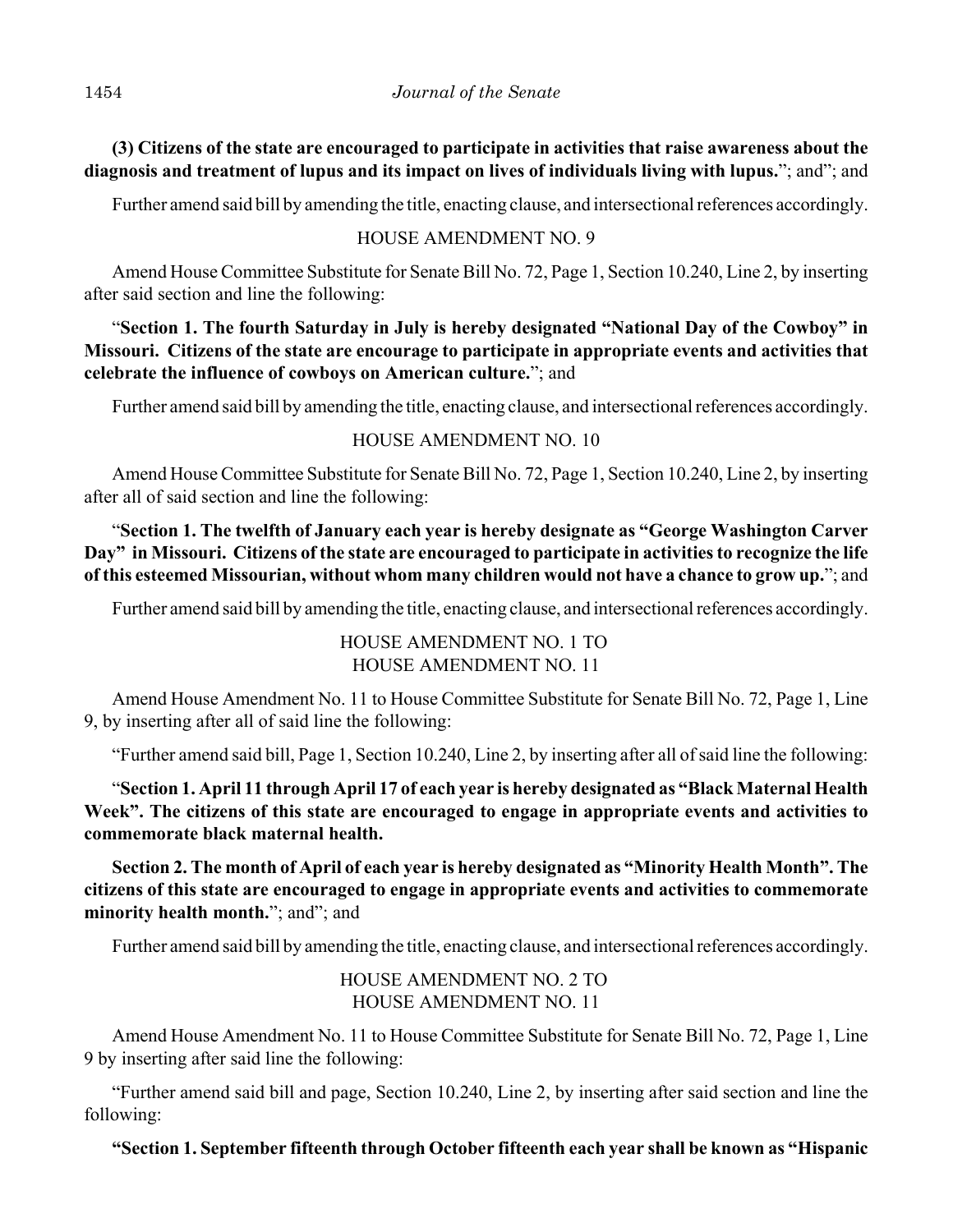#### **Heritage Month" in Missouri.**"; and";and

Further amend said bill by amending the title, enacting clause, and intersectional references accordingly.

#### HOUSE AMENDMENT NO. 11

Amend House Committee Substitute for Senate Bill No. 72, Page 1, Section A, Line 2, by inserting after all of said section and line the following:

"**9.169. August thirty-first each year shall be known as "Random Acts of Kindness Day" in Missouri to mark the beginning of suicide prevention awareness month in September. The citizens of this state are encouraged to celebrate this day by engaging in random acts of kindness toward their fellow citizens and remembering that one small act of kindness has the power to change the course of a person's life and the potential to impact countless lives as random acts of kindness are paid forward.**"; and

Further amend said bill by amending the title, enacting clause, and intersectional references accordingly.

# HOUSE AMENDMENT NO. 1 TO HOUSE AMENDMENT NO. 12

Amend House Amendment No. 12 to House Committee Substitute for Senate Bill No. 72, Page 1, Line 7, by inserting after all of said line the following:

"Further amend said bill and page, Section 10.240, Line 2, by inserting after all of said section and line the following:

"**Section 1. The sixteenth of April 2022 is hereby designated as "David L. Baker Day" in Missouri.**"; and"; and

Further amend said bill by amending the title, enacting clause, and intersectional references accordingly.

# HOUSE AMENDMENT NO. 2 TO HOUSE AMENDMENT NO. 12

Amend House Amendment No. 12 to House Committee Substitute for Senate Bill No. 72, Page 1, Line 7, by inserting after all of said line the following:

"Further amend said bill and page, Section 9.301, Line 4, by inserting after all of said section and line the following:

"**9.306. May first of each year is hereby designated as "Walthall Moore Day" in Missouri. Citizens of this state are encouraged to engage in appropriate events and activities to honor the life and work of the first African American to serve in the Missouri general assembly.**"; and"; and

Further amend said bill by amending the title, enacting clause, and intersectional references accordingly.

## HOUSE AMENDMENT NO. 12

Amend House Committee Substitute for Senate Bill No. 72, Page 1, Section A, Line 2, by inserting after all of said section and line the following:

"**9.052. The first Friday in May each year is hereby designated as "Law Enforcement Appreciation Day" in the state of Missouri. The citizens of this state are encouraged to observe the day with**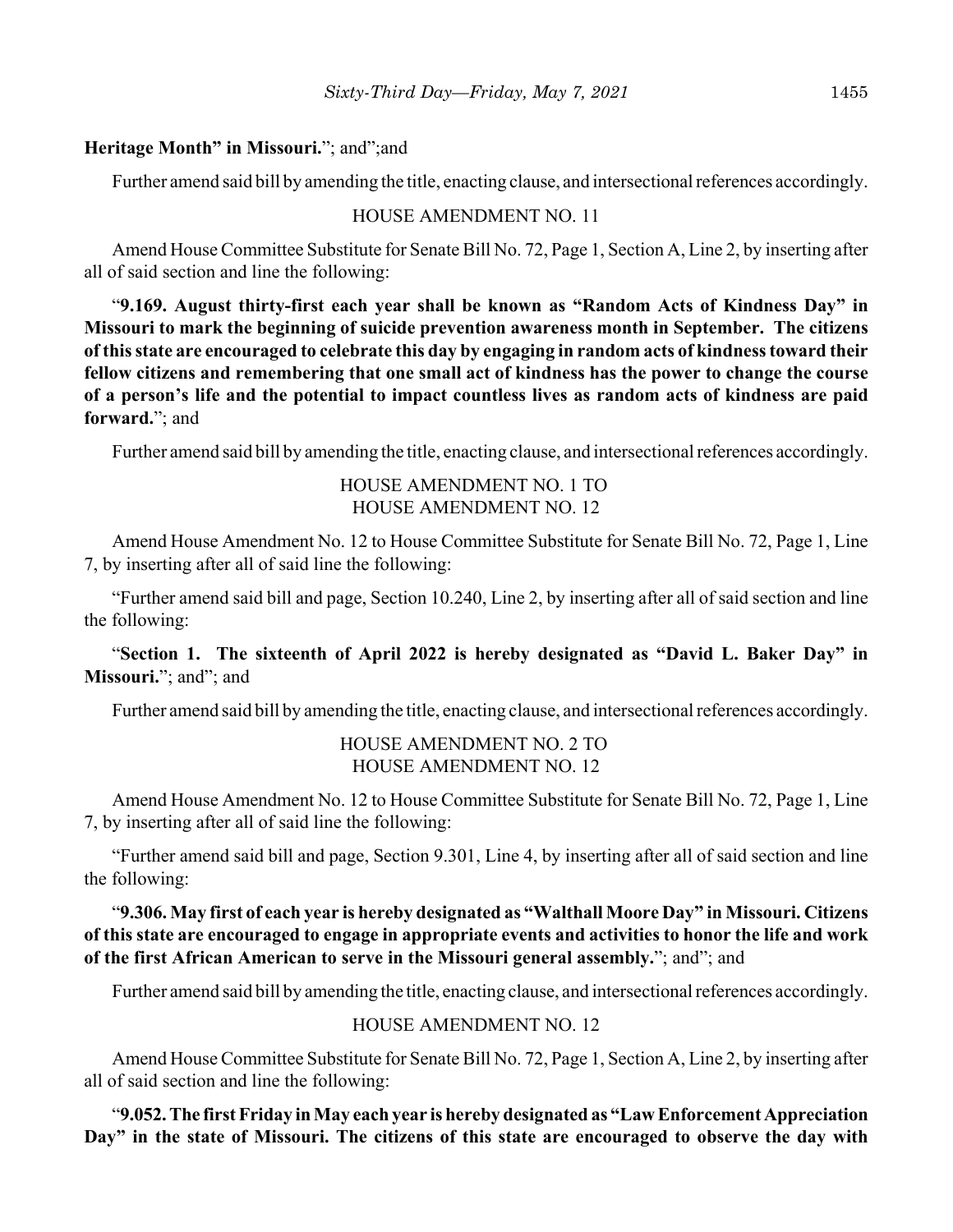**appropriate activities and events to recognize and support the brave men and women who undertake the difficult and sometimes unattainable pledge to protect and serve the public.**"; and

Further amend said bill by amending the title, enacting clause, and intersectional references accordingly.

HOUSE AMENDMENT NO. 1 TO HOUSE AMENDMENT NO. 14

Amend House Amendment No. 14 to House Committee Substitute for Senate Bill No. 72, Page 1, Line 7, by inserting after said line the following:

"Further amend said bill and page, Section 10.240, Line 2, by inserting after all of said section and line the following:

"**Section 1. The month of August each year is hereby designated as "Homelessness Awareness Month" in Missouri. Citizens of the state are encouraged to engage in appropriate events and activities with organizations that work to end homelessness to spread awareness about homelessness.**"; and"; and

Further amend said bill by amending the title, enacting clause, and intersectional references accordingly.

# HOUSE AMENDMENT NO. 14

Amend House Committee Substitute for Senate Bill No. 72, Page 1, Section A, Line 2, by inserting after all of said line the following:

"**9.280. July second of each year shall be known and designated as "Mormon War Remembrance Day" in honor and recognition of the ten thousand members of the Mormon church who were subjected to injustice and undue suffering through executive order 44 by Governor Lilburn Boggs and the Mormon War in 1838.**"; and

Further amend said bill by amending the title, enacting clause, and intersectional references accordingly.

# HOUSE AMENDMENT NO. 17

Amend House Committee Substitute for Senate Bill No. 72, Page 1, Section 9.301, Line 4, by inserting after all of said section and line the following:

"**9.319. January twelfth each year is hereby designated as "Rush Limbaugh Day" in Missouri. Citizens of this state are encouraged to celebrate the day by participating in appropriate events and activities to remember the life of the famous Missourian and groundbreaking radio host.**"; and

Further amend said bill by amending the title, enacting clause, and intersectional references accordingly.

Emergency Clause Defeated.

In which the concurrence of the Senate is respectfully requested.

Also,

Mr. President: I am instructed by the House of Representatives to inform the Senate that the House has taken up and adopted the Conference Committee Report on **SCS** for **HCS** for **HB 15**, and has taken up and passed **CCS** for **SCS** for **HCS** for **HB 15**.

Also,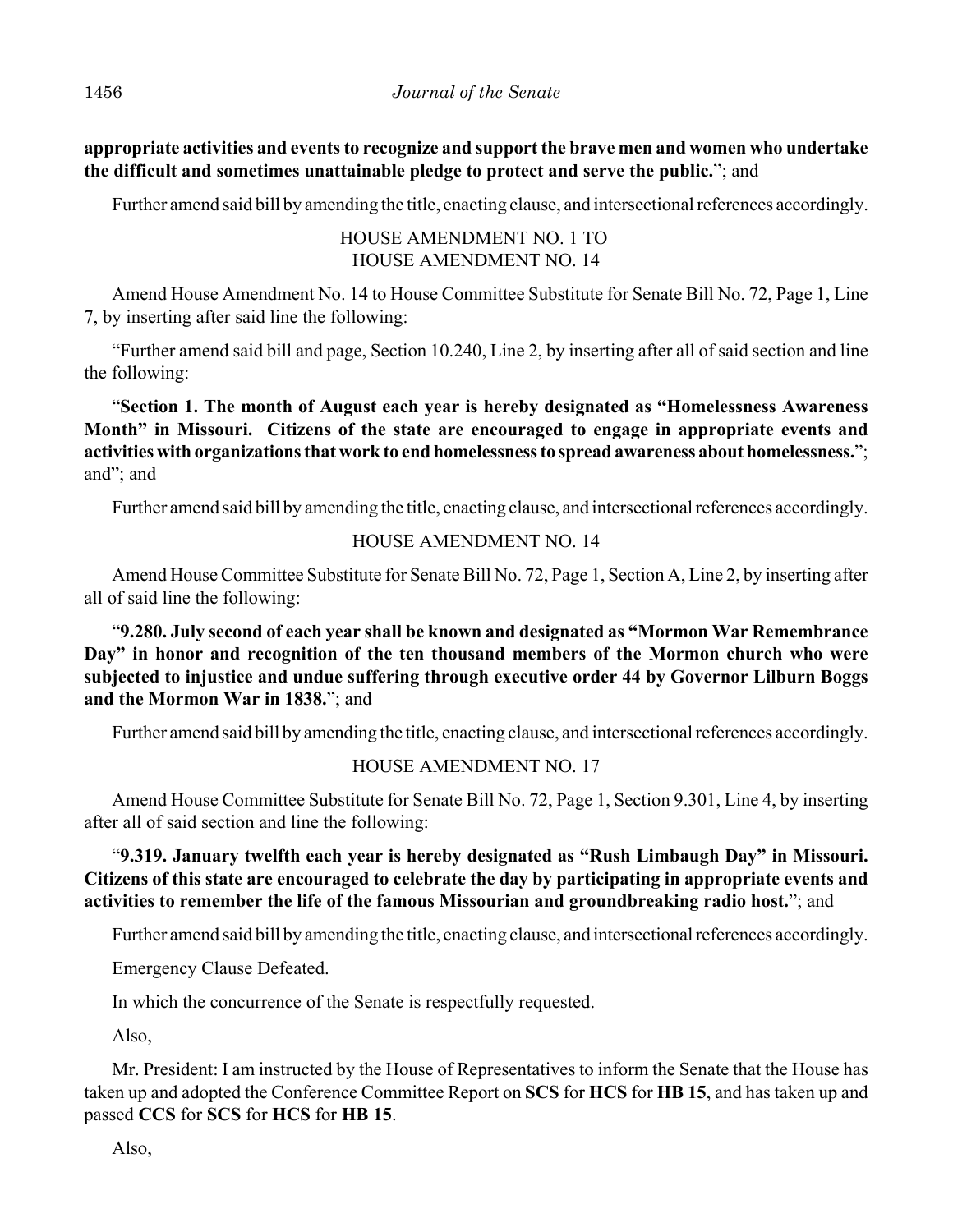Mr. President: I am instructed by the House of Representatives to inform the Senate that the House has taken up and adopted the Conference Committee Report on **SS** for **SCS** for **HCS** for **HB 2**, and has taken up and passed **CCS** for **SS** for **SCS** for **HCS** for **HB 2**.

Also,

Mr. President: I am instructed by the House of Representatives to inform the Senate that the House has taken up and adopted the Conference Committee Report on **SS** for **SCS** for **HCS** for **HB 3**, and has taken up and passed **CCS** for **SS** for **SCS** for **HCS** for **HB 3**.

Also,

Mr. President: I am instructed by the House of Representatives to inform the Senate that the House Conferees are allowed to exceed the differences in sections 394.020 and 386.800 of **SS No. 2** for **SCS** for **HCS** for **HB 271**, as amended.

Also,

Mr. President: The Speaker of the House of Representatives has appointed the following committee to act with a like committee from the Senate on **HCS** for **SS** for **SCS** for **SBs 53** and **60** as amended. Representatives: Roberts, Evans, Hill, Ellebracht, Sauls.

## **REFERRALS**

President Pro Tem Schatz referred **HB 352**, with **SCS**; **HCS** for **HB 1242**, with **SCS**; and **HJR 6**, with **SCS**, to the Committee on Governmental Accountability and Fiscal Oversight.

# **CONFERENCE COMMITTEE APPOINTMENTS**

President Pro Tem Schatz appointed the following conference committee to act with a like committee from the House on **SS No. 2** for **SB 26**, with **HCS**: Senators Eigel, Brattin, Hoskins, Washington and Roberts.

# **PRIVILEGED MOTIONS**

Senator Crawford moved that the conferees on **SS No. 2** for **SCS** for **HCS** for **HB 271**, as amended, be allowed to exceed the differences on Sections 394.020 and 386.800, which motion prevailed.

President Pro Tem Schatz assumed the Chair.

# **REPORTS OF STANDING COMMITTEES**

Senator Rowden, Chairman of the Committee on Rules, Joint Rules, Resolutions and Ethics, submitted the following reports:

Mr. President: Your Committee on Rules, Joint Rules, Resolutions and Ethics, to which were referred **HCS** for **SS** for **SB 6** and **SS** for **SCS** for **SB 120**, begs leave to report that it has examined the same and finds that the bills have been duly enrolled and that the printed copies furnished the Senators are correct.

Senator Eigel, Chairman of the Committee on General Laws, submitted the following report:

Mr. President: Your Committee on General Laws, to which was referred **HCS** for **HB 1358**, begs leave to report that it has considered the same and recommends that the Senate Committee Substitute, hereto attached, do pass.

President Kehoe assumed the Chair.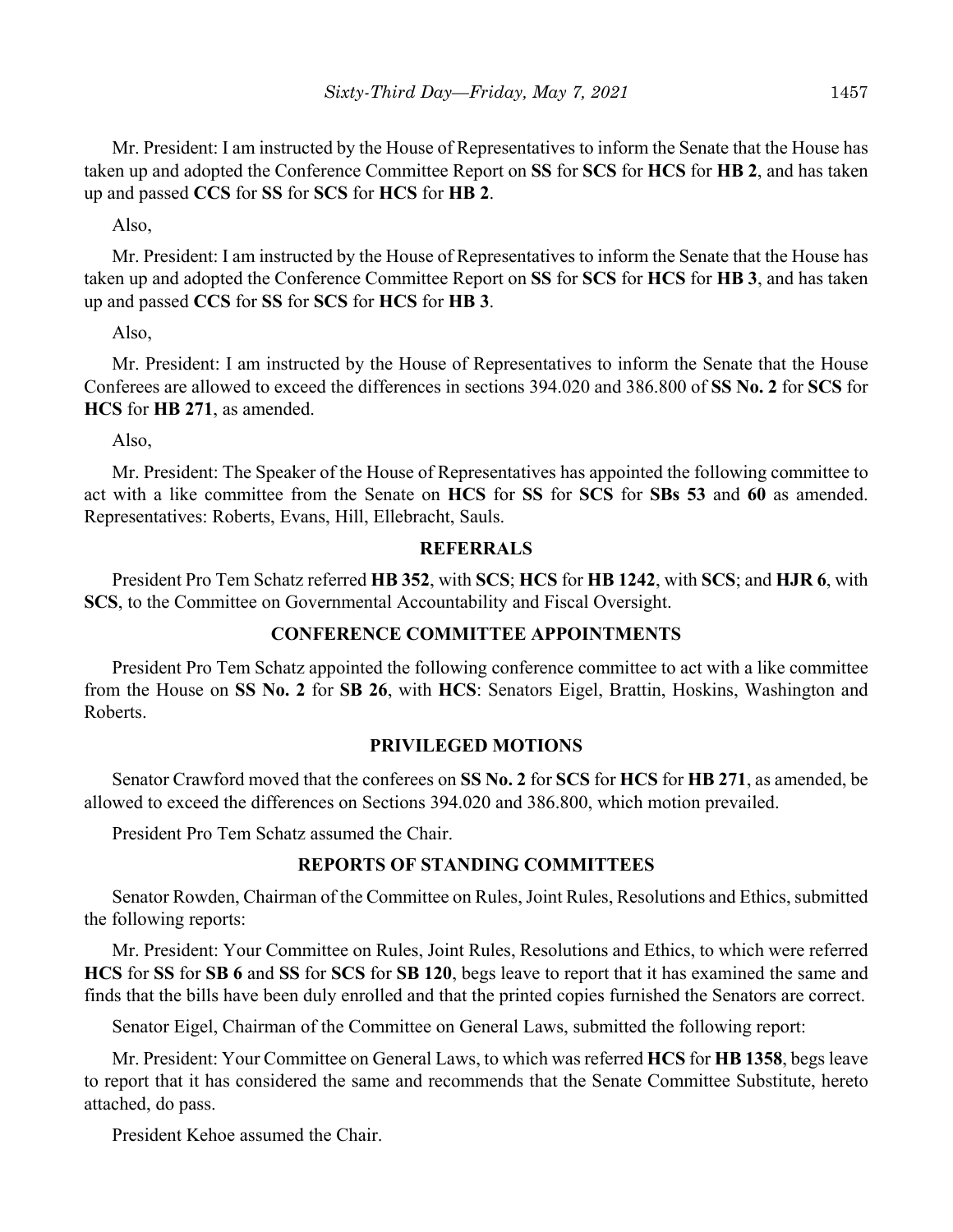#### **HOUSE BILLS ON THIRD READING**

At the request of Senator Onder, **HCS** for **HJRs 20**, **2**, **9** and **27** was placed on the Informal Calendar.

At the request of Senator Wieland, **HCS** for **HB 384**, with **SCS**, was placed on the Informal Calendar.

**HCS** for **HBs 85** and **310**, with **SCS**, was placed on the Informal Calendar.

At the request of Senator Moon, **HB 670** was placed on the Informal Calendar.

**HB 488**, with **SCS**, was placed on the Informal Calendar.

At the request of Senator Bean, **HCS No. 2** for **HB 69**, with **SCS**, was placed on the Informal Calendar.

At the request of Senator White, **HCS** for **HBs 557** and **560** was placed on the Informal Calendar.

**HB 578**, with **SCS**, was placed on the Informal Calendar.

At the request of Senator Hough, **HB 687** was placed on the Informal Calendar.

**HB 661** was placed on the Informal Calendar.

**HB 530** and **HCS** for **HB 292**, with **SCS**, was placed on the Informal Calendar.

**HS** for **HB 297** was placed on the Informal Calendar.

**HB 624** was placed on the Informal Calendar.

At the request of Senator Hegeman, **HCS** for **HB 17** was placed on the Informal Calendar.

At the request of Senator Cierpiot, **HCS** for **HB 734**, with **SCS**, was placed on the Informal Calendar.

At the request of Senator Koenig, **HCS** for **HB 66** was placed on the Informal Calendar.

At the request of Senator Onder, **HB 701** was placed on the Informal Calendar.

**HB 139** was placed on the Informal Calendar.

At the request of Senator Eigel, **HB 299**, with **SCS**, was placed on the Informal Calendar.

At the request of Senator White, **HS** for **HB 432**, with **SCS**, was placed on the Informal Calendar.

**HCS** for **HB 137**, with **SCS**, was placed on the Informal Calendar.

At the request of Senator O'Laughlin, **HCS** for **HB 228**, with **SCS**, was placed on the Informal Calendar.

At the request of Senator Bernskoetter, **HCS** for **HB 369** was placed on the Informal Calendar.

**HCS** for **HJRs 23** and **38** was placed on the Informal Calendar.

At the request of Senator Bernskoetter, **HCS** for **HB 649**, with **SCS**, was placed on the Informal Calendar.

**HCS** for **HB 350** was placed on the Informal Calendar.

At the request of Senator Mosley, **HCS** for **HB 402** was placed on the Informal Calendar.

**HB 585**, with **SCS**, was placed on the Informal Calendar.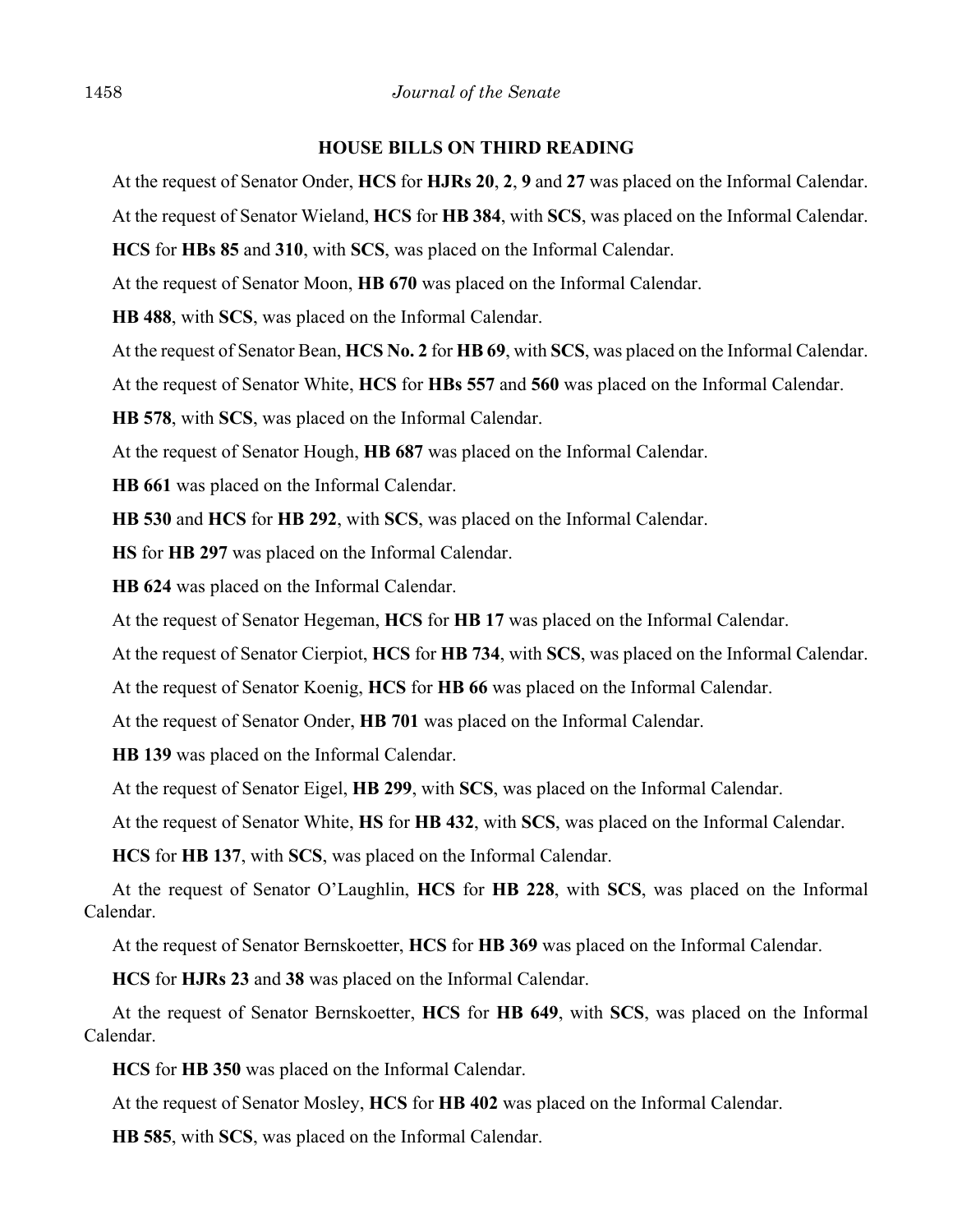**HCS** for **HB 334** was placed on the Informal Calendar.

**HCS** for **HB 242**, with **SCS**, was placed on the Informal Calendar.

At the request of Senator Bernskoetter, **HCS** for **HB 508**, with **SCS**, was placed on the Informal Calendar.

At the request of Senator Hough, **HCS** for **HB 162**, with **SCS**, was placed on the Informal Calendar.

At the request of Senator Koenig, **HCS** for **HBs 1123** and **1221** was placed on the Informal Calendar.

**HB 911** was placed on the Informal Calendar.

At the request of Senator Cierpiot, **HCS** for **HB 320**, with **SCS**, was placed on the Informal Calendar.

**HCS** for **HB 825**, with **SCS**, was placed on the Informal Calendar.

#### **MESSAGES FROM THE HOUSE**

Mr. President: I am instructed by the House of Representatives to inform the Senate that the House has taken up and adopted the Conference Committee Report on **SS** for **SCS** for **HCS** for **HB 4**, and has taken up and passed **CCS** for **SS** for **SCS** for **HCS** for **HB 4**.

#### Also,

Mr. President: I am instructed by the House of Representatives to inform the Senate that the House has taken up and adopted the Conference Committee Report on **SCS** for **HCS** for **HB 5**, and has taken up and passed **CCS** for **SCS** for **HCS** for **HB 5**.

Also,

Mr. President: I am instructed by the House of Representatives to inform the Senate that the House has taken up and adopted the Conference Committee Report on **SCS** for **HCS** for **HB 6**, and has taken up and passed **CCS** for **SCS** for **HCS** for **HB 6**.

Also,

Mr. President: I am instructed by the House of Representatives to inform the Senate that the House has taken up and adopted the Conference Committee Report on **SCS** for **HCS** for **HB 7**, and has taken up and passed **CCS** for **SCS** for **HCS** for **HB 7**.

## **PRIVILEGED MOTIONS**

Senator Hegeman, on behalf of the conference committee appointed to act with a like committee from the House on **SCS** for **HCS** for **HB 15**, moved that the following conference committee report be taken up, which motion prevailed.

## CONFERENCE COMMITTEE REPORT ON SENATE COMMITTEE SUBSTITUTE FOR HOUSE COMMITTEE SUBSTITUTE FOR HOUSE BILL NO. 15

The Conference Committee appointed on Senate Committee Substitute for House Committee Substitute for House Bill No. 15, begs leave to report that we, after free and fair discussion of the differences, have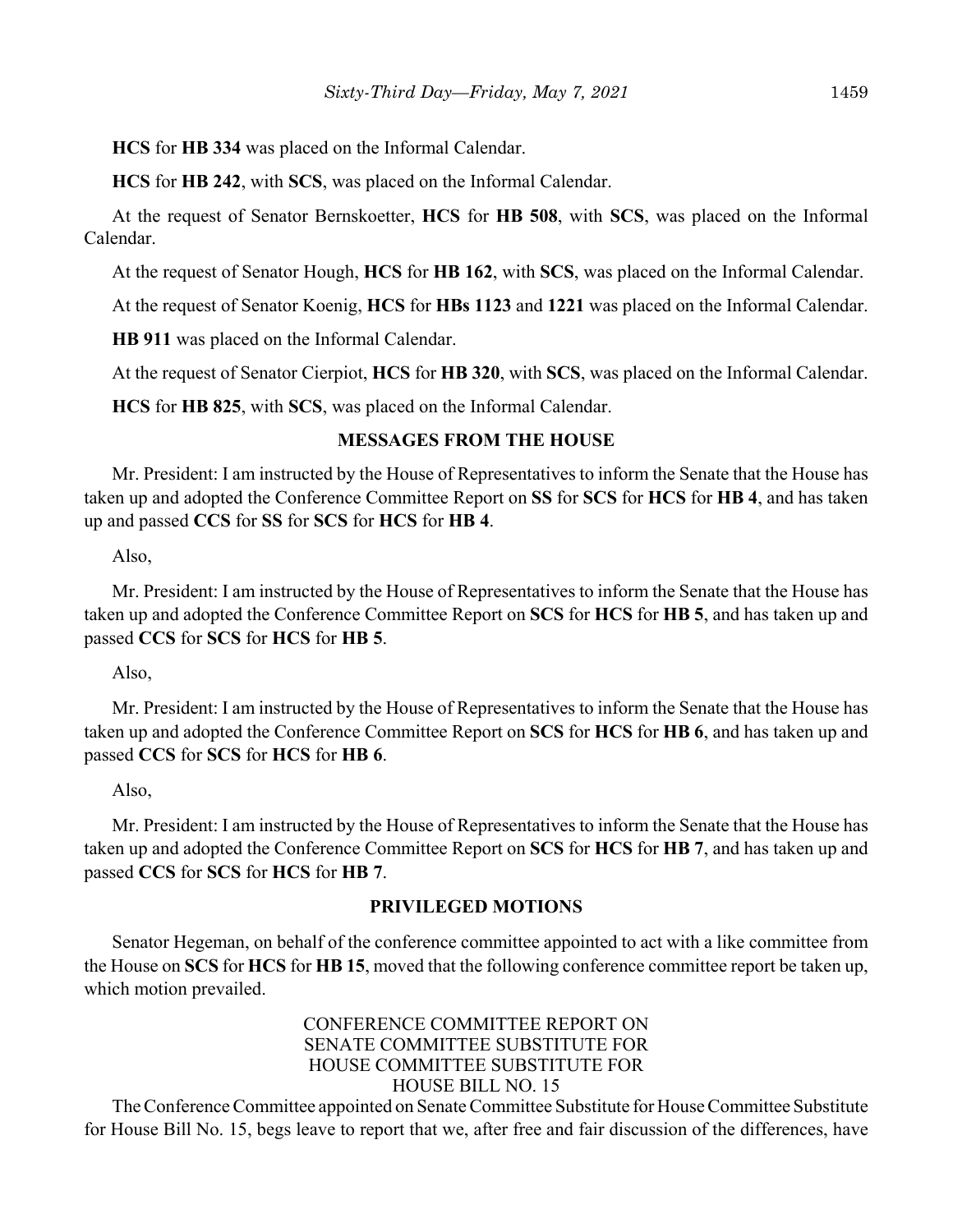agreed to recommend and do recommend to the respective bodies as follows:

1. That the Senate recede from its position on Senate Committee Substitute for House Committee Substitute for House Bill No. 15.

2. That the House recede from its position on House Committee Substitute for House Bill No. 15.

3. That the attached Conference Committee Substitute for Senate Committee Substitute for House Committee Substitute for House Bill No. 15, be truly agreed to and finally passed.

| <b>FOR THE HOUSE:</b> | <b>FOR THE SENATE:</b> |
|-----------------------|------------------------|
| /s/ Cody Smith        | /s/ Daniel J. Hegeman  |
| /s/ Dirk Deaton       | $/s/Lin$ coln Hough    |
| /s/ Doug Richey       | /s/ Sandy Crawford     |
| /s/ Peter Merideth    | /s/ Lauren Arthur      |
| /s/ Sarah Unsicker    | /s/ Brian Williams     |

Senator Hegeman moved that the above conference committee report be adopted, which motion prevailed by the following vote:

| YEAS—Senators |          |         |              |                |        |             |
|---------------|----------|---------|--------------|----------------|--------|-------------|
| Arthur        | Bean     | Beck    | Bernskoetter | <b>Brattin</b> | Brown  | Cierpiot    |
| Crawford      | Eslinger | Hegeman | Hoskins      | Hough          | Koenig | Luetkemeyer |
| May           | Moon     | Mosley  | O'Laughlin   | Razer          | Rehder | Riddle      |
| Rizzo         | Roberts  | Rowden  | Schupp       | Washington     | White  | Wieland     |
| Williams-29   |          |         |              |                |        |             |

NAYS—Senators Eigel Onder—2

Absent—Senators—None

Absent with leave—Senators Burlison Gannon Schatz—3

Vacancies—None

On motion of Senator Hegeman, **CCS** for **SCS** for **HCS** for **HB 15**, entitled:

## CONFERENCE COMMITTEE SUBSTITUTE FOR SENATE COMMITTEE SUBSTITUTE FOR HOUSE COMMITTEE SUBSTITUTE FOR HOUSE BILL NO. 15

An Act to appropriate money for supplemental purposes for the expenses, grants, refunds, and distributions of the several departments and offices of state government and the several divisions and programs thereof, and to transfer money among certain funds, to be expended only as provided in Article IV, Section 28 of the Constitution of Missouri for the fiscal period ending June 30, 2021.

Was read the 3rd time and passed by the following vote:

| VF A S.<br>senator <sup>e</sup> . |      |      |                     |                |                      |                                  |
|-----------------------------------|------|------|---------------------|----------------|----------------------|----------------------------------|
| Arthur                            | Bean | Beck | <b>Bernskoetter</b> | 3rowr<br>VV 11 | $- \cdot$<br>1erp10t | $\sim$ $\sim$<br>`rawt∩r<br>$ -$ |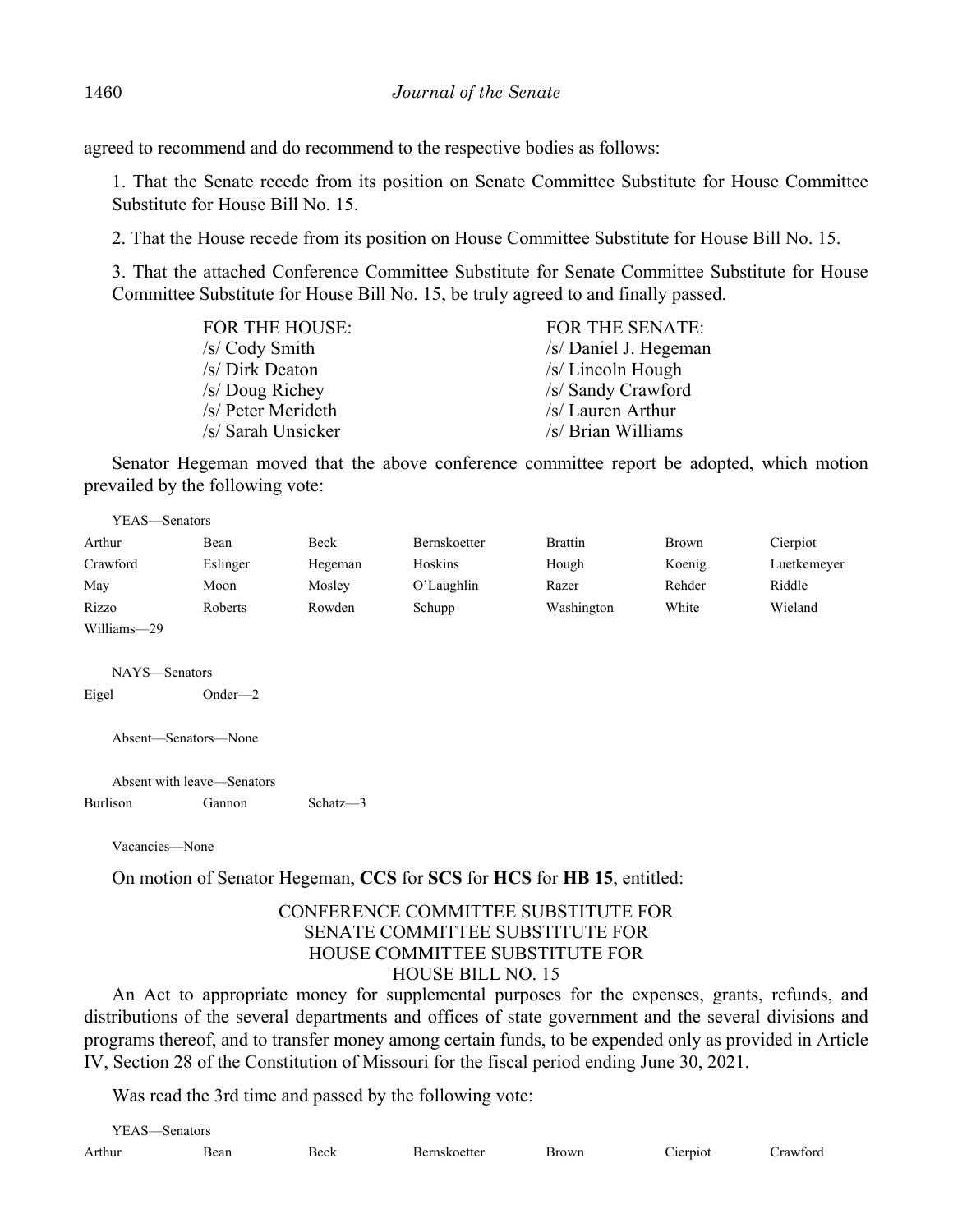| Eslinger<br>Mosley<br>Rowden | Hegeman<br>O'Laughlin<br>Schupp         | Hoskins<br>Razer<br>Washington | Hough<br>Rehder<br>White | Koenig<br>Riddle<br>Wieland | Luetkemeyer<br>Rizzo<br>Williams-27 | May<br>Roberts |
|------------------------------|-----------------------------------------|--------------------------------|--------------------------|-----------------------------|-------------------------------------|----------------|
| NAYS—Senators                |                                         |                                |                          |                             |                                     |                |
| Eigel                        | Moon                                    | Onder— $3$                     |                          |                             |                                     |                |
| Absent-Senator Brattin-1     |                                         |                                |                          |                             |                                     |                |
| Absent with leave—Senators   |                                         |                                |                          |                             |                                     |                |
| Burlison                     | Gannon                                  | Schatz $-3$                    |                          |                             |                                     |                |
| Vacancies-None               |                                         |                                |                          |                             |                                     |                |
|                              | The President declared the bill passed. |                                |                          |                             |                                     |                |

On motion of Senator Hegeman, title to the bill was agreed to.

Senator Hegeman moved that the vote by which the bill passed be reconsidered.

Senator Rowden moved that motion lay on the table, which motion prevailed.

Senator Hegeman, on behalf of the conference committee appointed to act with a like committee from the House on **SS** for **SCS** for **HCS** for **HB 2**, moved that the following conference committee report be taken up, which motion prevailed.

#### CONFERENCE COMMITTEE REPORT ON SENATE SUBSTITUTE FOR SENATE COMMITTEE SUBSTITUTE FOR HOUSE COMMITTEE SUBSTITUTE FOR HOUSE BILL NO. 2

The Conference Committee appointed on Senate Substitute for Senate Committee Substitute for House Committee Substitute for House Bill No. 2, begs leave to report that we, after free and fair discussion of the differences, have agreed to recommend and do recommend to the respective bodies as follows:

1. That the Senate recede from its position on Senate Substitute for Senate Committee Substitute for House Committee Substitute for House Bill No. 2.

2. That the House recede from its position on House Committee Substitute for House Bill No. 2.

3. That the attached Conference Committee Substitute for Senate Substitute for Senate Committee Substitute for House Committee Substitute for House Bill No. 2, be truly agreed to and finally passed.

| FOR THE HOUSE:        |  |
|-----------------------|--|
| /s/ Cody Smith        |  |
| /s/ Dirk Deaton       |  |
| /s/ Rusty Black       |  |
| <b>Ingrid Burnett</b> |  |
| Kevin Windham         |  |

FOR THE SENATE:  $/s$  Daniel J. Hegeman /s/ Lincoln Hough  $/s/$  Bill Eigel Lauren Arthur Barbara Washington

Senator Hegeman moved that the above conference committee report be adopted, which motion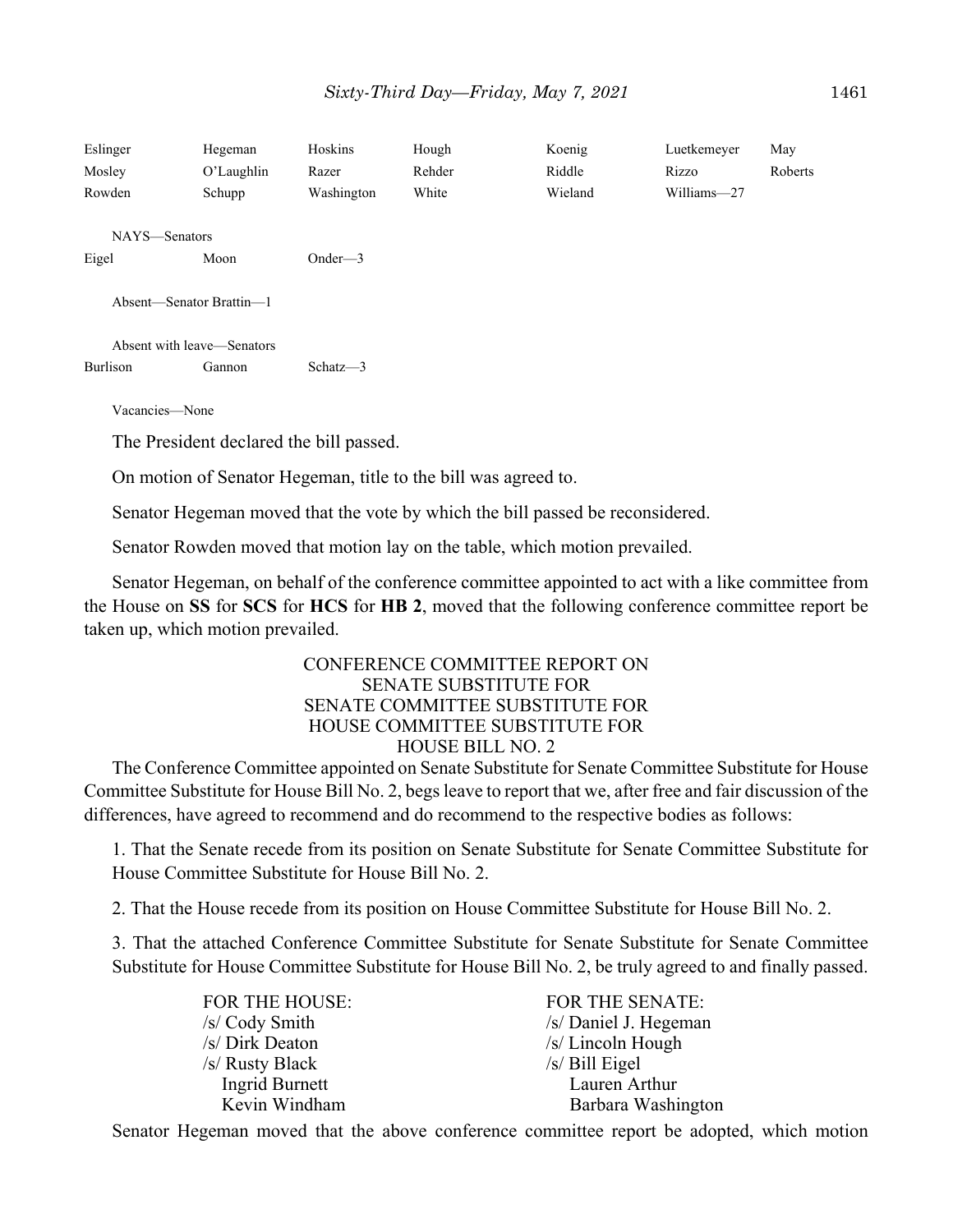YEAS—Senators Arthur Bean Beck Bernskoetter Brown Cierpiot Crawford Eslinger Hegeman Hoskins Hough Koenig Luetkemeyer May Mosley O'Laughlin Razer Rehder Riddle Rizzo Roberts Rowden Washington White Wieland—25 NAYS—Senators Brattin Eigel Moon Onder Schupp Williams—6 Absent—Senators—None Absent with leave—Senators Burlison Gannon Schatz—3

Vacancies—None

On motion of Senator Hegeman, **CCS** for **SS** for **SCS** for **HCS** for **HB 2**, entitled:

#### CONFERENCE COMMITTEE SUBSTITUTE FOR SENATE SUBSTITUTE FOR SENATE COMMITTEE SUBSTITUTE FOR HOUSE COMMITTEE SUBSTITUTE FOR HOUSE BILL NO. 2

An Act to appropriate money for the expenses, grants, refunds, and distributions of the State Board of Education and the Department of Elementary and Secondary Education, and the several divisions and programs thereof to be expended only as provided in Article IV, Section 28 of the Constitution of Missouri, and to transfer money among certain funds for the period beginning July 1, 2021, and ending June 30, 2022.

Was read the 3rd time and passed by the following vote:

| YEAS-Senators  |                            |                                         |              |             |              |          |
|----------------|----------------------------|-----------------------------------------|--------------|-------------|--------------|----------|
| Arthur         | Bean                       | Bernskoetter                            | <b>Brown</b> | Cierpiot    | Crawford     | Eslinger |
| Hegeman        | Hoskins                    | Hough                                   | Koenig       | Luetkemeyer | May          | Mosley   |
| O'Laughlin     | Razer                      | Rehder                                  | Riddle       | Rizzo       | Roberts      | Rowden   |
| Washington     | White                      | Wieland                                 | Williams-25  |             |              |          |
| NAYS-Senators  |                            |                                         |              |             |              |          |
| Beck           | <b>Brattin</b>             | Eigel                                   | Moon         | Onder       | Schup $p$ –6 |          |
|                | Absent-Senators-None       |                                         |              |             |              |          |
|                | Absent with leave—Senators |                                         |              |             |              |          |
| Burlison       | Gannon                     | Schatz $-3$                             |              |             |              |          |
| Vacancies-None |                            |                                         |              |             |              |          |
|                |                            | The President declared the bill passed. |              |             |              |          |

prevailed by the following vote: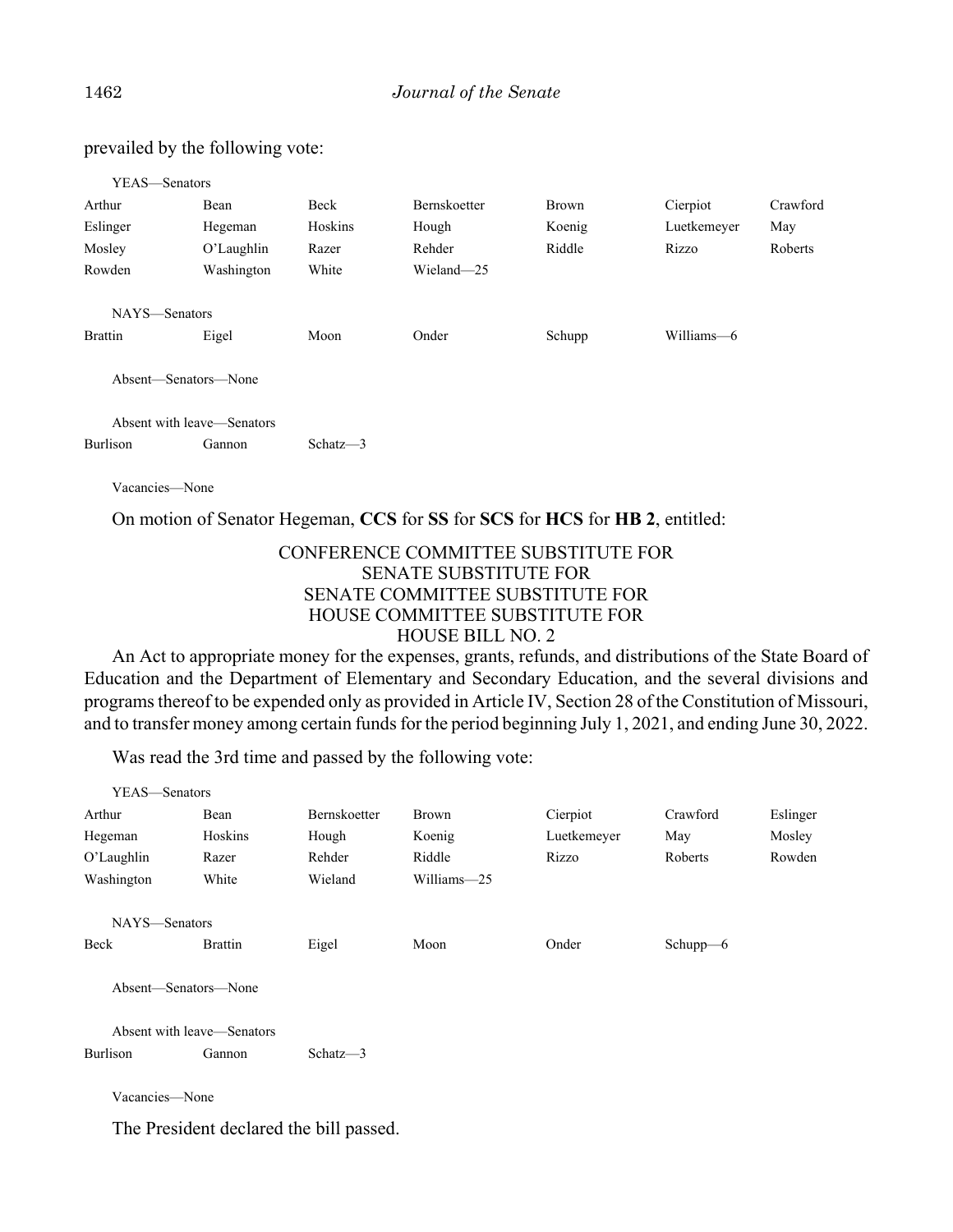On motion of Senator Hegeman, title to the bill was agreed to.

Senator Hegeman moved that the vote by which the bill passed be reconsidered.

Senator Rowden moved that motion lay on the table, which motion prevailed.

Senator Hegeman, on behalf of the conference committee appointed to act with a like committee from the House on **SS** for **SCS** for **HCS** for **HB 3**, moved that the following conference committee report be taken up, which motion prevailed.

#### CONFERENCE COMMITTEE REPORT ON SENATE SUBSTITUTE FOR SENATE COMMITTEE SUBSTITUTE FOR HOUSE COMMITTEE SUBSTITUTE FOR HOUSE BILL NO. 3

The Conference Committee appointed on Senate Substitute for Senate Committee Substitute for House Committee Substitute for House Bill No. 3, begs leave to report that we, after free and fair discussion of the differences, have agreed to recommend and do recommend to the respective bodies as follows:

1. That the Senate recede from its position on Senate Substitute for Senate Committee Substitute for House Committee Substitute for House Bill No. 3.

2. That the House recede from its position on House Committee Substitute for House Bill No. 3.

3. That the attached Conference Committee Substitute for Senate Substitute for Senate Committee Substitute for House Committee Substitute for House Bill No. 3, be truly agreed to and finally passed.

> /s/ Dirk Deaton /s/ Lincoln Hough /s/ Rusty Black /s/ Denny Hoskins /s/ Ingrid Burnett /s/ Lauren Arthur Kevin Windham /s/ Karla May

FOR THE HOUSE: FOR THE SENATE: /s/ Cody Smith /s/ Daniel J. Hegeman

Senator Eigel assumed the Chair.

Senator Hegeman moved that the above conference committee report be adopted, which motion prevailed by the following vote:

| YEAS—Senators  |                            |              |             |             |              |          |
|----------------|----------------------------|--------------|-------------|-------------|--------------|----------|
| Arthur         | Bean                       | Bernskoetter | Brown       | Cierpiot    | Crawford     | Eslinger |
| Hegeman        | Hoskins                    | Hough        | Koenig      | Luetkemeyer | May          | Mosley   |
| $O'$ Laughlin  | Razer                      | Rehder       | Riddle      | Rizzo       | Roberts      | Rowden   |
| Washington     | White                      | Wieland      | Williams-25 |             |              |          |
| NAYS-Senators  |                            |              |             |             |              |          |
| Beck           | <b>Brattin</b>             | Eigel        | Moon        | Onder       | Schup $p$ –6 |          |
|                | Absent-Senators-None       |              |             |             |              |          |
|                | Absent with leave—Senators |              |             |             |              |          |
| Burlison       | Gannon                     | Schatz $-3$  |             |             |              |          |
| Vacancies—None |                            |              |             |             |              |          |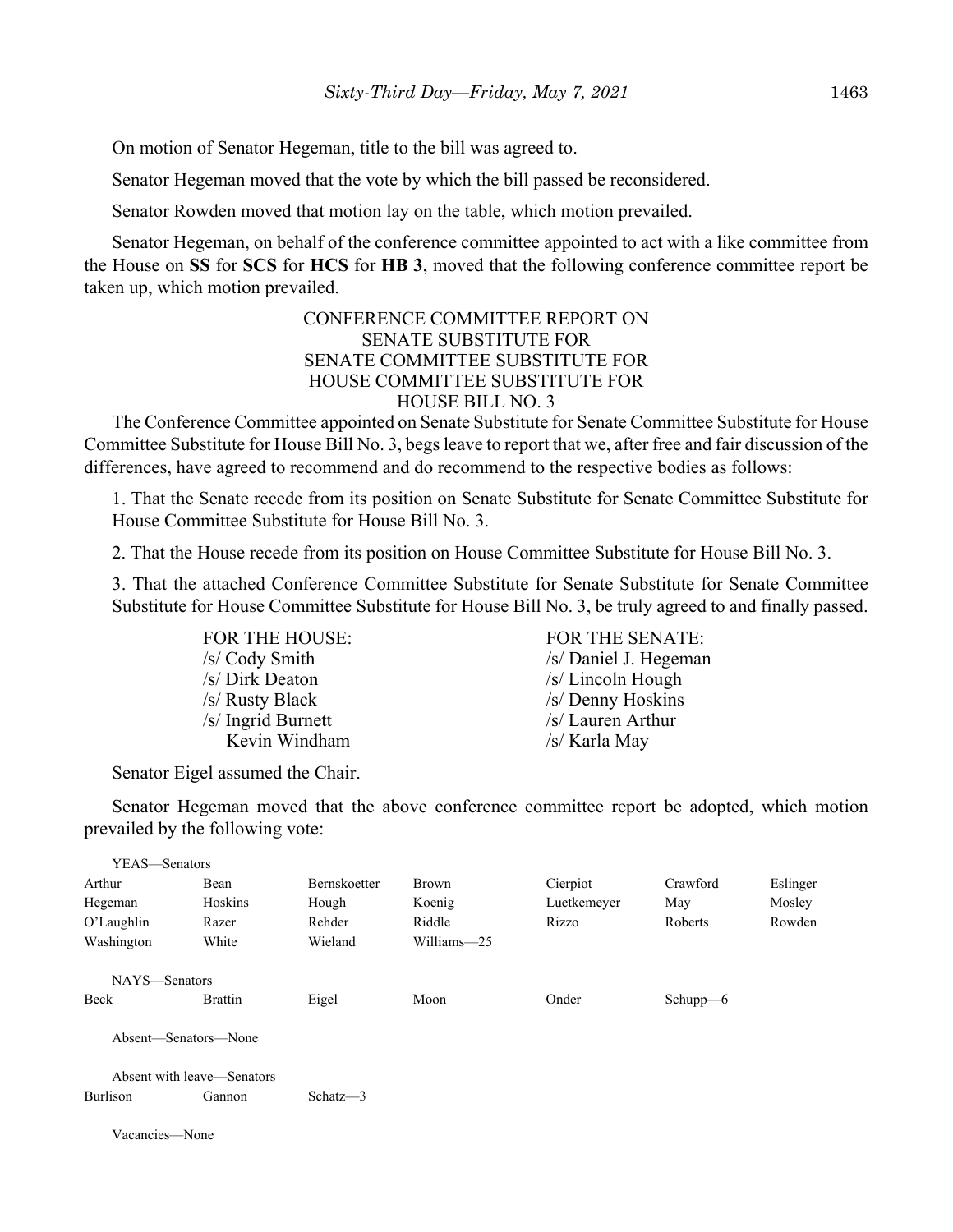President Kehoe assumed the Chair.

On motion of Senator Hegeman, **CCS** for **SS** for **SCS** for **HCS** for **HB 3**, entitled:

## CONFERENCE COMMITTEE SUBSTITUTE FOR SENATE SUBSTITUTE FOR SENATE COMMITTEE SUBSTITUTE FOR HOUSE COMMITTEE SUBSTITUTE FOR HOUSE BILL NO. 3

An Act to appropriate money for the expenses, grants, refunds, and distributions of the Department of Higher Education and Workforce Development, the several divisions and programs thereof, and institutions of higher education, to be expended only as provided in Article IV, Section 28 of the Constitution of Missouri, and to transfer money among certain funds for the period beginning July 1, 2021, and ending June 30, 2022.

Was read the 3rd time and passed by the following vote:

| YEAS—Senators |                      |                     |              |             |          |              |
|---------------|----------------------|---------------------|--------------|-------------|----------|--------------|
| Arthur        | Bean                 | <b>Bernskoetter</b> | <b>Brown</b> | Cierpiot    | Crawford | Eslinger     |
| Hegeman       | Hoskins              | Hough               | Koenig       | Luetkemeyer | May      | Mosley       |
| O'Laughlin    | Razer                | Rehder              | Riddle       | Rizzo       | Roberts  | Rowden       |
| White         | Wieland              | Williams-24         |              |             |          |              |
|               |                      |                     |              |             |          |              |
| NAYS—Senators |                      |                     |              |             |          |              |
| Beck          | <b>Brattin</b>       | Eigel               | Moon         | Onder       | Schupp   | Washington-7 |
|               |                      |                     |              |             |          |              |
|               | Absent—Senators—None |                     |              |             |          |              |
|               |                      |                     |              |             |          |              |

Absent with leave—Senators Burlison Gannon Schatz—3

Vacancies—None

The President declared the bill passed.

On motion of Senator Hegeman, title to the bill was agreed to.

Senator Hegeman moved that the vote by which the bill passed be reconsidered.

Senator Rowden moved that motion lay on the table, which motion prevailed.

Senator Hegeman, on behalf of the conference committee appointed to act with a like committee from the House on **SS** for **SCS** for **HCS** for **HB 4**, moved that the following conference committee report be taken up, which motion prevailed.

CONFERENCE COMMITTEE REPORT ON SENATE SUBSTITUTE FOR SENATE COMMITTEE SUBSTITUTE FOR HOUSE COMMITTEE SUBSTITUTE FOR HOUSE BILL NO. 4 The Conference Committee appointed on Senate Substitute for Senate Committee Substitute for House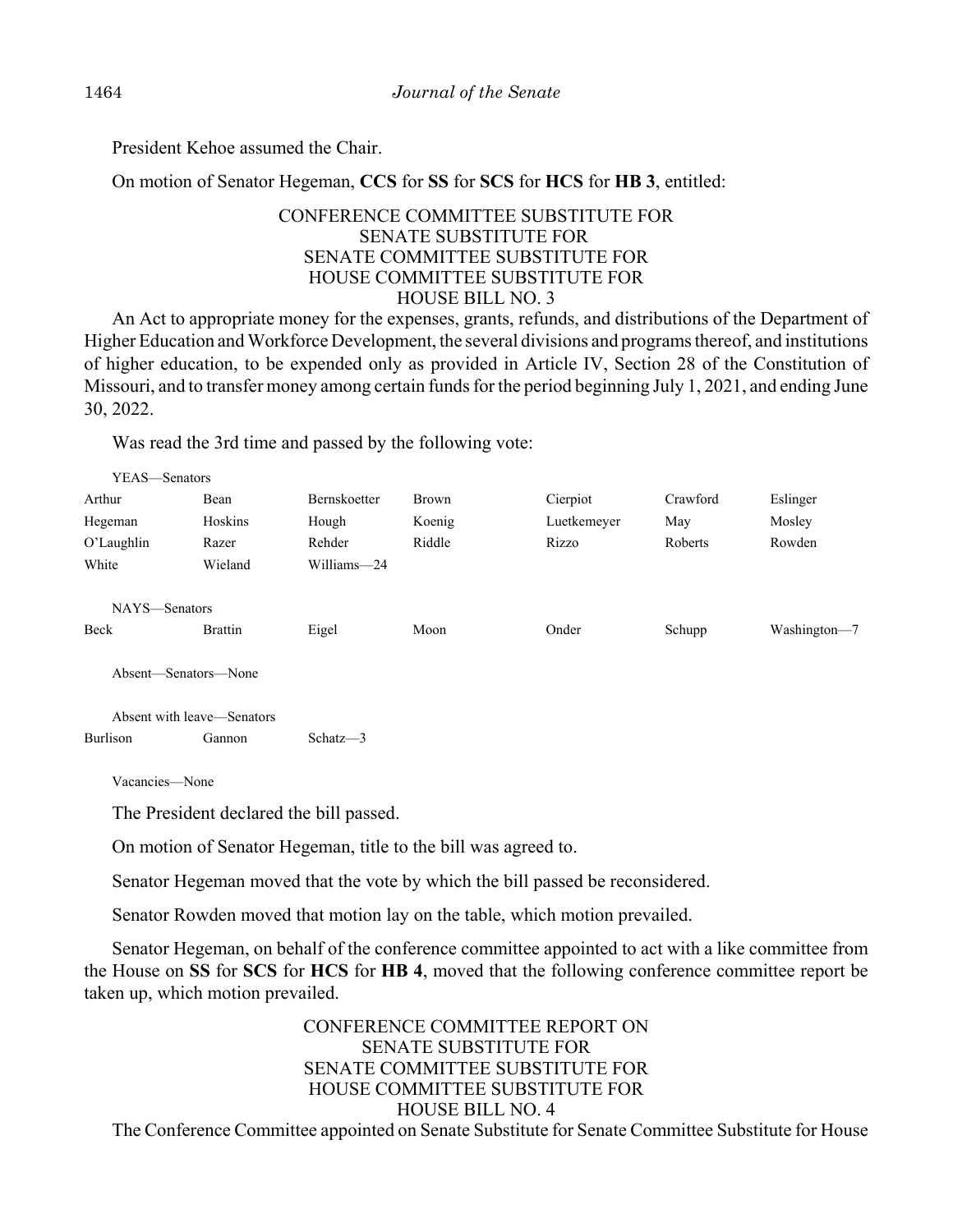Committee Substitute for House Bill No. 4, begs leave to report that we, after free and fair discussion of the differences, have agreed to recommend and do recommend to the respective bodies as follows:

1. That the Senate recede from its position on Senate Substitute for Senate Committee Substitute for House Committee Substitute for House Bill No. 4.

2. That the House recede from its position on House Committee Substitute for House Bill No. 4.

3. That the attached Conference Committee Substitute for Senate Substitute for Senate Committee Substitute for House Committee Substitute for House Bill No. 4, be truly agreed to and finally passed.

| FOR THE HOUSE:       | FOR THE SENATE:       |
|----------------------|-----------------------|
| /s/ Cody Smith       | /s/ Daniel J. Hegeman |
| /s/ Dirk Deaton      | $/s/Lin$ coln Hough   |
| /s/ Sarah Walsh      | /s/ Jeanie Riddle     |
| /s/ Peter Merideth   | /s/ Lauren Arthur     |
| /s/ Rasheen Aldridge | $/s$ Greg Razer       |

Senator Hegeman moved that the above conference committee report be adopted, which motion prevailed by the following vote:

| YEAS—Senators        |                                      |             |                                                                              |         |             |          |
|----------------------|--------------------------------------|-------------|------------------------------------------------------------------------------|---------|-------------|----------|
| Arthur               | Bean                                 | Beck        | Bernskoetter                                                                 | Brown   | Cierpiot    | Crawford |
| Eslinger             | Hegeman                              | Hoskins     | Hough                                                                        | Koenig  | Luetkemeyer | May      |
| Mosley               | $O'$ Laughlin                        | Razer       | Rehder                                                                       | Riddle  | Rizzo       | Roberts  |
| Rowden               | Schupp                               | Washington  | White                                                                        | Wieland | Williams-27 |          |
| NAYS-Senators        |                                      |             |                                                                              |         |             |          |
| <b>Brattin</b>       | Eigel                                | Moon        | $Onder-4$                                                                    |         |             |          |
| Absent—Senators—None |                                      |             |                                                                              |         |             |          |
| Burlison             | Absent with leave—Senators<br>Gannon | Schatz $-3$ |                                                                              |         |             |          |
| Vacancies-None       |                                      |             |                                                                              |         |             |          |
|                      |                                      |             | On motion of Senator Hegeman, CCS for SS for SCS for HCS for HB 4, entitled: |         |             |          |
|                      |                                      |             | CONFERENCE COMMITTEE SUBSTITUTE FOR<br><b>SENATE SUBSTITUTE FOR</b>          |         |             |          |

# SENATE SUBSTITUTE FOR SENATE COMMITTEE SUBSTITUTE HOUSE COMMITTEE SUBSTITUTE FOR HOUSE BILL NO. 4

An Act to appropriate money for the expenses, grants, refunds, and distributions of the Department of Revenue, the Department of Transportation, and the several divisions and programs thereof, to be expended only as provided in Article IV, Section 28 of the Constitution of Missouri, and to transfer money among certain funds for the period beginning July 1, 2021, and ending June 30, 2022.

Was read the 3rd time and passed by the following vote:

| $VFAS$ <sub>--</sub> | $S$ enators |        |                    |       |            |          |
|----------------------|-------------|--------|--------------------|-------|------------|----------|
| Arthur               | Bean        | - Bech | <b>Remskoetter</b> | 3rown | $- \cdot$  | `rawford |
|                      |             |        |                    |       | $C$ erptot |          |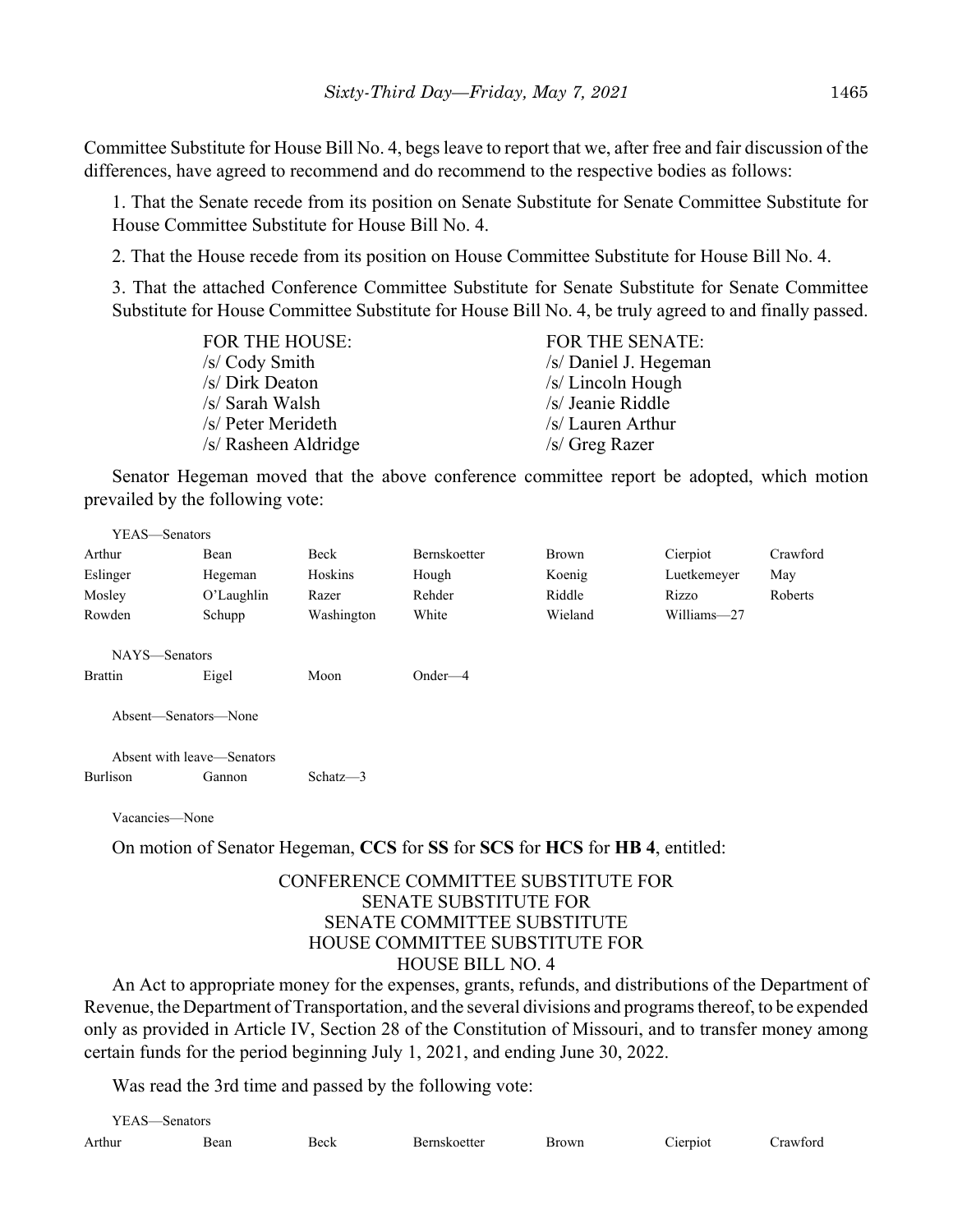| Eslinger<br>Mosley<br>Rowden                              | Hegeman<br>O'Laughlin<br>Schupp | Hoskins<br>Razer<br>Washington | Hough<br>Rehder<br>White | Koenig<br>Riddle<br>Wieland | Luetkemeyer<br>Rizzo<br>Williams-27 | May<br>Roberts |
|-----------------------------------------------------------|---------------------------------|--------------------------------|--------------------------|-----------------------------|-------------------------------------|----------------|
| NAYS-Senators                                             |                                 |                                |                          |                             |                                     |                |
| <b>Brattin</b>                                            | Eigel                           | Moon                           | $Onder-4$                |                             |                                     |                |
| Absent-Senators-None                                      |                                 |                                |                          |                             |                                     |                |
| Absent with leave—Senators                                |                                 |                                |                          |                             |                                     |                |
| Burlison                                                  | Gannon                          | Schatz $-3$                    |                          |                             |                                     |                |
| Vacancies-None<br>The President declared the bill passed. |                                 |                                |                          |                             |                                     |                |

On motion of Senator Hegeman, title to the bill was agreed to.

Senator Hegeman moved that the vote by which the bill passed be reconsidered.

Senator Rowden moved that motion lay on the table, which motion prevailed.

Senator Hegeman, on behalf of the conference committee appointed to act with a like committee from the House on **SCS** for **HCS** or **HB 5**, moved that the following conference committee report be taken up, which motion prevailed.

## CONFERENCE COMMITTEE REPORT ON SENATE COMMITTEE SUBSTITUTE FOR HOUSE COMMITTEE SUBSTITUTE FOR HOUSE BILL NO. 5

The Conference Committee appointed on Senate Committee Substitute for House Committee Substitute for House Bill No. 5, begs leave to report that we, after free and fair discussion of the differences, have agreed to recommend and do recommend to the respective bodies as follows:

1. That the Senate recede from its position on Senate Committee Substitute for House Committee Substitute for House Bill No. 5.

2. That the House recede from its position on House Committee Substitute for House Bill No. 5.

3. That the attached Conference Committee Substitute for Senate Committee Substitute for House Committee Substitute for House Bill No. 5, be truly agreed to and finally passed.

| FOR THE HOUSE:           | <b>FOR THE SENATE:</b> |
|--------------------------|------------------------|
| /s/ Cody Smith           | /s/ Daniel J. Hegeman  |
| /s/ Dirk Deaton          | /s/ Lincoln Hough      |
| /s/ Brad Hudson          | /s/ Denny Hoskins      |
| /s/ Ashley Bland Manlove | /s/ Lauren Arthur      |
| /s/ Maggie Nurrenbern    | /s/ Brian Williams     |

Senator Hegeman moved that the above conference committee report be adopted, which motion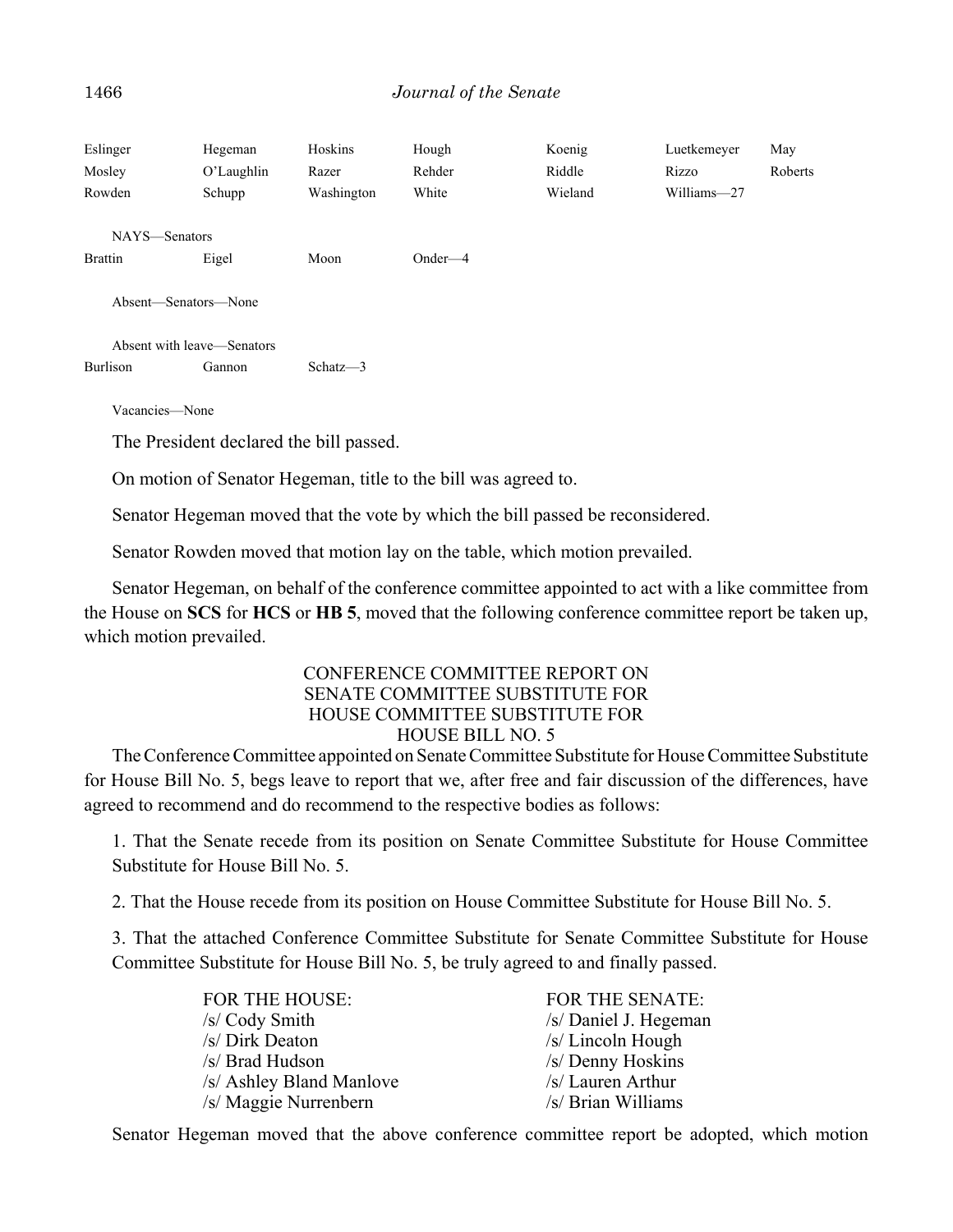#### prevailed by the following vote:

| YEAS—Senators              |            |             |                     |             |             |          |
|----------------------------|------------|-------------|---------------------|-------------|-------------|----------|
| Arthur                     | Bean       | Beck        | <b>Bernskoetter</b> | Brown       | Cierpiot    | Crawford |
| Eslinger                   | Hegeman    | Hoskins     | Hough               | Koenig      | Luetkemeyer | May      |
| Mosley                     | O'Laughlin | Razer       | Rehder              | Riddle      | Rizzo       | Roberts  |
| Schupp                     | Washington | White       | Wieland             | Williams-26 |             |          |
|                            |            |             |                     |             |             |          |
| NAYS-Senators              |            |             |                     |             |             |          |
| <b>Brattin</b>             | Eigel      | Moon        | $Onder-4$           |             |             |          |
| Absent-Senator Rowden-1    |            |             |                     |             |             |          |
| Absent with leave—Senators |            |             |                     |             |             |          |
| Burlison                   | Gannon     | Schatz $-3$ |                     |             |             |          |
|                            |            |             |                     |             |             |          |

Vacancies—None

On motion of Senator Hegeman, **CCS** for **SCS** for **HCS** for **HB 5**, entitled:

#### CONFERENCE COMMITTEE SUBSTITUTE FOR SENATE COMMITTEE SUBSTITUTE FOR HOUSE COMMITTEE SUBSTITUTE FOR HOUSE BILL NO. 5

An Act to appropriate money for the expenses, grants, refunds, and distributions of the Office of Administration, the Department of Transportation, the Department of Conservation, the Department of Public Safety, and the several divisions and programs thereof to be expended only as provided in Article IV, Section 28 of the Constitution of Missouri, and to transfer money among certain funds for the period beginning July 1, 2021, and ending June 30, 2022.

Was read the 3rd time and passed by the following vote:

| YEAS-Senators              |            |             |              |         |             |          |
|----------------------------|------------|-------------|--------------|---------|-------------|----------|
| Arthur                     | Bean       | Beck        | Bernskoetter | Brown   | Cierpiot    | Crawford |
| Eslinger                   | Hegeman    | Hoskins     | Hough        | Koenig  | Luetkemeyer | May      |
| Mosley                     | O'Laughlin | Razer       | Rehder       | Riddle  | Rizzo       | Roberts  |
| Rowden                     | Schupp     | Washington  | White        | Wieland | Williams-27 |          |
| NAYS-Senators              |            |             |              |         |             |          |
| <b>Brattin</b>             | Eigel      | Moon        | $Onder-4$    |         |             |          |
| Absent—Senators—None       |            |             |              |         |             |          |
| Absent with leave—Senators |            |             |              |         |             |          |
| Burlison                   | Gannon     | Schatz $-3$ |              |         |             |          |
| Vacancies-None             |            |             |              |         |             |          |

The President declared the bill passed.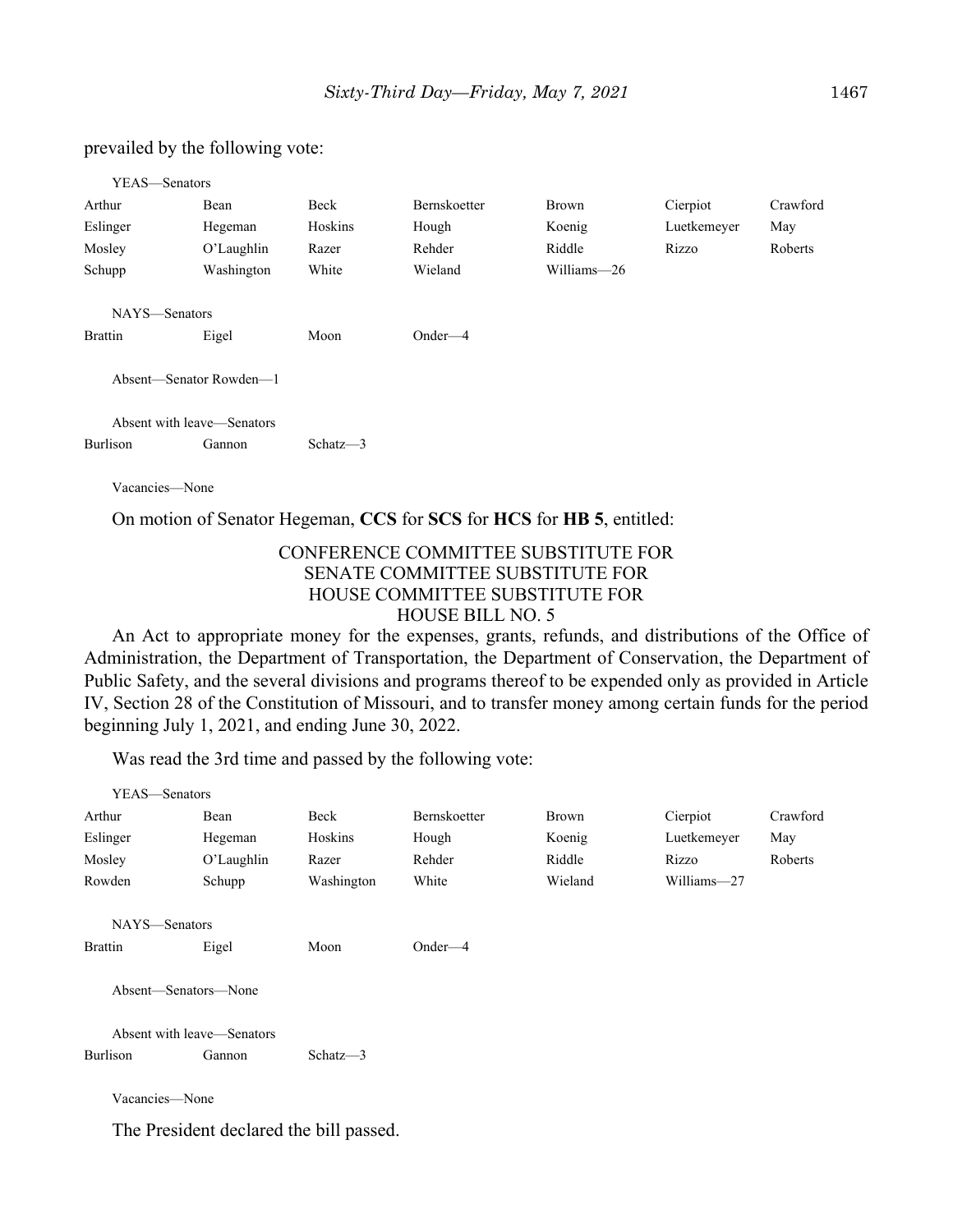On motion of Senator Hegeman, title to the bill was agreed to.

Senator Hegeman moved that the vote by which the bill passed be reconsidered.

Senator Rowden moved that motion lay on the table, which motion prevailed.

## **MESSAGES FROM THE HOUSE**

The following messages were received from the House of Representatives through its Chief Clerk:

Mr. President: I am instructed by the House of Representatives to inform the Senate that the House has taken up and adopted the Conference Committee Report on **SCS** for **HCS** for **HB 8** and has taken up and passed **CCS** for **SCS** for **HCS** for **HB 8**.

Also,

Mr. President: I am instructed by the House of Representatives to inform the Senate that the House has taken up and adopted the Conference Committee Report on **SCS** for **HCS** for **HB 9** and has taken up and passed **CCS** for **SCS** for **HCS** for **HB 9**.

Also,

Mr. President: I am instructed by the House of Representatives to inform the Senate that the House has taken up and adopted the Conference Committee Report on **SS** for **SCS** for **HCS** for **HB 10**, and has taken up and passed **CCS** for **SS** for **SCS** for **HCS** for **HB 10**.

#### **PRIVILEGED MOTIONS**

Senator Hegeman, on behalf of the conference committee appointed to act with a like committee from the House on **SCS** for **HCS** for **HB 6**, moved that the following conference committee report be taken up, which motion prevailed.

#### CONFERENCE COMMITTEE REPORT ON SENATE COMMITTEE SUBSTITUTE FOR HOUSE COMMITTEE SUBSTITUTE FOR HOUSE BILL NO. 6

The Conference Committee appointed on Senate Committee Substitute for House Committee Substitute for House Bill No. 6, begs leave to report that we, after free and fair discussion of the differences, have agreed to recommend and do recommend to the respective bodies as follows:

1. That the Senate recede from its position on Senate Committee Substitute for House Committee Substitute for House Bill No. 6.

2. That the House recede from its position on House Committee Substitute for House Bill No. 6.

3. That the attached Conference Committee Substitute for Senate Committee Substitute for House Committee Substitute for House Bill No. 6, be truly agreed to and finally passed.

> /s/ Dirk Deaton /s/ Lincoln Hough /s/ Scott Cupps /s/ Sandy Crawford /s/ Peter Merideth /s/ Lauren Arthur

FOR THE HOUSE: FOR THE SENATE: /s/ Cody Smith /s/ Daniel J. Hegeman /s/ LaKeySha Bosley /s/ Barbara Washington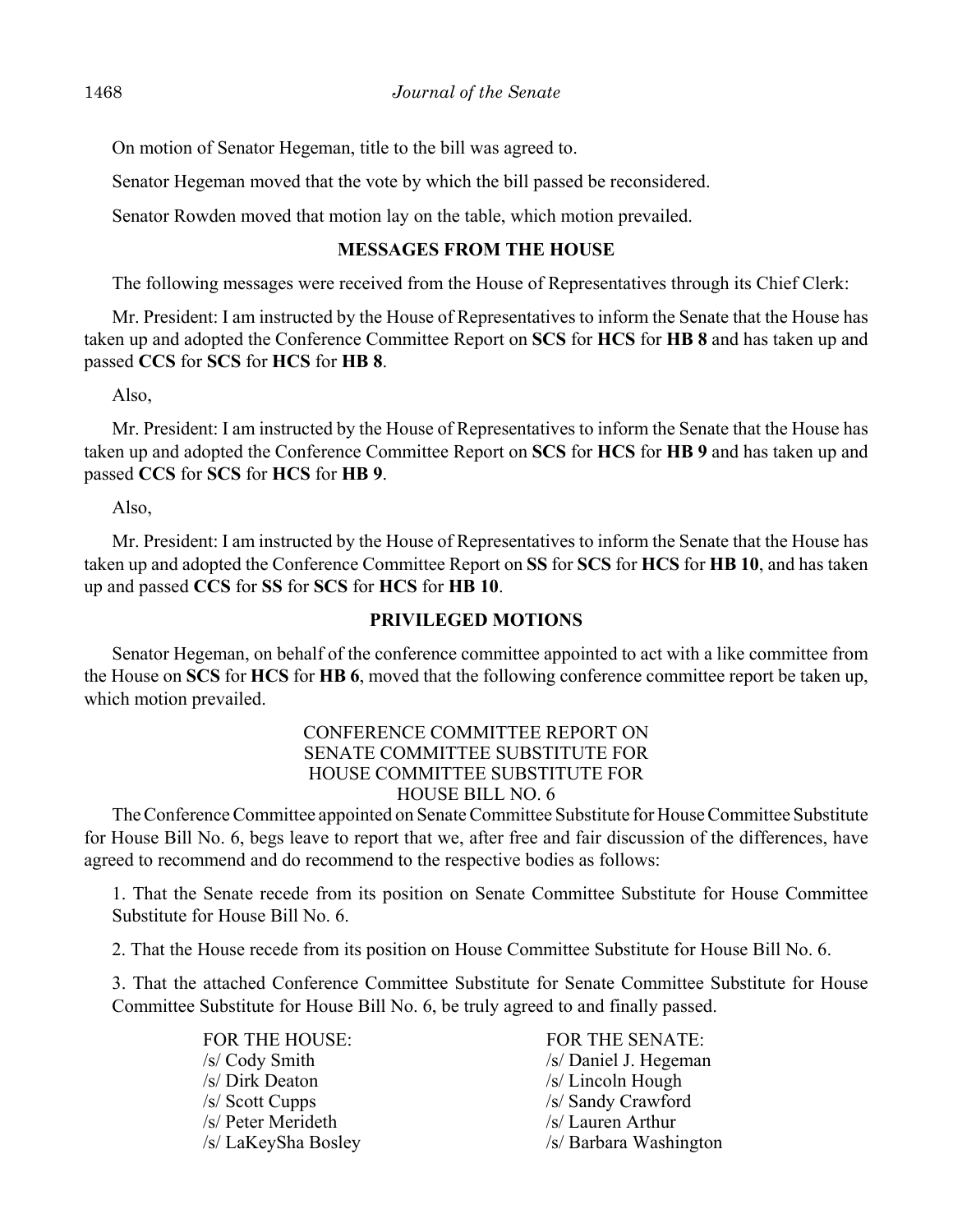Senator Hegeman moved that the above conference committee report be adopted, which motion prevailed by the following vote:

| YEAS—Senators  |                            |             |              |              |             |          |
|----------------|----------------------------|-------------|--------------|--------------|-------------|----------|
| Arthur         | Bean                       | Beck        | Bernskoetter | <b>Brown</b> | Cierpiot    | Crawford |
| Eslinger       | Hegeman                    | Hoskins     | Hough        | Koenig       | Luetkemeyer | May      |
| Mosley         | O'Laughlin                 | Razer       | Rehder       | Riddle       | Rizzo       | Roberts  |
| Rowden         | Schupp                     | Washington  | White        | Wieland      | Williams-27 |          |
| NAYS-Senators  |                            |             |              |              |             |          |
| <b>Brattin</b> | Eigel                      | Moon        | $Onder-4$    |              |             |          |
|                | Absent—Senators—None       |             |              |              |             |          |
|                | Absent with leave-Senators |             |              |              |             |          |
| Burlison       | Gannon                     | Schatz $-3$ |              |              |             |          |
| Vacancies—None |                            |             |              |              |             |          |

On motion of Senator Hegeman, **CCS** for **SCS** for **HCS** for **HB 6**, entitled:

#### CONFERENCE COMMITTEE SUBSTITUTE FOR SENATE COMMITTEE SUBSTITUTE FOR HOUSE COMMITTEE SUBSTITUTE FOR HOUSE BILL NO. 6

An Act to appropriate money for the expenses, grants, refunds, and distributions of the Department of Agriculture, Department of Natural Resources, Department of Conservation, and the several divisions and programs thereof and for the expenses, grants, refunds, distributions, and capital improvements projects involving the repair, replacement, and maintenance of state buildings and facilities of the Department of Natural Resources and the several divisions and programs thereof to be expended only as provided in Article IV, Section 28 of the Constitution of Missouri, and to transfer money among certain funds, for the period beginning July 1, 2021, and ending June 30, 2022.

Was read the 3rd time and passed by the following vote:

| YEAS—Senators              |                      |             |              |         |             |          |
|----------------------------|----------------------|-------------|--------------|---------|-------------|----------|
| Arthur                     | Bean                 | Beck        | Bernskoetter | Brown   | Cierpiot    | Crawford |
| Eslinger                   | Hegeman              | Hoskins     | Hough        | Koenig  | Luetkemeyer | May      |
| Mosley                     | O'Laughlin           | Razer       | Rehder       | Riddle  | Rizzo       | Roberts  |
| Rowden                     | Schupp               | Washington  | White        | Wieland | Williams-27 |          |
| NAYS-Senators              |                      |             |              |         |             |          |
| <b>Brattin</b>             | Eigel                | Moon        | $Onder-4$    |         |             |          |
|                            | Absent—Senators—None |             |              |         |             |          |
| Absent with leave—Senators |                      |             |              |         |             |          |
| Burlison                   | Gannon               | Schatz $-3$ |              |         |             |          |
| Vacancies—None             |                      |             |              |         |             |          |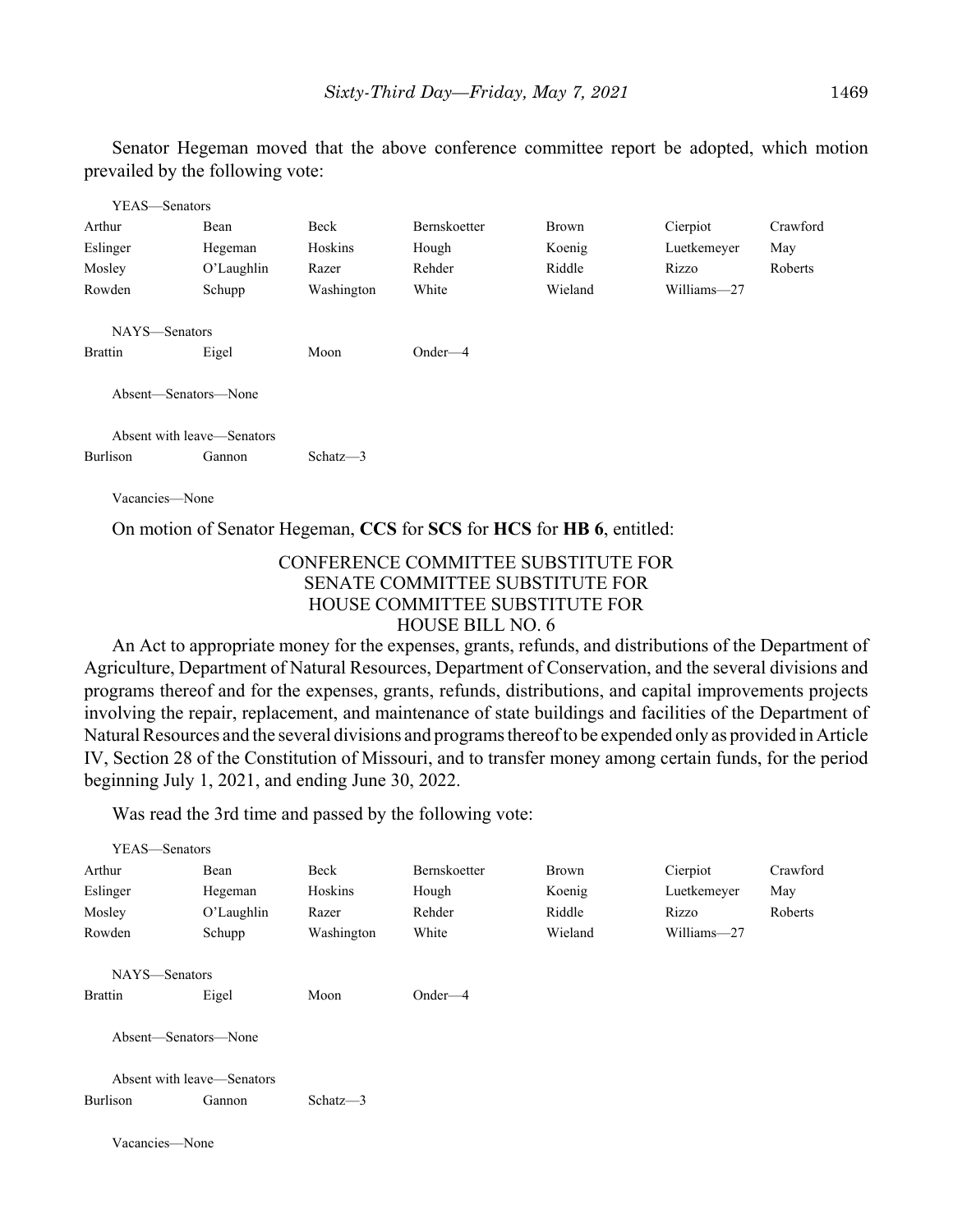The President declared the bill passed.

On motion of Senator Hegeman, title to the bill was agreed to.

Senator Hegeman moved that the vote by which the bill passed be reconsidered.

Senator Rowden moved that motion lay on the table, which motion prevailed.

Senator Hegeman, on behalf of the conference committee appointed to act with a like committee from the House on **SCS** for **HCS** for **HB 7**, moved that the following conference committee report be taken up, which motion prevailed.

#### CONFERENCE COMMITTEE REPORT ON SENATE COMMITTEE SUBSTITUTE FOR HOUSE COMMITTEE SUBSTITUTE FOR HOUSE BILL NO. 7

The Conference Committee appointed on Senate Committee Substitute for House Committee Substitute for House Bill No. 7, begs leave to report that we, after free and fair discussion of the differences, have agreed to recommend and do recommend to the respective bodies as follows:

1. That the Senate recede from its position on Senate Committee Substitute for House Committee Substitute for House Bill No. 7.

2. That the House recede from its position on House Committee Substitute for House Bill No. 7.

3. That the attached Conference Committee Substitute for Senate Committee Substitute for House Committee Substitute for House Bill No. 7, be truly agreed to and finally passed.

| <b>FOR THE HOUSE:</b> | FOR THE SENATE:        |
|-----------------------|------------------------|
| /s/ Cody Smith        | /s/ Daniel J. Hegeman  |
| /s/ Dirk Deaton       | $/s/Lin$ coln Hough    |
| /s/ Scott Cupps       | /s/ Mike Cierpiot      |
| /s/ Peter Merideth    | /s/ Lauren Arthur      |
| /s/ LaKeySha Bosley   | /s/ Barbara Washington |

Senator Hegeman moved that the above conference committee report be adopted, which motion prevailed by the following vote:

| YEAS—Senators              |                      |             |                     |         |             |          |
|----------------------------|----------------------|-------------|---------------------|---------|-------------|----------|
| Arthur                     | Bean                 | Beck        | <b>Bernskoetter</b> | Brown   | Cierpiot    | Crawford |
| Eslinger                   | Hegeman              | Hoskins     | Hough               | Koenig  | Luetkemeyer | May      |
| Mosley                     | O'Laughlin           | Razer       | Rehder              | Riddle  | Rizzo       | Roberts  |
| Rowden                     | Schupp               | Washington  | White               | Wieland | Williams-27 |          |
| NAYS-Senators              |                      |             |                     |         |             |          |
| <b>Brattin</b>             | Eigel                | Moon        | $Onder-4$           |         |             |          |
|                            | Absent—Senators—None |             |                     |         |             |          |
| Absent with leave—Senators |                      |             |                     |         |             |          |
| <b>Burlison</b>            | Gannon               | Schatz $-3$ |                     |         |             |          |
| Vacancies—None             |                      |             |                     |         |             |          |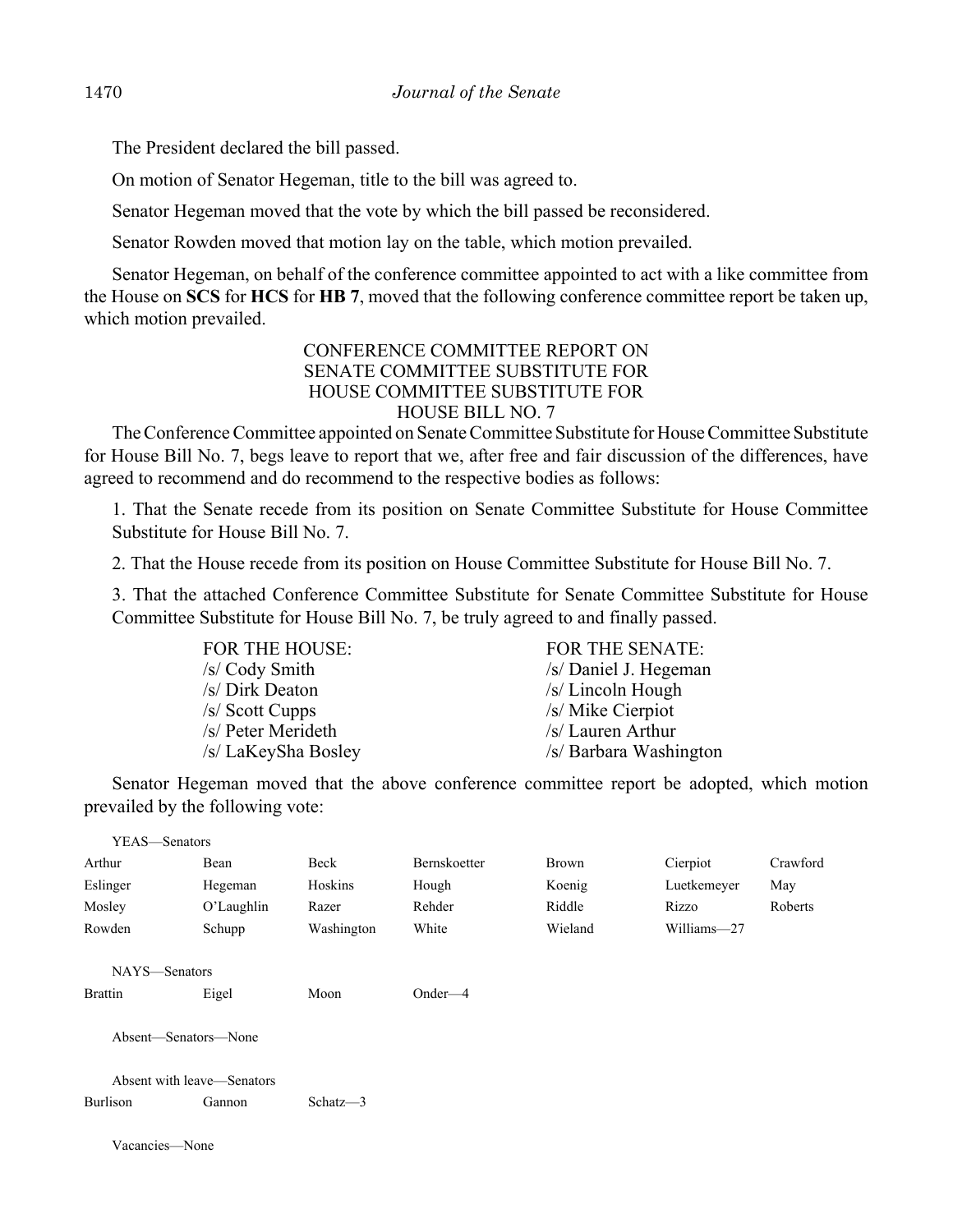On motion of Senator Hegeman, **CCS** for **SCS** for **HCS** for **HB 7**, entitled:

#### CONFERENCE COMMITTEE SUBSTITUTE FOR SENATE COMMITTEE SUBSTITUTE FOR HOUSE COMMITTEE SUBSTITUTE FOR HOUSE BILL NO. 7

An Act to appropriate money for the expenses, grants, refunds, and distributions of the Department of Economic Development, Department of Commerce and Insurance, Department of Labor and Industrial Relations and the several divisions and programs thereof, to be expended only as provided in Article IV, Section 28 of the Constitution of Missouri, and to transfer money among certain funds for the period beginning July 1, 2021, and ending June 30, 2022.

Was read the 3rd time and passed by the following vote:

| YEAS-Senators              |               |             |                     |         |             |          |
|----------------------------|---------------|-------------|---------------------|---------|-------------|----------|
| Arthur                     | Bean          | Beck        | <b>Bernskoetter</b> | Brown   | Cierpiot    | Crawford |
| Eslinger                   | Hegeman       | Hoskins     | Hough               | Koenig  | Luetkemeyer | May      |
| Mosley                     | $O'$ Laughlin | Razer       | Rehder              | Riddle  | Rizzo       | Roberts  |
| Rowden                     | Schupp        | Washington  | White               | Wieland | Williams-27 |          |
| NAYS-Senators              |               |             |                     |         |             |          |
| <b>Brattin</b>             | Eigel         | Moon        | Onder $-4$          |         |             |          |
| Absent—Senators—None       |               |             |                     |         |             |          |
| Absent with leave—Senators |               |             |                     |         |             |          |
| Burlison                   | Gannon        | Schatz $-3$ |                     |         |             |          |

Vacancies—None

The President declared the bill passed.

On motion of Senator Hegeman, title to the bill was agreed to.

Senator Hegeman moved that the vote by which the bill passed be reconsidered.

Senator Rowden moved that motion lay on the table, which motion prevailed.

Senator Hegeman, on behalf of the conference committee appointed to act with a like committee from the House on **SCS** for **HCS** for **HB 8**, moved that the following conference committee report be taken up, which motion prevailed.

#### CONFERENCE COMMITTEE REPORT ON SENATE COMMITTEE SUBSTITUTE FOR HOUSE COMMITTEE SUBSTITUTE FOR HOUSE BILL NO. 8

The Conference Committee appointed on Senate Committee Substitute for House Committee Substitute for House Bill No. 8, begs leave to report that we, after free and fair discussion of the differences, have agreed to recommend and do recommend to the respective bodies as follows:

1. That the Senate recede from its position on Senate Committee Substitute for House Committee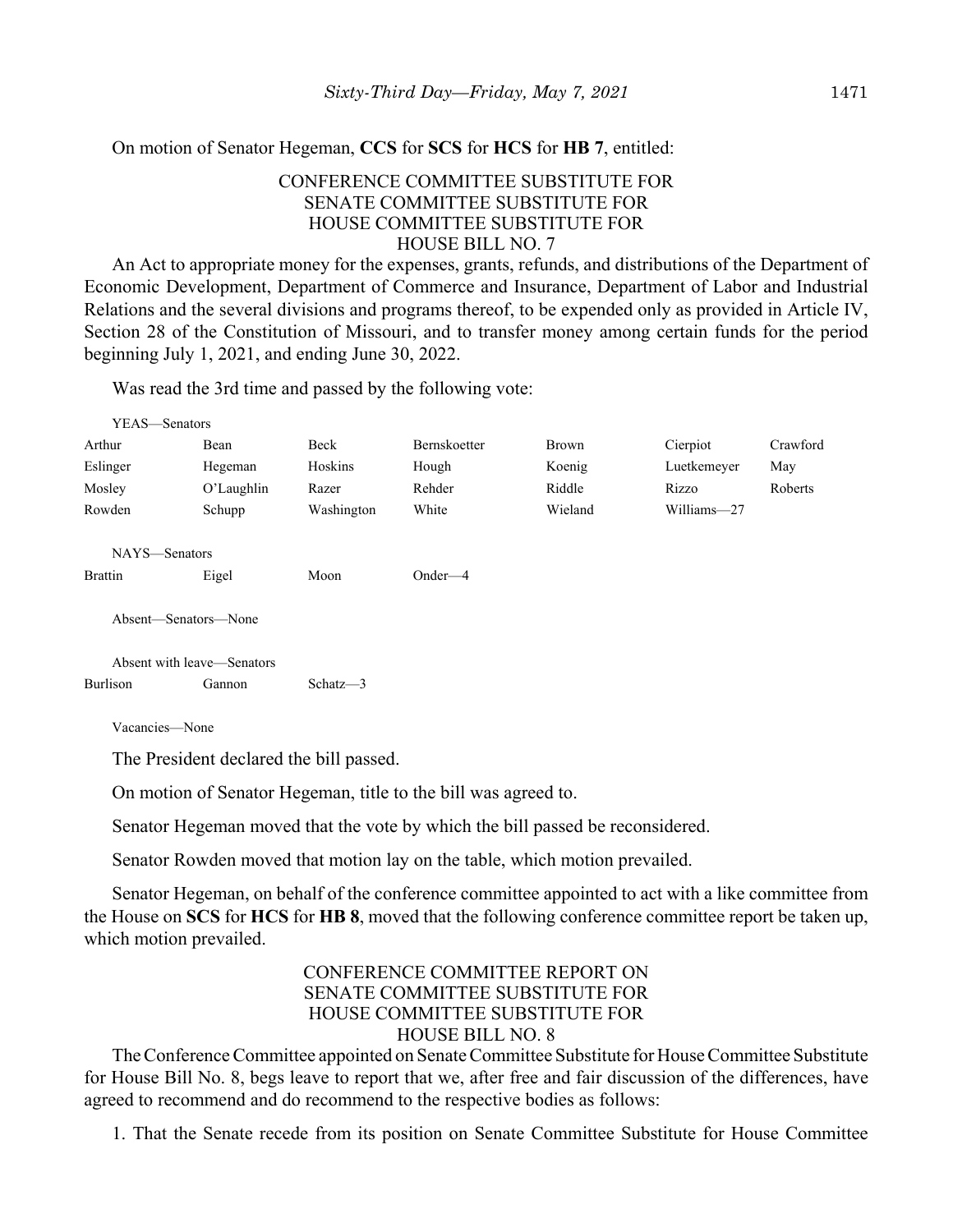Substitute for House Bill No. 8.

2. That the House recede from its position on House Committee Substitute for House Bill No. 8.

3. That the attached Conference Committee Substitute for Senate Committee Substitute for House Committee Substitute for House Bill No. 8, be truly agreed to and finally passed.

| <b>FOR THE HOUSE:</b> | <b>FOR THE SENATE:</b>  |
|-----------------------|-------------------------|
| /s/ Cody Smith        | /s/ Daniel J. Hegeman   |
| /s/ Dirk Deaton       | /s/ Lincoln Hough       |
| /s/ Sarah Walsh       | /s/ Anthony Luetkemeyer |
| /s/ Peter Merideth    | /s/ Lauren Arthur       |
| /s/ Rasheen Aldridge  | /s/ Karla May           |

Senator Hegeman moved that the above conference committee report be adopted, which motion prevailed by the following vote:

| YEAS—Senators                              |         |             |                     |                |        |            |  |
|--------------------------------------------|---------|-------------|---------------------|----------------|--------|------------|--|
| Arthur                                     | Bean    | Beck        | <b>Bernskoetter</b> | <b>Brattin</b> | Brown  | Cierpiot   |  |
| Crawford                                   | Eigel   | Eslinger    | Hegeman             | Hoskins        | Hough  | Koenig     |  |
| Luetkemeyer                                | May     | Moon        | Mosley              | O'Laughlin     | Onder  | Razer      |  |
| Rehder                                     | Riddle  | Rizzo       | Roberts             | Rowden         | Schupp | Washington |  |
| White                                      | Wieland | Williams-31 |                     |                |        |            |  |
| NAYS-Senators-None<br>Absent—Senators—None |         |             |                     |                |        |            |  |
| Absent with leave—Senators                 |         |             |                     |                |        |            |  |
| Burlison                                   | Gannon  | Schatz $-3$ |                     |                |        |            |  |
|                                            |         |             |                     |                |        |            |  |

Vacancies—None

On motion of Senator Hegeman, **CCS** for **SCS** for **HCS** for **HB 8**, entitled:

## CONFERENCE COMMITTEE SUBSTITUTE FOR SENATE COMMITTEE SUBSTITUTE FOR HOUSE COMMITTEE SUBSTITUTE FOR HOUSE BILL NO. 8

An Act to appropriate money for the expenses, grants, refunds, and distributions of the Department of Public Safety and the several divisions and programs thereof, to be expended only as provided in Article IV, Section 28 of the Constitution of Missouri, and to transfer money among certain funds for the period beginning July 1, 2021, and ending June 30, 2022.

Was read the 3rd time and passed by the following vote:

| YEAS—Senators |  |
|---------------|--|
|               |  |

| Arthur      | Bean   | Beck     | <b>Bernskoetter</b> | Brattin    | <b>Brown</b> | Cierpiot   |
|-------------|--------|----------|---------------------|------------|--------------|------------|
| Crawford    | Eigel  | Eslinger | Hegeman             | Hoskins    | Hough        | Koenig     |
| Luetkemeyer | Mav    | Moon     | Moslev              | O'Laughlin | Onder        | Razer      |
| Rehder      | Riddle | Rizzo    | Roberts             | Rowden     | Schupp       | Washington |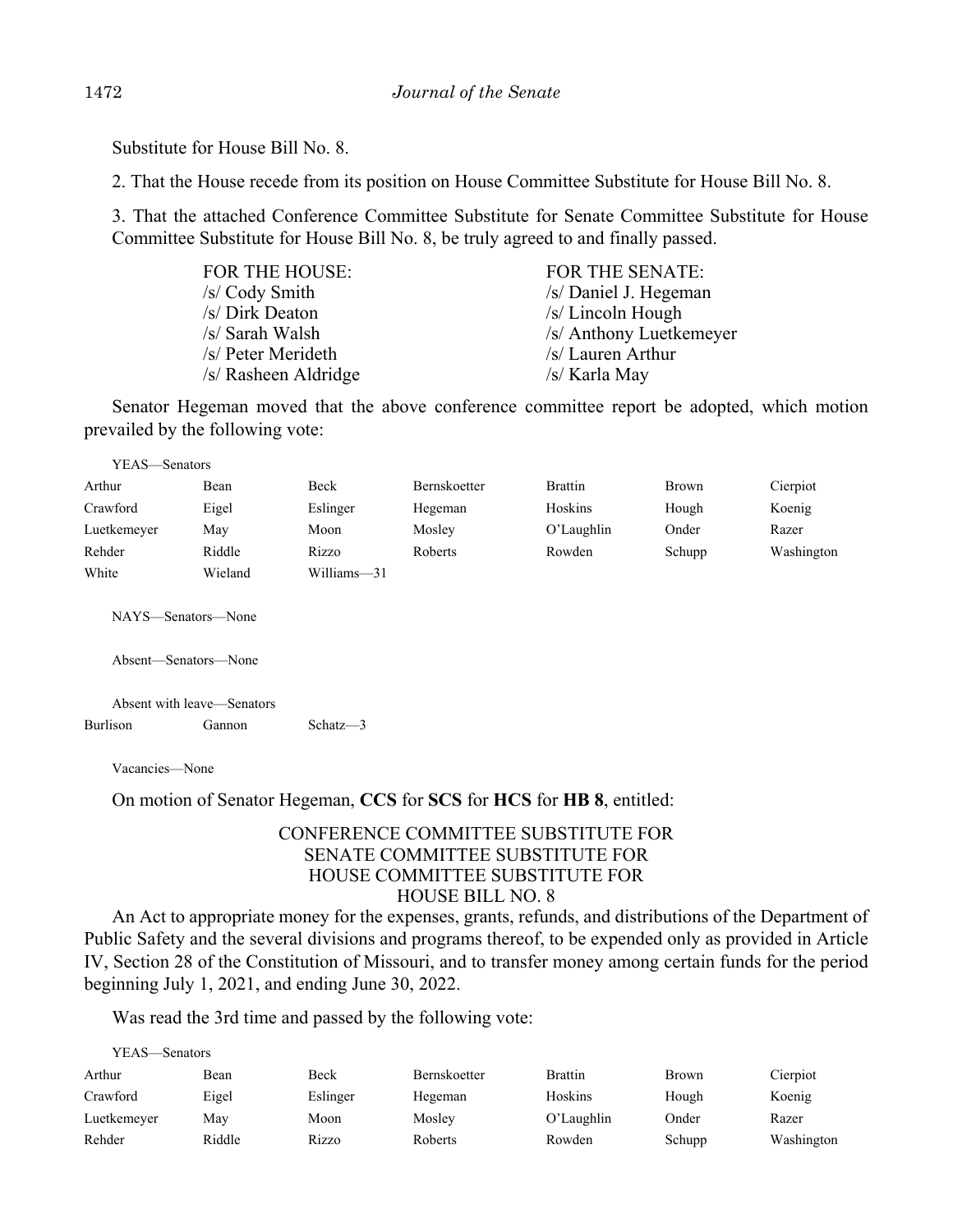| White           | Wieland                    | Williams-31 |
|-----------------|----------------------------|-------------|
|                 | NAYS—Senators—None         |             |
|                 | Absent—Senators—None       |             |
|                 | Absent with leave—Senators |             |
| <b>Burlison</b> | Gannon                     | $Schatz-3$  |
|                 |                            |             |

Vacancies—None

The President declared the bill passed.

On motion of Senator Hegeman, title to the bill was agreed to.

Senator Hegeman moved that the vote by which the bill passed be reconsidered.

Senator Rowden moved that motion lay on the table, which motion prevailed.

Senator Hegeman, on behalf of the conference committee appointed to act with a like committee from the House on **SCS** for **HCS** for **HB 9**, moved that the following conference committee report be taken up, which motion prevailed.

#### CONFERENCE COMMITTEE REPORT ON SENATE COMMITTEE SUBSTITUTE FOR HOUSE COMMITTEE SUBSTITUTE FOR HOUSE BILL NO. 9

The Conference Committee appointed on Senate Committee Substitute for House Committee Substitute for House Bill No. 9, begs leave to report that we, after free and fair discussion of the differences, have agreed to recommend and do recommend to the respective bodies as follows:

1. That the Senate recede from its position on Senate Committee Substitute for House Committee Substitute for House Bill No. 9.

2. That the House recede from its position on House Committee Substitute for House Bill No. 9.

3. That the attached Conference Committee Substitute for Senate Committee Substitute for House Committee Substitute for House Bill No. 9, be truly agreed to and finally passed.

| <b>FOR THE HOUSE:</b> | <b>FOR THE SENATE:</b> |
|-----------------------|------------------------|
| /s/ Cody Smith        | /s/ Daniel J. Hegeman  |
| /s/ Dirk Deaton       | /s/ Lincoln Hough      |
| /s/ Sarah Walsh       | /s/ Karla Eslinger     |
| /s/ Peter Merideth    | /s/ Lauren Arthur      |
| /s/ Rasheen Aldridge  | /s/ Barbara Washington |
|                       |                        |

Senator Hegeman moved that the above conference committee report be adopted, which motion prevailed by the following vote:

| YEAS—Senators |          |         |              |         |        |             |
|---------------|----------|---------|--------------|---------|--------|-------------|
| Arthur        | Bean     | Beck    | Bernskoetter | Brattin | Brown  | Cierpiot    |
| Crawford      | Eslinger | Hegeman | Hoskins      | Hough   | Koenig | Luetkemever |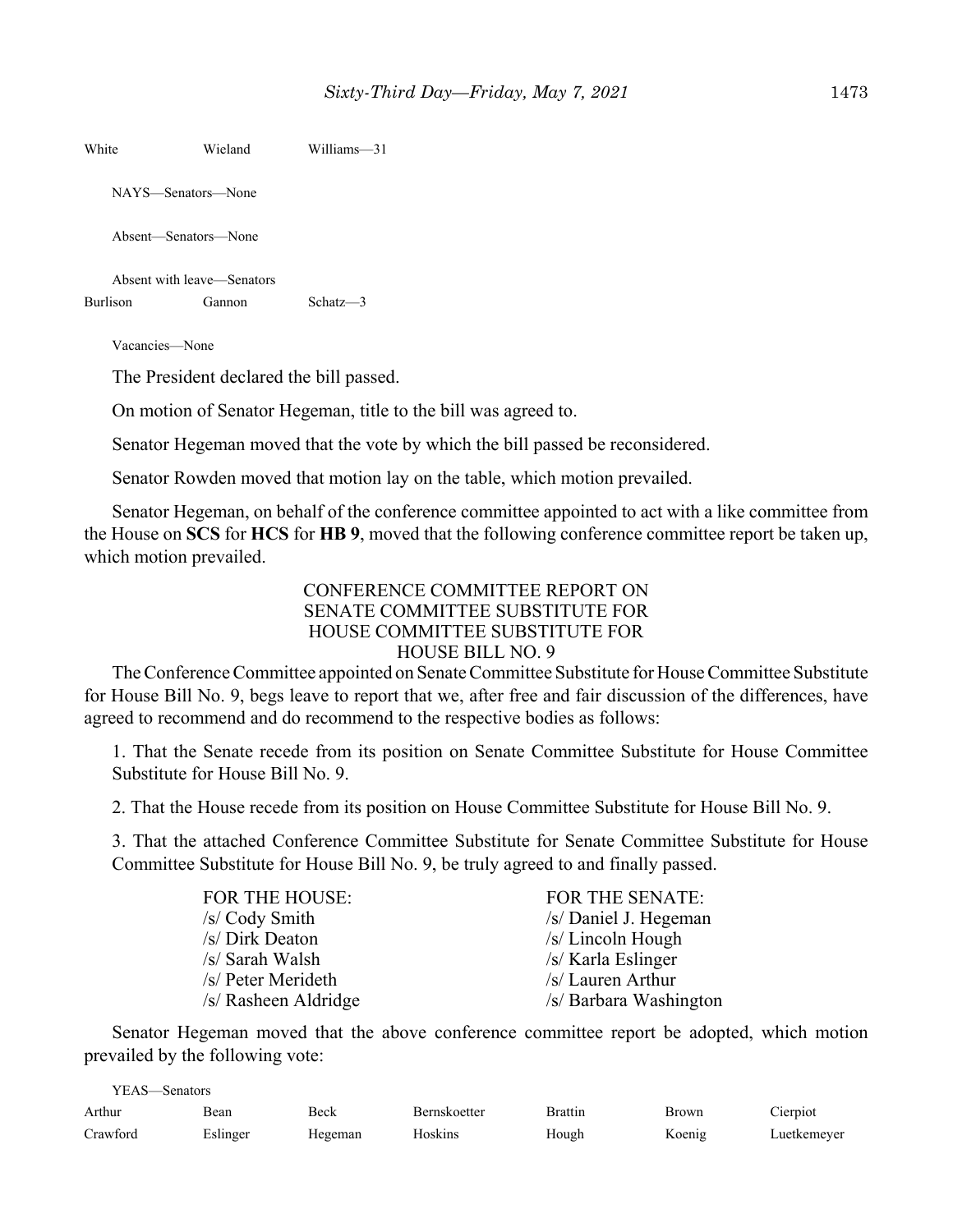#### 1474 *Journal of the Senate*

| May<br>Riddle<br>Williams-29           | Moon<br>Rizzo | Mosley<br>Roberts | O'Laughlin<br>Rowden                                                  | Onder<br>Schupp | Razer<br>Washington | Rehder<br>White |
|----------------------------------------|---------------|-------------------|-----------------------------------------------------------------------|-----------------|---------------------|-----------------|
| NAYS-Senators                          |               |                   |                                                                       |                 |                     |                 |
| Eigel                                  | Wieland-2     |                   |                                                                       |                 |                     |                 |
| Absent—Senators—None                   |               |                   |                                                                       |                 |                     |                 |
| Absent with leave—Senators<br>Burlison | Gannon        | Schatz $-3$       |                                                                       |                 |                     |                 |
| Vacancies-None                         |               |                   | On motion of Senator Hegeman, CCS for SCS for HCS for HB 9, entitled: |                 |                     |                 |

#### CONFERENCE COMMITTEE SUBSTITUTE FOR SENATE COMMITTEE SUBSTITUTE FOR HOUSE COMMITTEE SUBSTITUTE FOR HOUSE BILL NO. 9

An Act to appropriate money for the expenses, grants, refunds, and distributions of the Department of Corrections and the several divisions and programs thereof, to be expended only as provided in Article IV, Section 28 of the Constitution of Missouri, and to transfer money among certain funds for the period beginning July 1, 2021, and ending June 30, 2022.

Was read the 3rd time and passed by the following vote:

| YEAS-Senators                                                                |                |          |              |                |              |            |  |
|------------------------------------------------------------------------------|----------------|----------|--------------|----------------|--------------|------------|--|
| Arthur                                                                       | Bean           | Beck     | Bernskoetter | <b>Brattin</b> | <b>Brown</b> | Cierpiot   |  |
| Crawford                                                                     | Eigel          | Eslinger | Hegeman      | Hoskins        | Hough        | Koenig     |  |
| Luetkemeyer                                                                  | May            | Moon     | Mosley       | O'Laughlin     | Onder        | Razer      |  |
| Rehder                                                                       | Riddle         | Rizzo    | Roberts      | Rowden         | Schupp       | Washington |  |
| White                                                                        | Williams-30    |          |              |                |              |            |  |
| NAYS—Senator Wieland—1<br>Absent-Senators-None<br>Absent with leave—Senators |                |          |              |                |              |            |  |
| <b>Burlison</b>                                                              | Gannon         | Schatz-3 |              |                |              |            |  |
|                                                                              | Vacancies-None |          |              |                |              |            |  |
| The President declared the bill passed.                                      |                |          |              |                |              |            |  |

On motion of Senator Hegeman, title to the bill was agreed to.

Senator Hegeman moved that the vote by which the bill passed be reconsidered.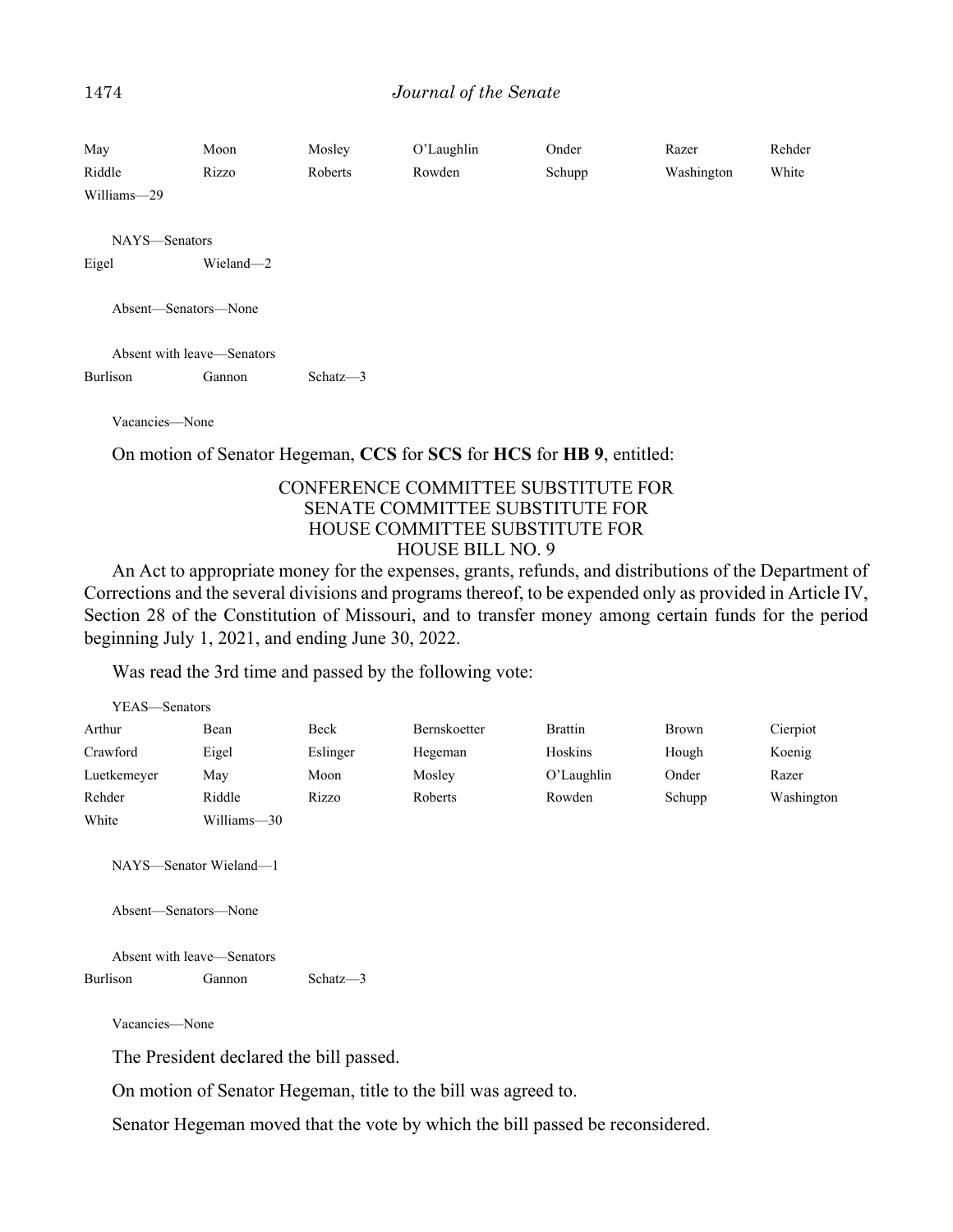Senator Rowden moved that motion lay on the table, which motion prevailed.

Senator Hegeman, on behalf of the conference committee appointed to act with a like committee from the House on **SS** for **SCS** for **HCS** for **HB 10**, moved that the following conference committee report be taken up, which motion prevailed.

## CONFERENCE COMMITTEE REPORT ON SENATE SUBSTITUTE FOR SENATE COMMITTEE SUBSTITUTE FOR HOUSE COMMITTEE SUBSTITUTE FOR HOUSE BILL NO. 10

The Conference Committee appointed on Senate Substitute for Senate Committee Substitute for House Committee Substitute for House Bill No. 10, begs leave to report that we, after free and fair discussion of the differences, have agreed to recommend and do recommend to the respective bodies as follows:

1. That the Senate recede from its position on Senate Substitute for Senate Committee Substitute for House Committee Substitute for House Bill No. 10.

2. That the House recede from its position on House Committee Substitute for House Bill No. 10.

3. That the attached Conference Committee Substitute for Senate Substitute for Senate Committee Substitute for House Committee Substitute for House Bill No. 10, be truly agreed to and finally passed.

| <b>FOR THE HOUSE:</b> | <b>FOR THE SENATE:</b> |
|-----------------------|------------------------|
| /s/ Cody Smith        | /s/ Daniel J. Hegeman  |
| /s/ Dirk Deaton       | /s/ Lincoln Hough      |
| /s/ Doug Richey       | /s/ Denny Hoskins      |
| $/s/$ Betsy Fogle     | /s/ Lauren Arthur      |
| /s/ Sarah Unsicker    | /s/ Barbara Washington |

Senator Hegeman moved that the above conference committee report be adopted, which motion prevailed by the following vote:

| YEAS-Senators |                             |                |              |          |             |            |
|---------------|-----------------------------|----------------|--------------|----------|-------------|------------|
| Bean          | Bernskoetter                | <b>Brattin</b> | <b>Brown</b> | Cierpiot | Crawford    | Eigel      |
| Eslinger      | Hegeman                     | Hoskins        | Hough        | Koenig   | Luetkemeyer | Moon       |
| O'Laughlin    | Onder                       | Rehder         | Riddle       | Rowden   | White       | Wieland-21 |
| NAYS-Senators |                             |                |              |          |             |            |
| Arthur        | Beck                        | May            | Mosley       | Razer    | Rizzo       | Roberts    |
| Schupp        | Williams-9                  |                |              |          |             |            |
|               | Absent-Senator Washington-1 |                |              |          |             |            |
|               | Absent with leave—Senators  |                |              |          |             |            |
| Burlison      | Gannon                      | Schatz $-3$    |              |          |             |            |
|               |                             |                |              |          |             |            |

Vacancies—None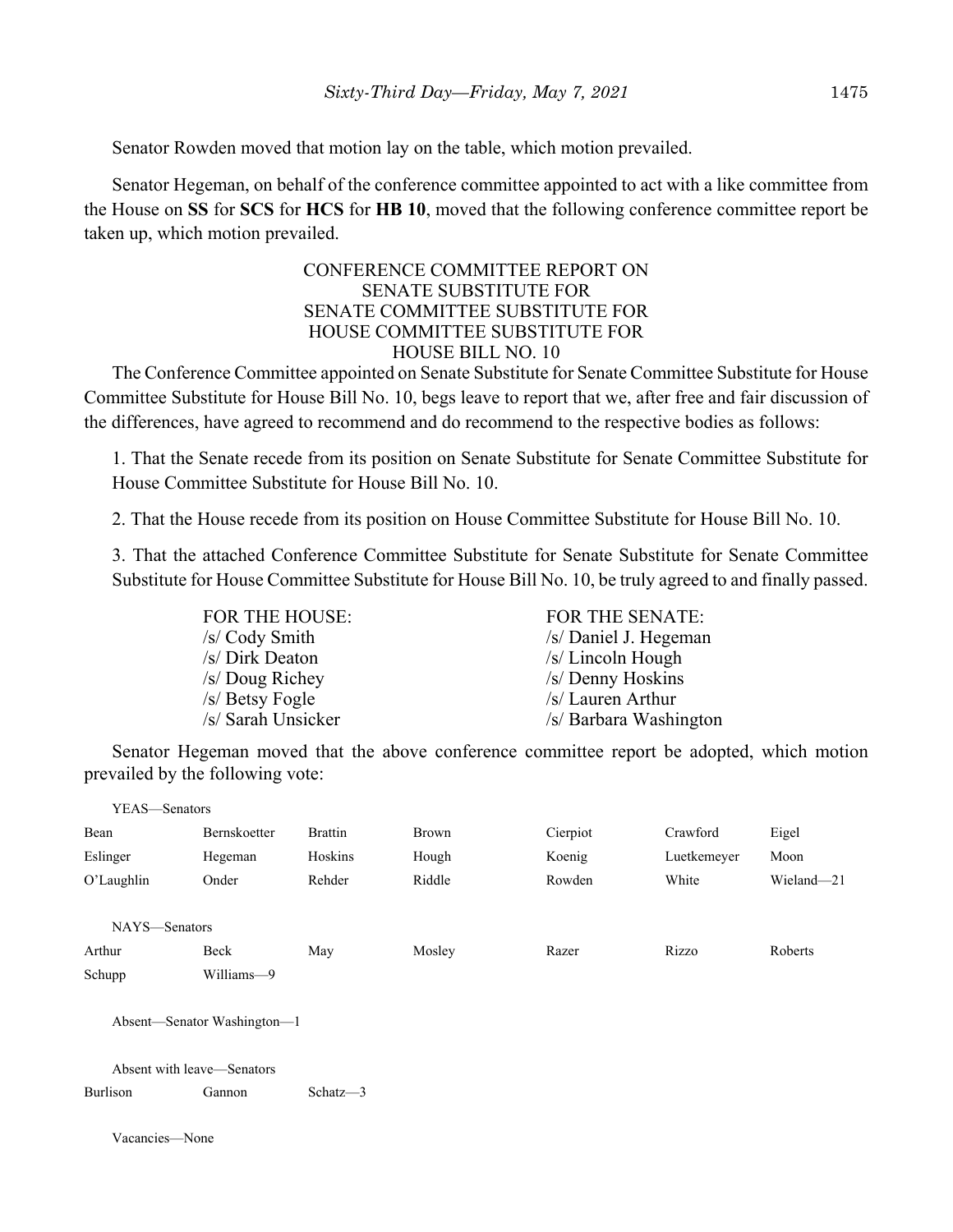On motion of Senator Hegeman, **CCS** for **SCS** for **HCS** for **HB 10**, entitled:

## CONFERENCE COMMITTEE SUBSTITUTE FOR SENATE SUBSTITUTE FOR SENATE COMMITTEE SUBSTITUTE FOR HOUSE COMMITTEE SUBSTITUTE FOR HOUSE BILL NO. 10

An Act to appropriate money for the expenses, grants, refunds, and distributions of the Department of Mental Health, the Department of Health and Senior Services, and the several divisions and programs thereof, and the Missouri Health Facilities Review Committee to be expended only as provided in Article IV, Section 28 of the Constitution of Missouri, and to transfer money among certain funds for the period beginning July 1, 2021, and ending June 30, 2022.

Was read the 3rd time and passed by the following vote:

| YEAS—Senators               |                     |                |              |          |             |            |  |
|-----------------------------|---------------------|----------------|--------------|----------|-------------|------------|--|
| Bean                        | <b>Bernskoetter</b> | <b>Brattin</b> | <b>Brown</b> | Cierpiot | Crawford    | Eigel      |  |
| Eslinger                    | Hegeman             | Hoskins        | Hough        | Koenig   | Luetkemeyer | Moon       |  |
| O'Laughlin                  | Onder               | Rehder         | Riddle       | Rowden   | White       | Wieland-21 |  |
|                             |                     |                |              |          |             |            |  |
| NAYS-Senators               |                     |                |              |          |             |            |  |
| Arthur                      | Beck                | May            | Mosley       | Razer    | Rizzo       | Roberts    |  |
| Schupp                      | Williams-9          |                |              |          |             |            |  |
|                             |                     |                |              |          |             |            |  |
| Absent—Senator Washington—1 |                     |                |              |          |             |            |  |

Absent with leave—Senators Burlison Gannon Schatz—3

Vacancies—None

The President declared the bill passed.

On motion of Senator Hegeman, title to the bill was agreed to.

Senator Hegeman moved that the vote by which the bill passed be reconsidered.

Senator Rowden moved that motion lay on the table, which motion prevailed.

## **MESSAGES FROM THE HOUSE**

The following messages were received from the House of Representatives through its Chief Clerk:

Mr. President: I am instructed by the House of Representatives to inform the Senate that the House has taken up and adopted the Conference Committee Report on **SS** for **SCS** for **HCS** for **HB 11**, and has taken up and passed **CCS** for **SS** for **SCS** for **HCS** for **HB 11**.

Also,

Mr. President: I am instructed by the House of Representatives to inform the Senate that the House has taken up and adopted the Conference Committee Report on **SCS** for **HCS** for **HB 12**, and has taken up and passed **CCS** for **SCS** for **HCS** for **HB 12**.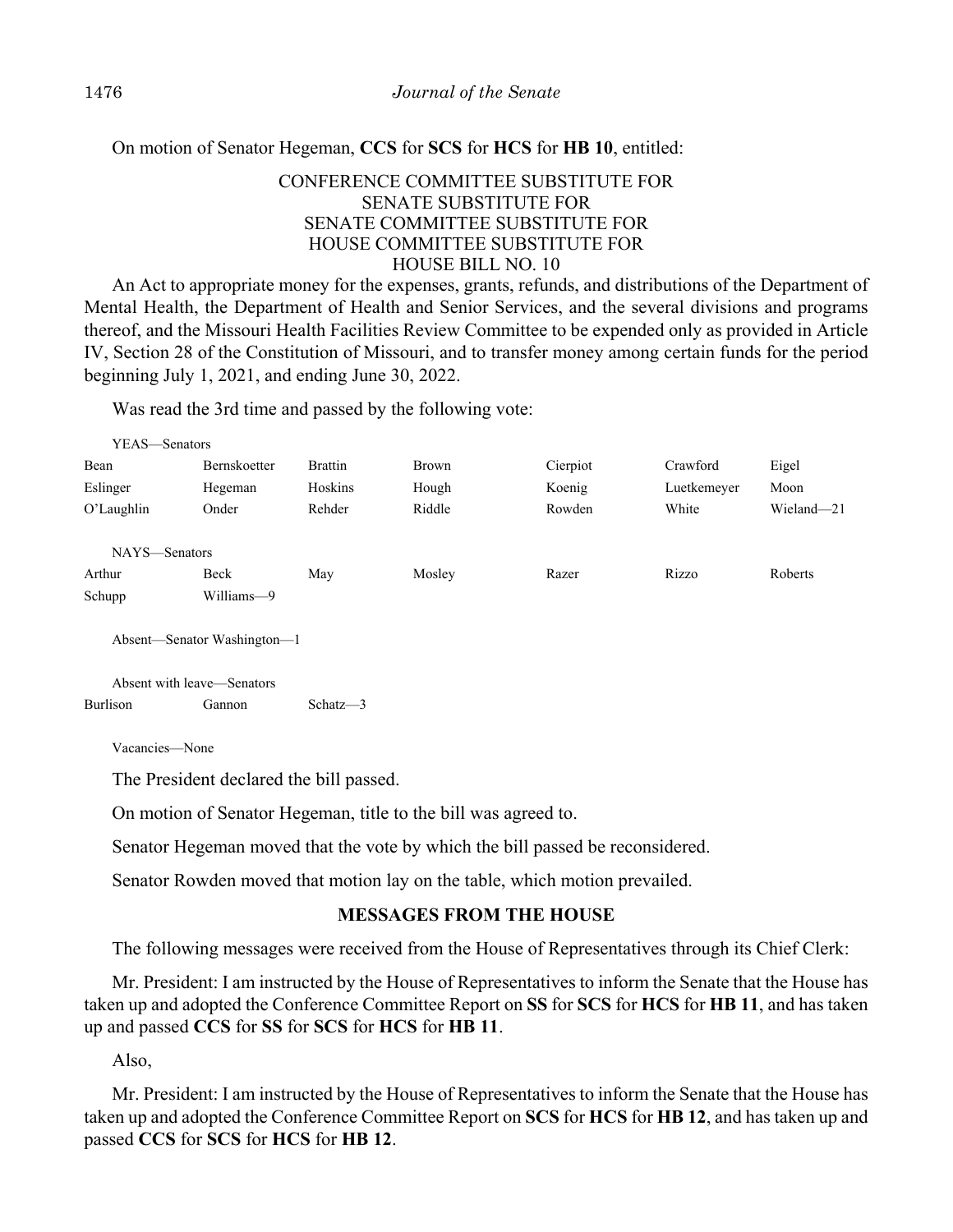#### **PRIVILEGED MOTIONS**

Senator Hegeman, on behalf of the conference committee appointed to act with a like committee from the House on **SS** for **SCS** for **HCS** for **HB 11**, moved that the following conference committee report be taken up, which motion prevailed.

## CONFERENCE COMMITTEE REPORT ON SENATE SUBSTITUTE FOR SENATE COMMITTEE SUBSTITUTE FOR HOUSE COMMITTEE SUBSTITUTE FOR HOUSE BILL NO. 11

The Conference Committee appointed on Senate Substitute for Senate Committee Substitute for House Committee Substitute for House Bill No. 11, begs leave to report that we, after free and fair discussion of the differences, have agreed to recommend and do recommend to the respective bodies as follows:

1. That the Senate recede from its position on Senate Substitute for Senate Committee Substitute for House Committee Substitute for House Bill No. 11.

2. That the House recede from its position on House Committee Substitute for House Bill No. 11.

3. That the attached Conference Committee Substitute for Senate Substitute for Senate Committee Substitute for House Committee Substitute for House Bill No. 11, be truly agreed to and finally passed.

| FOR THE HOUSE:     | <b>FOR THE SENATE:</b>  |
|--------------------|-------------------------|
| /s/ Cody Smith     | /s/ Daniel J. Hegeman   |
| /s/ Dirk Deaton    | $/s$ / Lincoln Hough    |
| /s/ Doug Richey    | /s/ Anthony Luetkemeyer |
| /s/ Betsy Fogle    | /s/ Barbara Washington  |
| /s/ Sarah Unsicker | /s/ Karla May           |

Senator Hegeman moved that the above conference committee report be adopted, which motion prevailed by the following vote:

| YEAS-Senators              |                             |                |              |          |             |            |
|----------------------------|-----------------------------|----------------|--------------|----------|-------------|------------|
| Bean                       | <b>Bernskoetter</b>         | <b>Brattin</b> | <b>Brown</b> | Cierpiot | Crawford    | Eigel      |
| Eslinger                   | Hegeman                     | Hoskins        | Hough        | Koenig   | Luetkemeyer | Moon       |
| O'Laughlin                 | Onder                       | Rehder         | Riddle       | Rowden   | White       | Wieland-21 |
| NAYS-Senators              |                             |                |              |          |             |            |
| Arthur                     | Beck                        | May            | Mosley       | Razer    | Rizzo       | Roberts    |
| Schupp                     | Williams-9                  |                |              |          |             |            |
|                            | Absent—Senator Washington—1 |                |              |          |             |            |
| Absent with leave—Senators |                             |                |              |          |             |            |
| Burlison                   | Gannon                      | Schatz $-3$    |              |          |             |            |
| Vacancies-None             |                             |                |              |          |             |            |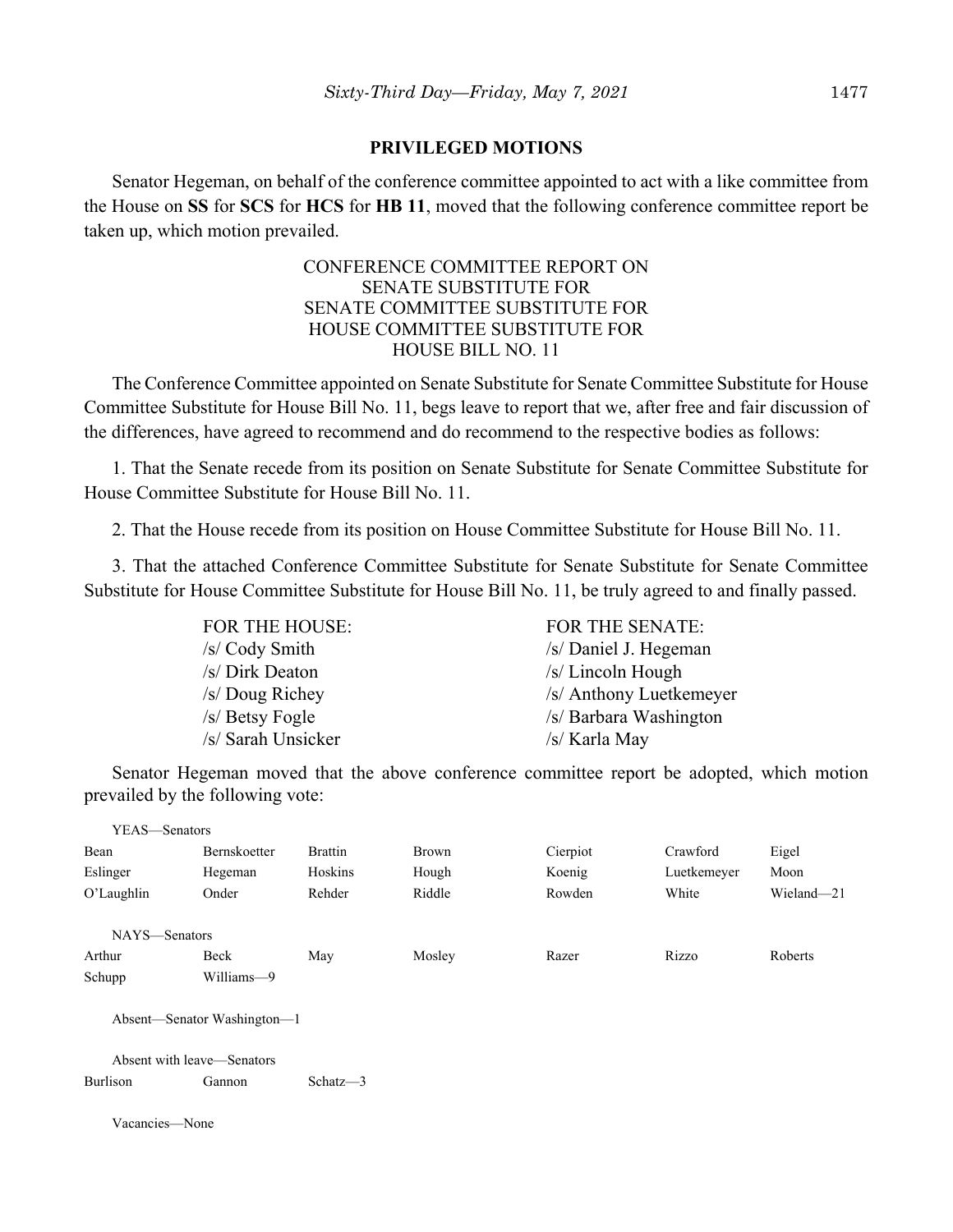On motion of Senator Hegeman, **CCS** for **SS** for **SCS** for **HCS** for **HB 11**, entitled:

## CONFERENCE COMMITTEE SUBSTITUTE FOR SENATE SUBSTITUTE FOR SENATE COMMITTEE SUBSTITUTE FOR HOUSE COMMITTEE SUBSTITUTE FOR HOUSE BILL NO. 11

An Act to appropriate money for the expenses, grants, refunds, and distributions of the Department of Social Services and the several divisions and programs thereof to be expended only as provided in Article IV, Section 28 of the Constitution of Missouri, and to transfer money among certain funds for the period beginning July 1, 2021, and ending June 30, 2022.

Was read the 3rd time and passed by the following vote:

| YEAS—Senators              |                             |                |              |            |             |       |
|----------------------------|-----------------------------|----------------|--------------|------------|-------------|-------|
| Bean                       | <b>Bernskoetter</b>         | <b>Brattin</b> | <b>Brown</b> | Cierpiot   | Crawford    | Eigel |
| Eslinger                   | Hegeman                     | Hoskins        | Hough        | Koenig     | Luetkemeyer | Moon  |
| Onder                      | Rehder                      | Riddle         | Rowden       | White      | Wieland-20  |       |
|                            |                             |                |              |            |             |       |
| NAYS—Senators              |                             |                |              |            |             |       |
| Arthur                     | Beck                        | May            | Mosley       | O'Laughlin | Razer       | Rizzo |
| Roberts                    | Schupp                      | Williams-10    |              |            |             |       |
|                            |                             |                |              |            |             |       |
|                            | Absent—Senator Washington—1 |                |              |            |             |       |
|                            |                             |                |              |            |             |       |
| Absent with leave—Senators |                             |                |              |            |             |       |
| <b>Burlison</b>            | Gannon                      | Schatz $-3$    |              |            |             |       |

Vacancies—None

The President declared the bill passed.

On motion of Senator Hegeman, title to the bill was agreed to.

Senator Hegeman moved that the vote by which the bill passed be reconsidered.

Senator Rowden moved that motion lay on the table, which motion prevailed.

Senator Hegeman, on behalf of the conference committee appointed to act with a like committee from the House on **SCS** for **HCS** for **HB 12**, moved that the following conference committee report be taken up, which motion prevailed.

## CONFERENCE COMMITTEE REPORT ON SENATE COMMITTEE SUBSTITUTE FOR HOUSE COMMITTEE SUBSTITUTE FOR HOUSE BILL NO. 12

The Conference Committee appointed on Senate Committee Substitute for House Committee Substitute for House Bill No. 12, begs leave to report that we, after free and fair discussion of the differences, have agreed to recommend and do recommend to the respective bodies as follows:

1. That the Senate recede from its position on Senate Committee Substitute for House Committee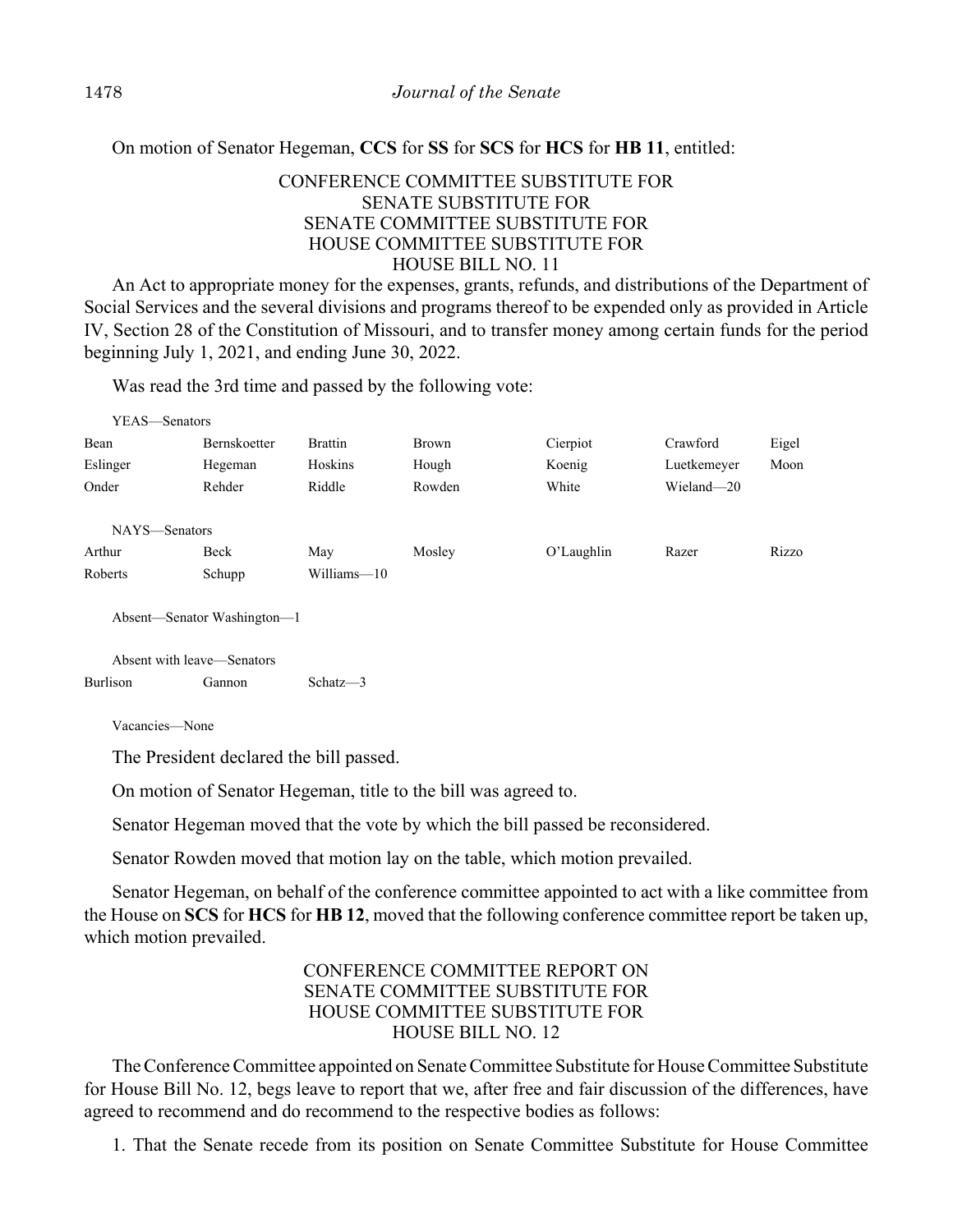Substitute for House Bill No. 12.

2. That the House recede from its position on House Committee Substitute for House Bill No. 12.

3. That the attached Conference Committee Substitute for Senate Committee Substitute for House Committee Substitute for House Bill No. 12, be truly agreed to and finally passed.

| <b>FOR THE HOUSE:</b> | <b>FOR THE SENATE:</b> |
|-----------------------|------------------------|
| /s/ Cody Smith        | /s/ Daniel J. Hegeman  |
| /s/ Dirk Deaton       | $/s/Lin$ coln Hough    |
| /s/ Brad Hudson       | /s/ Justin Brown       |
| /s/ Peter Merideth    | /s/ Lauren Arthur      |
| /s/ Maggie Nurrenbern | $/s/$ John Rizzo       |

Senator Hegeman moved that the above conference committee report be adopted, which motion prevailed by the following vote:

| YEAS-Senators          |                            |            |                     |                |              |             |
|------------------------|----------------------------|------------|---------------------|----------------|--------------|-------------|
| Arthur                 | Bean                       | Beck       | <b>Bernskoetter</b> | <b>Brattin</b> | <b>Brown</b> | Cierpiot    |
| Crawford               | Eslinger                   | Hegeman    | Hoskins             | Hough          | Koenig       | Luetkemeyer |
| May                    | Mosley                     | O'Laughlin | Razer               | Rehder         | Riddle       | Rizzo       |
| Roberts                | Rowden                     | Schupp     | Washington          | White          | Wieland      | Williams-28 |
| NAYS-Senators<br>Eigel | Moon                       | Onder— $3$ |                     |                |              |             |
| Absent—Senators—None   | Absent with leave—Senators |            |                     |                |              |             |
| Burlison               | Gannon                     | Schatz-3   |                     |                |              |             |
|                        |                            |            |                     |                |              |             |

Vacancies—None

On motion of Senator Hegeman, **CCS** for **SCS** for **HCS** for **HB 12**, entitled:

#### CONFERENCE COMMITTEE SUBSTITUTE FOR SENATE COMMITTEE SUBSTITUTE FOR HOUSE COMMITTEE SUBSTITUTE FOR HOUSE BILL NO. 12

An Act to appropriate money for expenses, grants, refunds, and distributions of the Chief Executive's Office and Mansion, Lieutenant Governor, Secretary of State, State Auditor, State Treasurer, Attorney General, Missouri Prosecuting Attorneys and Circuit Attorneys Retirement Systems, and the Judiciary and the Office of the State Public Defender, and the several divisions and programs thereof, and for the payment of salaries and mileage of members of the State Senate and the House of Representatives and contingent expenses of the General Assembly, including salaries and expenses of elective and appointive officers and necessary capital improvements expenditures; for salaries and expenses of members and employees and other necessary operating expenses of the Committee on Legislative Research, various joint committees, for the expenses of the interim committees established by the General Assembly, and to transfer money among certain funds, to be expended only as provided in Article IV, Section 28 of the Constitution of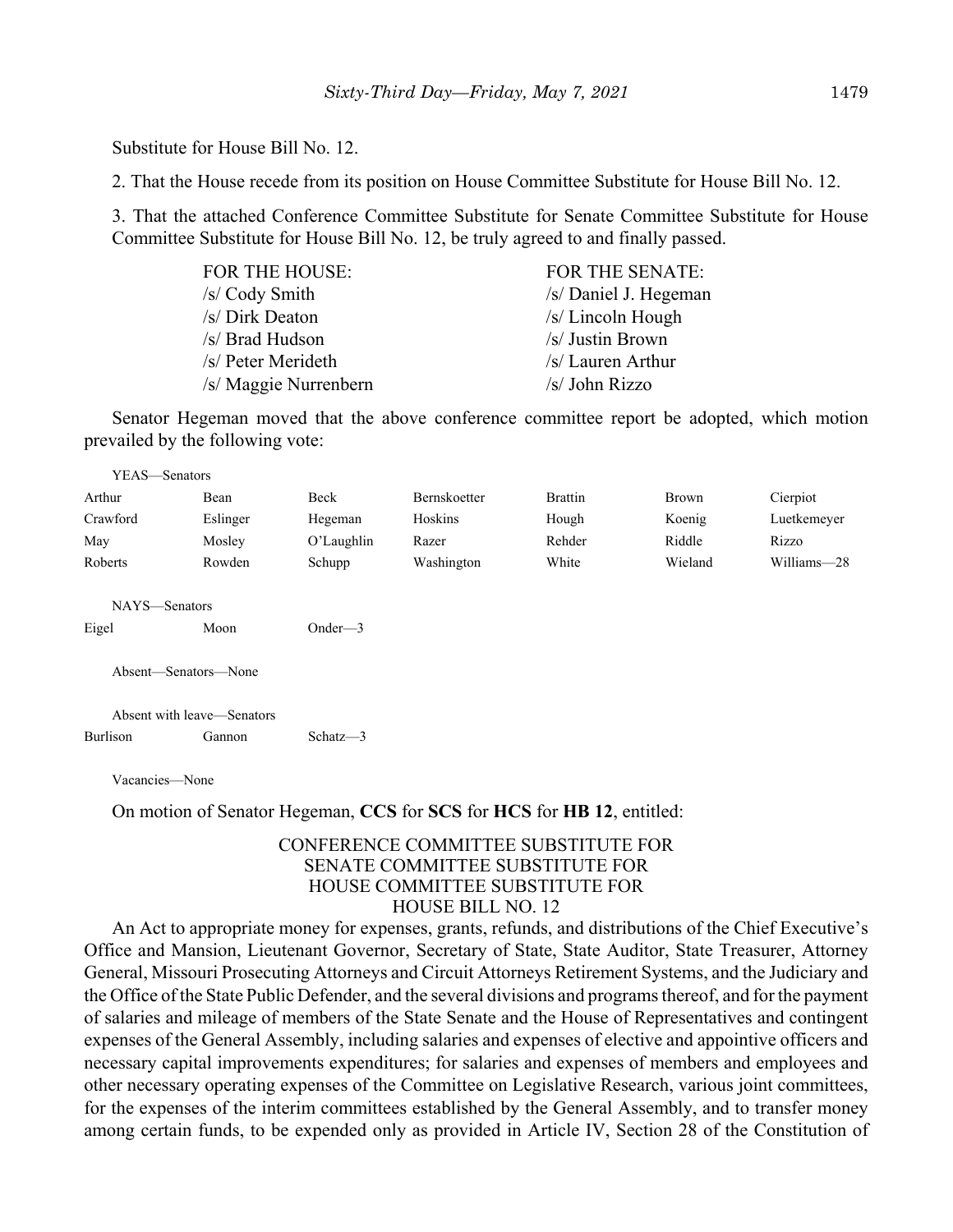Missouri, for the period beginning July 1, 2021, and ending June 30, 2022.

Was read the 3rd time and passed by the following vote:

| YEAS—Senators  |                             |          |                     |        |          |             |
|----------------|-----------------------------|----------|---------------------|--------|----------|-------------|
| Arthur         | Bean                        | Beck     | <b>Bernskoetter</b> | Brown  | Cierpiot | Crawford    |
| Eigel          | Eslinger                    | Hegeman  | Hoskins             | Hough  | Koenig   | Luetkemeyer |
| May            | Mosley                      | Onder    | Razer               | Rehder | Riddle   | Rizzo       |
| Roberts        | Rowden                      | Schupp   | Washington          | White  | Wieland  | Williams-28 |
| NAYS-Senators  |                             |          |                     |        |          |             |
| <b>Brattin</b> | $Moon - 2$                  |          |                     |        |          |             |
|                | Absent—Senator O'Laughlin—1 |          |                     |        |          |             |
|                | Absent with leave-Senators  |          |                     |        |          |             |
| Burlison       | Gannon                      | Schatz-3 |                     |        |          |             |

Vacancies—None

The President declared the bill passed.

On motion of Senator Hegeman, title to the bill was agreed to.

Senator Hegeman moved that the vote by which the bill passed be reconsidered.

Senator Rowden moved that motion lay on the table, which motion prevailed.

## **HOUSE BILLS ON THIRD READING**

## **HCS** for **HB 17**, entitled:

An Act to appropriate money for capital improvement and other purposes for the several departments and offices of state government and the several divisions and programs thereof to be expended only as provided in Article IV, Section 28 of the Constitution of Missouri for the period beginning July 1, 2021, and ending June 30, 2022.

Was taken up by Senator Hegeman.

On motion of Senator Hegeman, **HCS** for **HB 17** was read the 3rd time and passed by the following vote:

| YEAS—Senators |             |         |                     |              |            |             |
|---------------|-------------|---------|---------------------|--------------|------------|-------------|
| Arthur        | Bean        | Beck    | <b>Bernskoetter</b> | <b>Brown</b> | Cierpiot   | Crawford    |
| Eigel         | Eslinger    | Hegeman | Hoskins             | Hough        | Koenig     | Luetkemeyer |
| May           | Moon        | Mosley  | O'Laughlin          | Onder        | Razer      | Rehder      |
| Riddle        | Rizzo       | Roberts | Rowden              | Schupp       | Washington | White       |
| Wieland       | Williams-30 |         |                     |              |            |             |

NAYS—Senator Brattin—1

Absent—Senators—None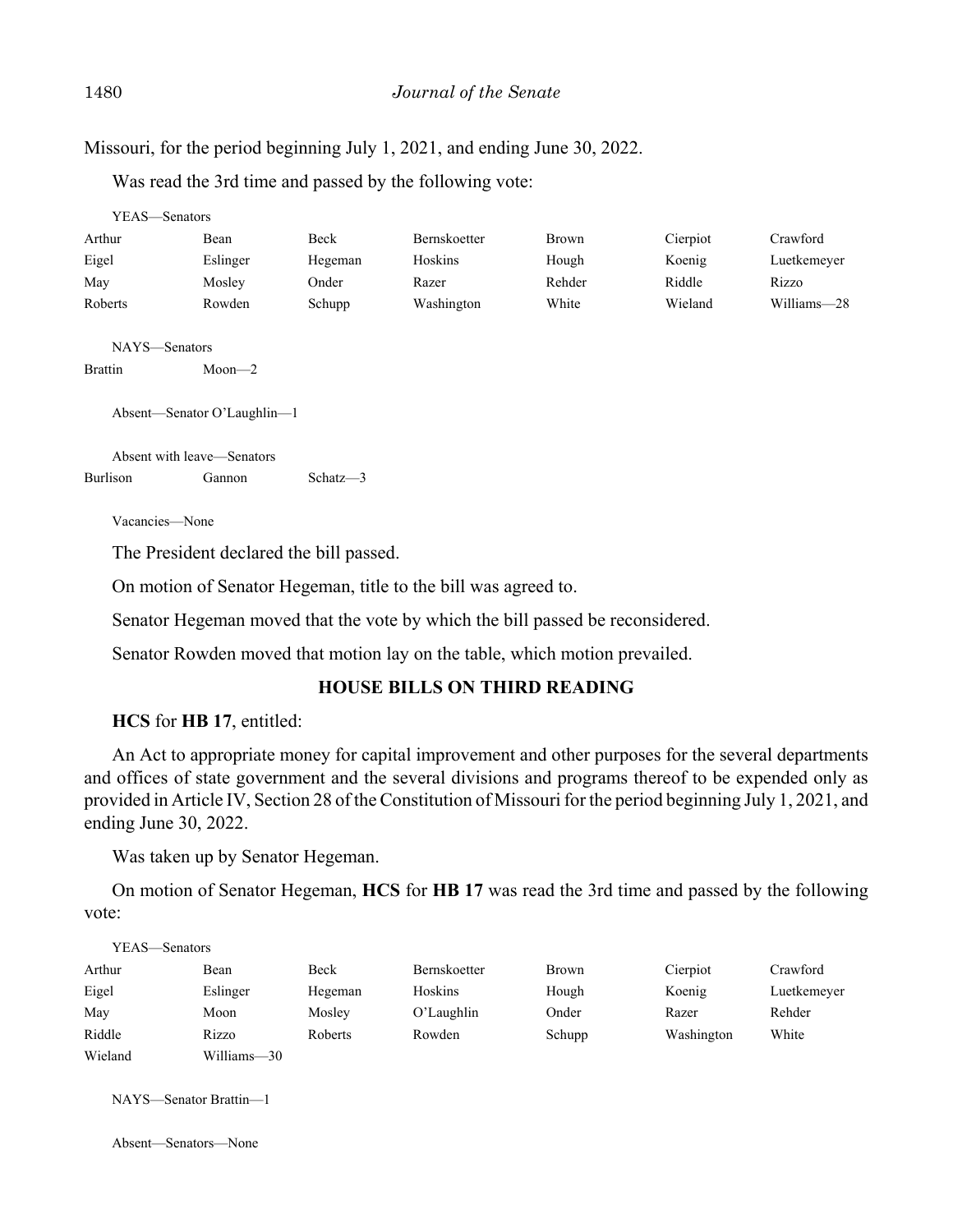Absent with leave—Senators

Burlison Gannon Schatz—3

Vacancies—None

The President declared the bill passed.

On motion of Senator Hegeman, title to the bill was agreed to.

Senator Hegeman moved that the vote by which the bill passed be reconsidered.

Senator Rowden moved that motion lay on the table, which motion prevailed.

#### **MESSAGES FROM THE HOUSE**

The following messages were received from the House of Representatives through its Chief Clerk:

Mr. President: I am instructed by the House of Representatives to inform the Senate that the House has taken up and adopted **SCS** for **HCS** for **HB 13** and has taken up and passed **SCS** for **HCS** for **HB 13**.

Also,

Mr. President: I am instructed by the House of Representatives to inform the Senate that the House has taken up and adopted **SCS** for **HCS** for **HB 18** and has taken up and passed **SCS** for **HCS** for **HB 18**.

Also,

Mr. President: I am instructed by the House of Representatives to inform the Senate that the House has taken up and adopted **SS** for **SCS** for **HCS** for **HB 19** and has taken up and passed **SS** for **SCS** for **HCS** for **HB 19**.

On motion of Senator Rowden, the Senate adjourned until 2:00 p.m., Monday, May 10, 2021.

## SENATE CALENDAR

## SIXTY-FOURTH DAY–MONDAY, MAY 10, 2021

## FORMAL CALENDAR

## SENATE BILLS FOR PERFECTION

SB 263-Crawford, with SCS

# HOUSE BILLS ON THIRD READING

HB 554-Eggleston, with SCS (Koenig) (In Fiscal Oversight)

HB 834-Wright (O'Laughlin) (In Fiscal Oversight)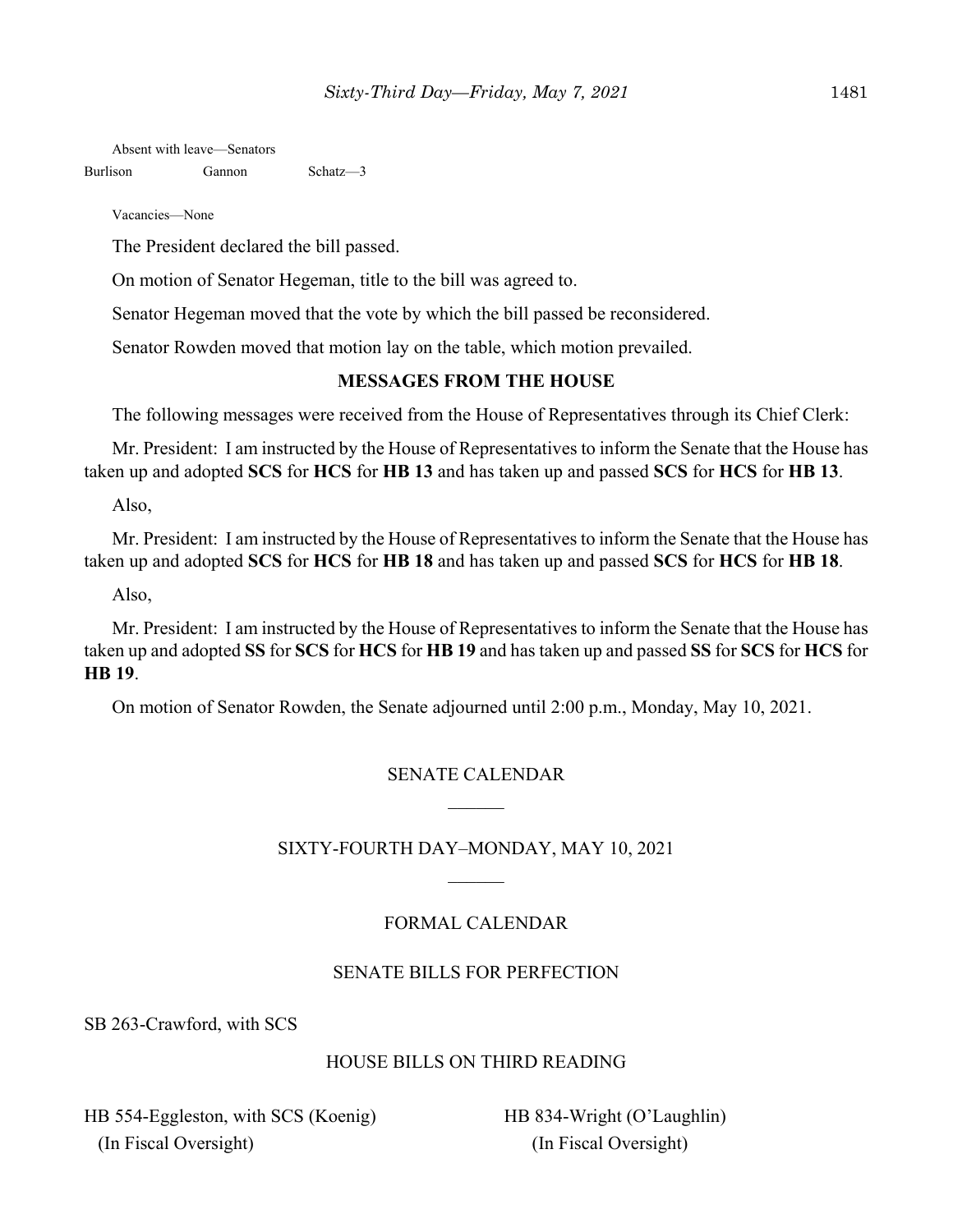HB 352-Henderson, with SCS (Brown) (In Fiscal Oversight) HCS for HB 1242, with SCS (Luetkemeyer) (In Fiscal Oversight)

HJR 6-Schnelting, with SCS (Eigel) (In Fiscal Oversight) HCS for HB 1358, with SCS (Eigel)

#### INFORMAL CALENDAR

#### SENATE BILLS FOR PERFECTION

SB 1-Hegeman, with SS#2 & SA 1 (pending) SB 3-Hegeman SB 7-Riddle, with SS & SA 1 (pending) SB 10-Schatz, with SS (pending) SB 11-Schatz, with SS & SA 1 (pending) SB 24-Eigel, with SS#2 (pending) SB 30-Cierpiot SB 39-Burlison, with SS (pending) SB 47-Hough SB 54-O'Laughlin, with SCS SBs 55, 23 & 25-O'Laughlin, et al, with SCS & SS for SCS (pending) SB 62-Williams, with SCS SB 65-Rehder, with SCS SB 74-Bean, with SCS SB 92-Riddle, with SCS SB 94-Onder with SS, SA1 to SS & SA 1 to SA 1 (pending) SB 95-Onder, with SCS SB 96-Hoskins, with SCS SB 98-Hoskins, with SCS (pending) SB 100-Koenig, with SCS SB 105-Crawford, with SCS SB 114-Bernskoetter SB 123-Hough, with SS & SA 2 (pending) SB 131-Luetkemeyer SB 132-O'Laughlin, with SCS SB 134-O'Laughlin and Cierpiot

SB 137-Brattin SB 138-Brattin, with SCS SB 139-Bean SB 149-Onder SB 163-Cierpiot SB 168-Burlison SB 169-Burlison SB 174-Hough, with SCS SB 179-Luetkemeyer SB 182-O'Laughlin SB 183-O'Laughlin SB 184-Bean, with SCS SB 195-Koenig SB 198-Eigel, with SCS SB 204-Cierpiot, with SCS SB 206-Arthur SB 218-Luetkemeyer, with SCS SB 227-Arthur SB 236-Hough, with SCS SB 244-Onder SB 253-Hegeman SB 254-Riddle, with SCS, SS for SCS & SA 2 (pending) SB 255-Riddle SB 265-Eslinger SB 282-Hegeman, with SCS SB 287-Crawford SB 291-Brown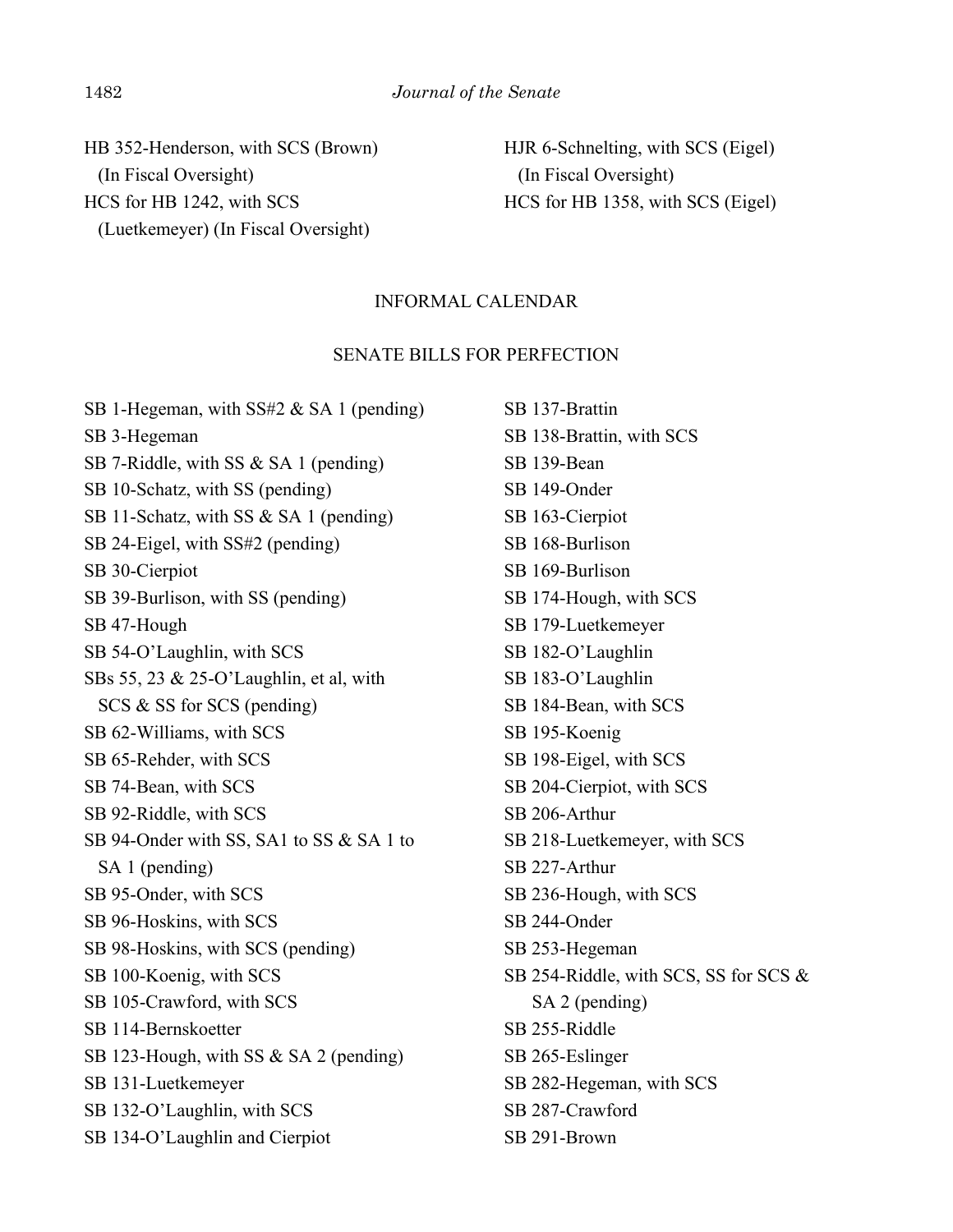SB 295-Crawford, with SCS SB 301-Bernskoetter, with SCS & SA 1 (pending) SB 306-Bernskoetter, with SCS SB 313-Eigel SB 316-Hough SB 318-May, with SCS SB 334-Bernskoetter SB 343-Brown SB 354-Hoskins, with SCS, SS for SCS, SA 1 & point of order (pending) SB 360-Wieland, with SCS SB 361-Wieland SB 369-White SB 370-Brown SB 372-Riddle SB 375-Eigel SB 383-Moon SB 390-Luetkemeyer SB 399-Eigel SB 400-Onder, with SCS SB 404-Riddle

SB 408-Wieland SB 434-Washington SB 437-Hoskins SB 459-Brattin, with SCS SB 465-Hoskins, with SCS SB 466-Hoskins, with SCS SB 473-Brown SB 481-Hough, et al SB 506-Bean SB 529-Cierpiot SB 547-Hoskins, with SCS SB 561-Gannon SB 562-Schupp SB 577-Riddle, with SCS SB 582-Eslinger SB 604-Koenig, with SCS SJR 2-Onder, with SCS SJR 4-Koenig SJR 7-Eigel SJR 12-Luetkemeyer SJR 16-Eslinger

#### HOUSE BILLS ON THIRD READING

HCS for HB 59, with SCS, SS for SCS, SA 1 & SA 2 to SA 1 (pending) (Luetkemeyer) HCS for HB 66 (Koenig) HCS#2 for HB 69, with SCS (Bean) HCS#2 for HB 75 (Onder) HCS for HBs 85 & 310, with SCS (Burlison) HCS for HB 137, with SCS (Luetkemeyer) HB 139-Hudson (Burlison) HCS for HB 162, with SCS (Hough) HCS for HB 228, with SCS (O'Laughlin) HCS for HB 242, with SCS (Burlison)

HB 249-Ruth (Wieland) HS for HB 297 ( Rehder) HB 299-Wallingford, with SCS (Eigel) HCS for HB 320, with SCS (Cierpiot) HB 333-Simmons (Onder) HCS for HB 334 (Schatz) HCS for HB 350 (Rehder) HCS for HB 369 (Bernskoetter) HCS for HB 384, with SCS (Wieland) HCS for HB 402 (Mosley) HS for HB 432, with SCS (White) HB 488-Hicks, with SCS (Burlison)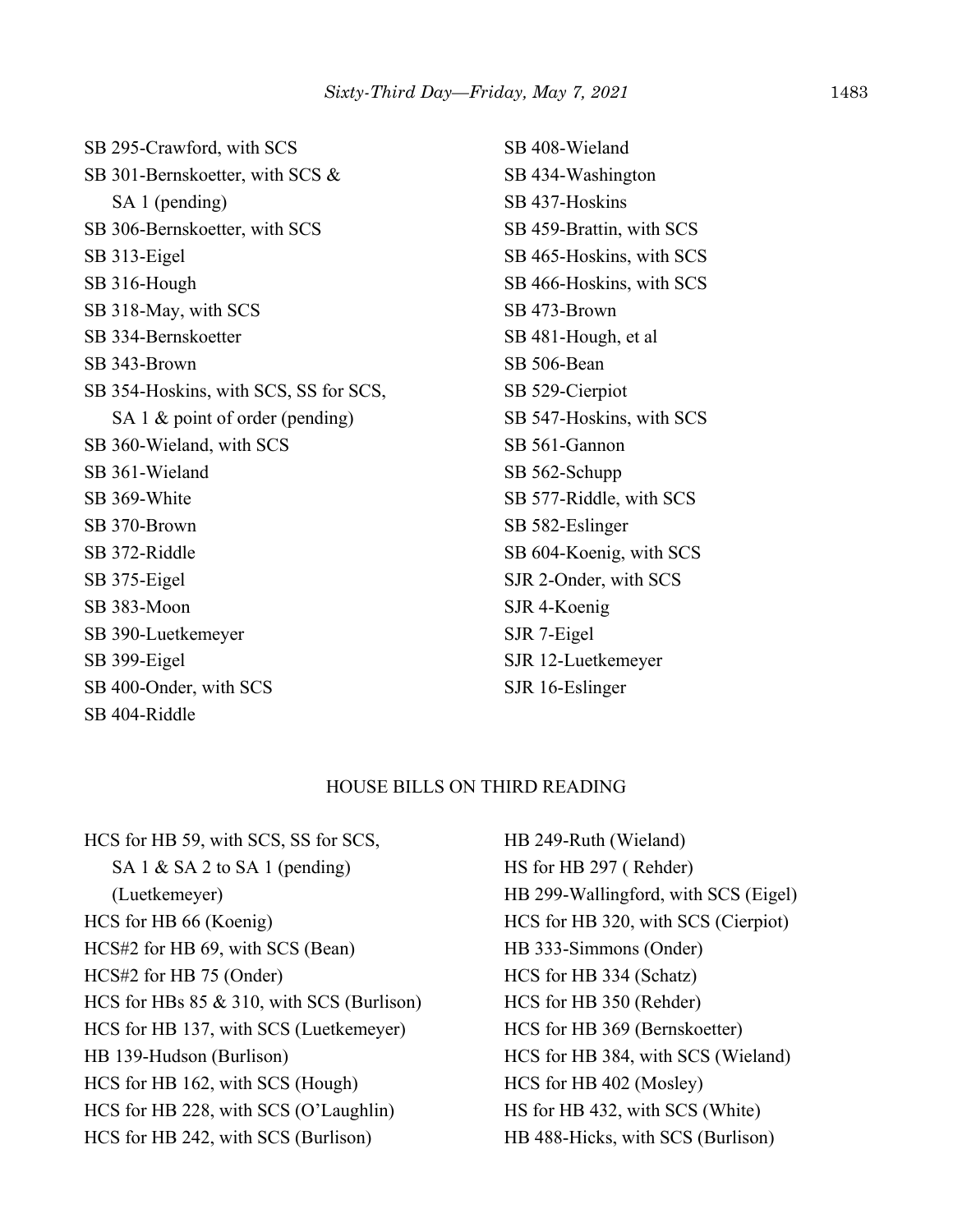HCS for HB 508, with SCS (Bernskoetter) SS for SCS for HCS for HB 529 (Hoskins) (In Fiscal Oversight) HB 530 & HCS for HB 292, with SCS (Luetkemeyer) SS for HB 542-Shields (Burlison) (In Fiscal Oversight) HCS for HBs 557 & 560 (White) HB 578-Bromley, with SCS (Brown) HB 585-Houx, with SCS (Brown) SCS for HB 604-Gregory (51), (Crawford) (In Fiscal Oversight) HB 624-Richey (Arthur) HCS for HB 649, with SCS (Bernskoetter) HB 657-Trent, with SCS (Hough)

HB 661-Ruth (Brown) HB 670-Houx (Moon) HB 687-Riley (Hough) HB 701-Black (Onder) HCS for HB 734, with SCS (Cierpiot) HCS for HB 825, with SCS HB 850-Wiemann (Eigel) HB 911-Hill (Onder) HB 948-Francis, with SCS (Hoskins) HCS for HBs 1083, 1085, 1050, 1035, 1036, 873 & 1097, with SS & SA 1 (pending) (Bernskoetter) HCS for HBs 1123 & 1221 (Koenig) HCS for HJRs 20, 2, 9 & 27 (Onder) HCS for HJRs 23 & 38 (Eslinger)

## CONSENT CALENDAR

## House Bills

Reported 4/15

HB 100-Sharp (36) (Washington) HB 202-McGirl (Gannon) HB 404-Aldridge (May) HB 449-Tate (Gannon) HB 522-Windham (Williams)

HB 640-Morse (Bean) HB 1053-Patterson (Onder) HB 296-Wallingford (White) HB 298-Wallingford (White) HB 262-Black (137) (Eslinger)

## SENATE BILLS WITH HOUSE AMENDMENTS

SB 72-Eslinger, with HCS, as amended SB 303-Gannon, with HCS, as amended SB 330-Burlison, with HCS, as amended

# BILLS IN CONFERENCE AND BILLS CARRYING REQUEST MESSAGES

In Conference

SS#2 for SB 26-Eigel, with HCS, as amended

SB 37-Bernskoetter, with HA 1, HA 2, HA 3, HA 4, HA 5 & HA 6